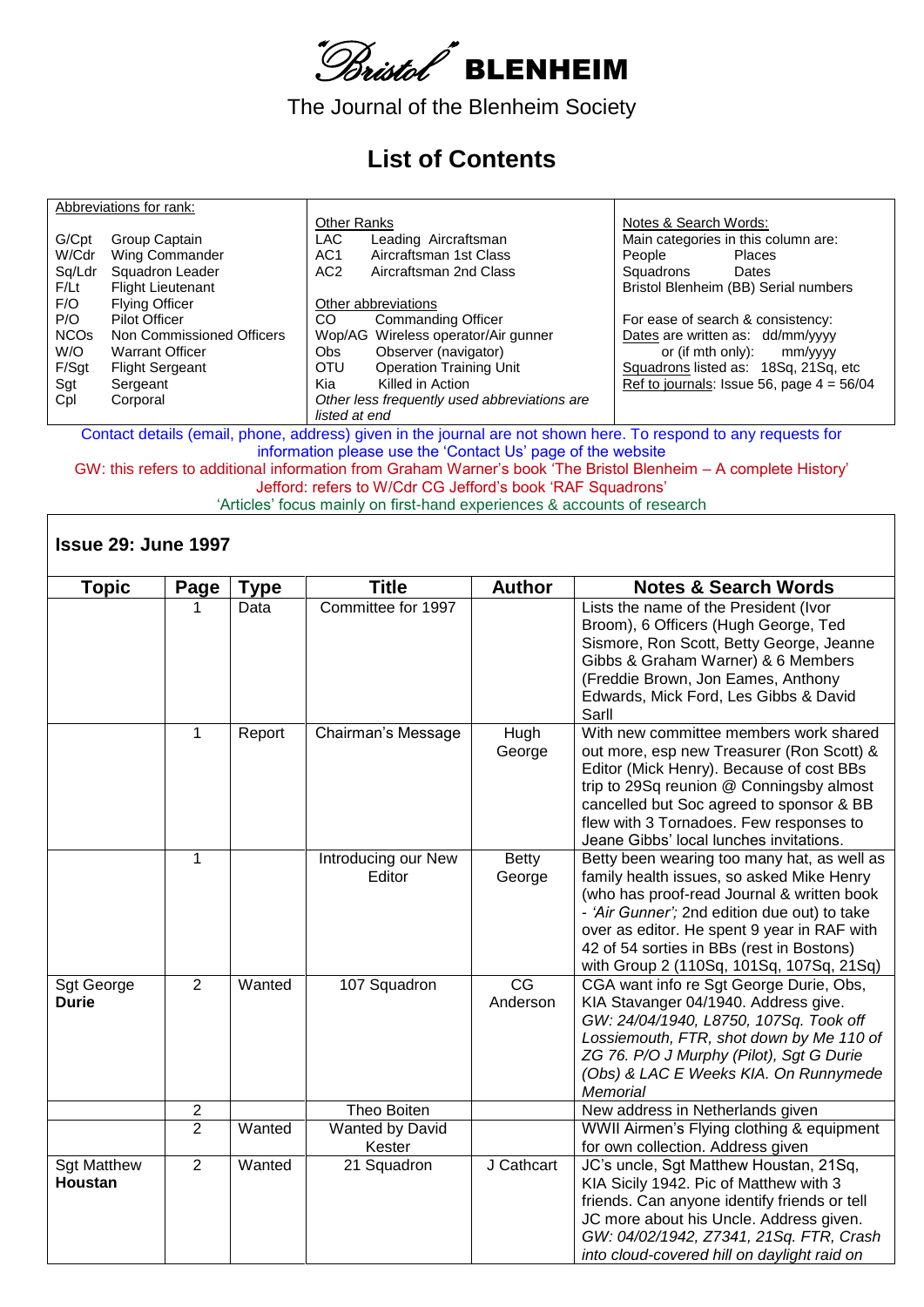|                                          |                |        |                         |                                                                                                                                                                      | Palermo harbour. Sgt M Houston (Pilot),<br>P/O J O'Grady (Obs) & Sgt L Frost<br>(Wop/AG) KIA. Buried Catania War<br>Cemetery.                                                                                                                                                                                                                                                                                                                                                                                                                                                                                                                                                                                   |
|------------------------------------------|----------------|--------|-------------------------|----------------------------------------------------------------------------------------------------------------------------------------------------------------------|-----------------------------------------------------------------------------------------------------------------------------------------------------------------------------------------------------------------------------------------------------------------------------------------------------------------------------------------------------------------------------------------------------------------------------------------------------------------------------------------------------------------------------------------------------------------------------------------------------------------------------------------------------------------------------------------------------------------|
| F/Lt Ralph<br>Eric Tallis,<br><b>DFC</b> | $\overline{2}$ | Wanted | 82 Squadron 1941        | <b>Ralph Tallis</b>                                                                                                                                                  | RT's uncle, F/Lt Ralph Tallis, pilot with 82Sq<br>was KIA 29/04/1941 over North Sea with<br>crew, F/Sgt Shaylor & F/Sgt Davis.<br>Posthumously Tallis awarded DFC for self-<br>initiated raid a few weeks previously. Would<br>like info ref this. Address given.<br>GW: 29/04/1941, V6451, 82Sq, shot down<br>into sea off Sola, Norway, by ships' flak.<br>F/Lt R Tallis DFC (Pilot), Sgt D Shaylor<br>(Obs) & Sgt F Davis KIA. Tallis buried Sola;<br>crew on Runnymede memorial.                                                                                                                                                                                                                            |
| F/Lt JC<br>Marks, DFC                    | $\overline{2}$ | Wanted | 114 Squadron            | Mrs N<br>Ollerenshaw                                                                                                                                                 | NO's brother, F/Lt JC Marks, 114Sq, KIA<br>17/02/1941 with crew, Sgt H Teeton & Sgt<br>IH Atkins. Left Oulton 0935 for recce Den<br>Helden in Z5902 but shot down by enemy<br>flak. NO want contact with 114Sq members<br>from 1940/41 who may have known brother,<br>esp Angus Nicholson & any Polish aircrew<br>of that time. Contact NO via Kevin Sloper @<br>City of Norwich Aviation Museum.<br>GW: As above but Wop/AG Sgt I Adkins<br>(aged 20) & shot by flak off Den Helden,<br>crashed into North Sea. All on Runnymede<br>memorial.                                                                                                                                                                  |
| <b>AC2 Patrick</b><br>Ahern              | $\overline{2}$ | Wanted | Can you help?           | John A<br>Geary                                                                                                                                                      | John seeks info about uncle, Patrick Ahern<br>(625621), 110Sq @ Wattisham in 1940 &<br>KIA when BB shot down on attack Albert<br>Canal Bridges, nr Maastricht - 11/05/1940.<br>BB letters 'VE', but John wants number or<br>other info. Address in Quebec given<br>GW: 14/05/1940, L9217, 110Sq, FTR. Shot<br>down in target area. F/O E Mullins (Pilot) &<br>Sgt R Lowe (Obs) captured & PoWs; AC2 P<br>Aherne (Wop/AG) KIA.                                                                                                                                                                                                                                                                                   |
|                                          | $2 - 3$        | _etter | <b>Bombing Palmyra</b>  | W/Cdr CG<br>Jefford                                                                                                                                                  | Re 27/07 by Fred Atton. Jeffords suggests<br>that 45Sq made some/most of craters in<br>27/07 Pic. 45Sq missed fort with raids on<br>28/06/1941 (BB x5, missed), 29/06/1941<br>(BB x 10, missed), 30/06/1941 (bit better!) &<br>only finally hit target on 01/07/1941 (BBs x<br>$10$ ).<br>Pic: aerial photo of Palmyra fort after 45Sq<br>bombs dropped.                                                                                                                                                                                                                                                                                                                                                        |
|                                          | 3              |        | <b>Blenheim Odyssey</b> |                                                                                                                                                                      | Editor visited 'Blenheim Odyssey' author,<br>Len Fearnley. Only 20% of material<br>collected for his book was used/published,<br>rest in IWM. Len can't get out & would<br>welcome visitors. Address given.                                                                                                                                                                                                                                                                                                                                                                                                                                                                                                     |
|                                          | 3              |        | Who Needs Friends?      | <b>Joint</b><br>Services<br>Recognition<br>Journal',<br>June 1965.<br>'The cost of<br>Mis-<br>identification<br>of One Type<br>of Aircraft<br>$Only -$<br>1939-1942' | 1939-1942: 20 BBs shot down by friendly<br>forces with 32 crew killed & 7 injured (see<br>below) & further 19 BBs damaged.<br>15/05/1940: L4852 & N6168 downed by<br>Hurricanes in France (GW: 16/05/1940,<br>L4852, 53Sq, downed by Hurricane,<br>crashed Glisey airfield, caught fire. F/Lt B<br>Daly, Sgt W Currie & AC1 P Blandford all<br>injured; N6168, 59Sq, bad damage by<br>Hurricane, crash-landed Vitry airfield. F/Lt<br>Smithers, Sgt Jones & AC1 D Pitcher-<br>crews 2 <sup>nd</sup> crash at Vitry in 4 days!)<br>18/05/1940: L9395, shot down by<br>Hurricane.<br>(GW: L9395, 235Sq, FTR from sortie off<br>Ostend, believed shot down by Hurricane,<br>P/O C Robinson, Sgt D Molseley and LAC |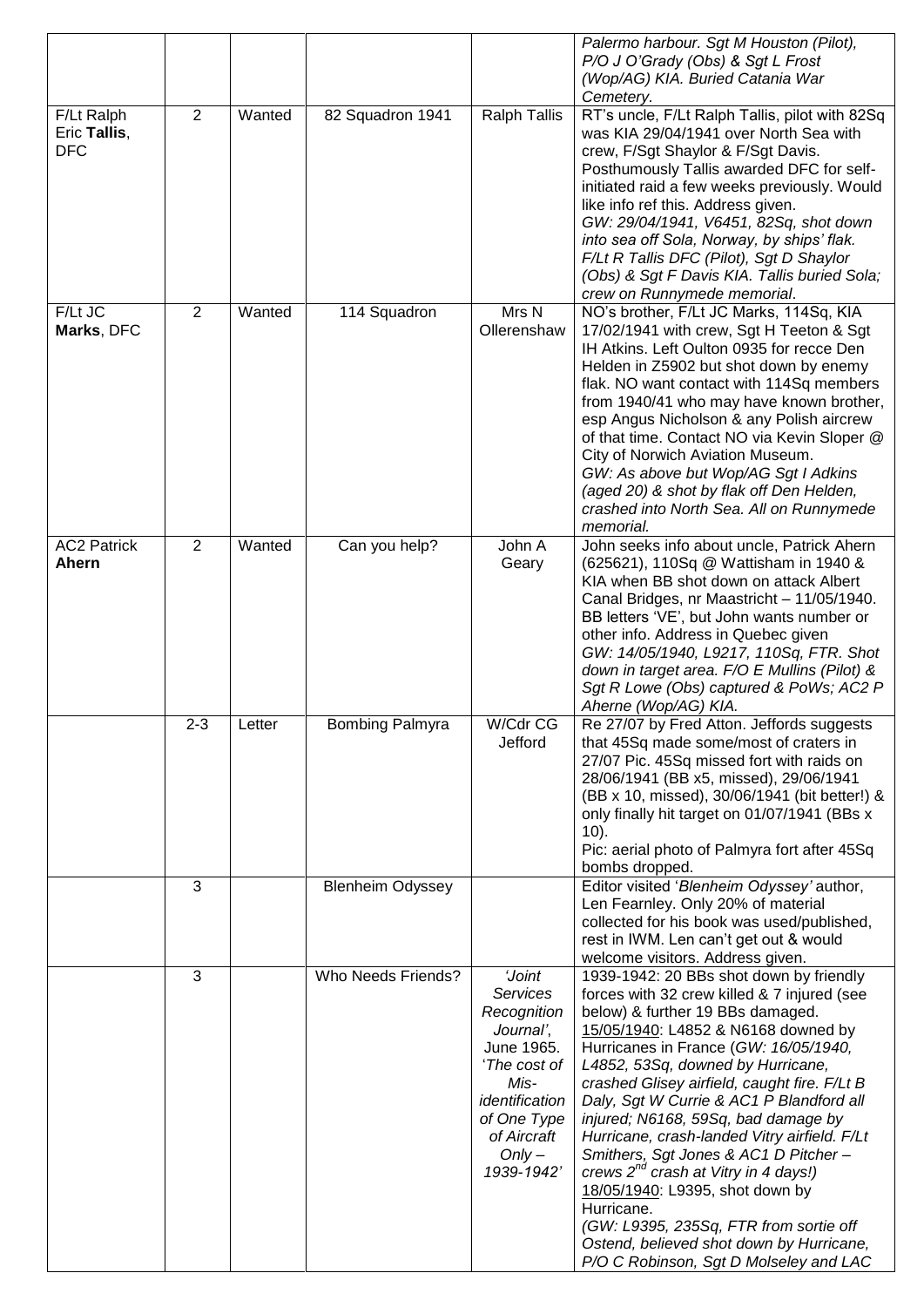|  |  | A Waddington KIA, commemorated                                                         |
|--|--|----------------------------------------------------------------------------------------|
|  |  | Runnymede. Not in this report are                                                      |
|  |  | 21/05/1940, L9325, 18Sq, FTR recce from                                                |
|  |  | Watton, shot down by Hurricane nr Arras.                                               |
|  |  | P/O C Light, Sgt A Craig & Sgt G Hawkins                                               |
|  |  | DFM all KIA, on Runnymede. On same GW                                                  |
|  |  | page for 22/05/1940: L9266, 59Sq, FTR                                                  |
|  |  | bombing sortie Boulogne, shot down by                                                  |
|  |  | RAF Spitfire nr Fricourt & crash-landed. F/O                                           |
|  |  | F Bird, Sgt C Brinn & AC2 G Coles KIA)                                                 |
|  |  | 09/08/1940: L8679, hit by British AA fire.<br>(GW: L8679, 600Sq, FTR Manston, hit by   |
|  |  | own AA @ night while attacking raider nr                                               |
|  |  | Westgate, engine cut, crew baled. F/O S le                                             |
|  |  | Rougetel (Pilot) rescued by Ramsgate                                                   |
|  |  | lifeboat; Sgt E Smith swam ashore)                                                     |
|  |  | 15/08/1940: L6610, Spitfire shot & wrecked.                                            |
|  |  | (GW: L6610, 604Sq, damaged by 609Sq                                                    |
|  |  | Spitfire of P/O D Crook, belly-landed Middle                                           |
|  |  | Wallop. Pilot Sgt Haigh slightly hurt, P/O                                             |
|  |  | Evans (Wop/AG) wounded; Sgt Fenton                                                     |
|  |  | (Obs) uninjured. Aircraft DBR).                                                        |
|  |  | 24/08/1940: T1804, shot down by                                                        |
|  |  | Hurricane.                                                                             |
|  |  | (GW: 24/08/1940, T1804, 235Sq, FTR, shot                                               |
|  |  | down by 1Sq RCAF Hurricane into                                                        |
|  |  | Bracklesham Bay. P/O D Woodger (Pilot) &                                               |
|  |  | Sgt Don Wright (aged 18) KIA. Z5736 &                                                  |
|  |  | N3531 of 235Sq also hit by 1Sq RCAF that                                               |
|  |  | day but crews OK & BBs repaired)                                                       |
|  |  | 03/09/1940: L1512, shot down by                                                        |
|  |  | Hurricane.                                                                             |
|  |  | (GW: 03/09/1940, L1512, 25Sq, FTR. Shot                                                |
|  |  | down while on patrol nr North Weald by                                                 |
|  |  | RAF Hurricane. P/O D Hogg (Pilot) KIA. Sgt                                             |
|  |  | W Powell baled out safely. L8656 & L1409                                               |
|  |  | (DBR) also hit by Hurricanes same day;<br>crews uninjured)                             |
|  |  | 13/10/1940: L6637 & K7135 both wrecked                                                 |
|  |  | by Hurricanes. (GW: 13/10/1940. L6637,                                                 |
|  |  | 29Sq, FTR, shot down in flames by 312Sq                                                |
|  |  | Hurricanes off Point of Ayr, Wirral, Ches. R                                           |
|  |  | Stevens (Pilot), Sgt O Sly (Obs) & AC2 A                                               |
|  |  | Jackson KIA. Stevens & Sly on                                                          |
|  |  | Runnymede; Jackson buried (as Sgt)                                                     |
|  |  | Mexborough, Yorks. K7135, 29Sq, took off                                               |
|  |  | Digby, Damaged by Hurricanes south of                                                  |
|  |  | Liverpool; P/O J Humphries, Sgt E Bee &                                                |
|  |  | AC1 J Fizell uninjured. Two days later                                                 |
|  |  | K7135 destroyed by Ju88 @ Ternhill while                                               |
|  |  | being repaired).                                                                       |
|  |  | 26/10/1940: T2057, shot down by RAF                                                    |
|  |  | fighters. (GW: T2057, 14Sq, mistaken for                                               |
|  |  | SM 79 & shot down by RAF fighter during                                                |
|  |  | bombing practice @ Port Sudan. F/Lt D                                                  |
|  |  | Stapleton DFC AFC, Sgt G Bartholomew &                                                 |
|  |  | Sgt D Farrell all injured)                                                             |
|  |  | 09/12/1940: N3617, shot down by fire from                                              |
|  |  | British convoy. (GW: N3617, 114Sq, hit by<br>AA fire from Allied convoy off Yarmouth & |
|  |  | crashed Newport, Norfolk. F/O W Watson                                                 |
|  |  | (Pilot), Sgt G Boulton (Obs) & Sgt D                                                   |
|  |  | Shildrick all killed.)                                                                 |
|  |  | 22/01/1941: T2435, shot down by British                                                |
|  |  | coastal battery. (GW: T2435, 139Sq, FTR,                                               |
|  |  | shot down by RN AA fire off East Coast                                                 |
|  |  | returning from NW Germany, crashed @                                                   |
|  |  | Oulton, Suffolk. F/Lt G Menzies DFC (NZ,                                               |
|  |  | aged 20), Sgt E Bonney & Sgt R Tribick                                                 |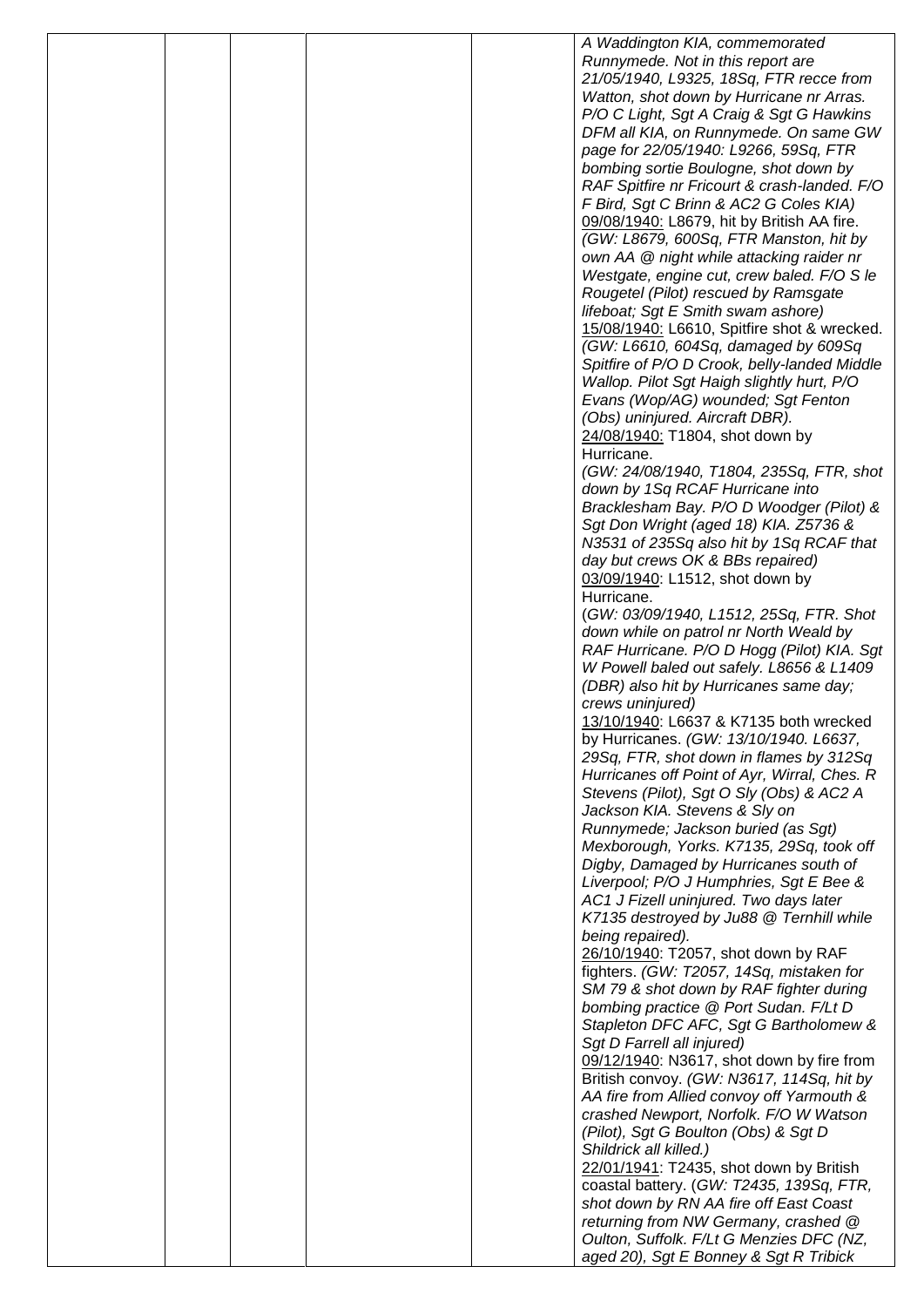|         |                                     |                  | $KIA$ )<br>04/02/1941: T2115, shot down by Hurricane<br>in ME. (GW: T2115, 14Sq based Port Said,<br>bombed MT @ Keren, attacked by<br>Hurricane, crash-landed @ Teklezan; F/O<br>M MacKenzie, Sgt Farrell & Sgt McConnell<br>safe)<br>28/06/1941: V5755, shot down by AA. (GW:<br>V5755, 75 Wing, shot down by 'friendly' AA<br>fire over Lydd, Kent, 'did not give<br>recognition signals'; aircraft exploded. Sgt<br>W Fenton, F/Sgt S Peach, Sgt R Barnett &<br>F/Sgt B Gardner killed)<br>09/08/1941: Z9550, downed by RAF fighter.<br>(GW: V5990, 113Sq, FTR from raid Bardia.<br>Shot down by own night-fighter off Mersa<br>Matruh. Sgt G Woodroffe (Obs) & Sgt A<br>Greenlees (Wop/AG) KIA, Sgt W Sands<br>(Pilot) injured but survived).<br>15/11/1941: T2324, shot down over<br>Wetherby. (GW: T2324, 54 OTU, attacked<br>by Spitfire of 121Sq, port engine caught fire,<br>spun in nr Wetherby, Yorks. P/O P Cleaver<br>(Pilot) baled out safely, Sgt J Cohen killed)<br>30/11/1941: Z7589, shot down by AA West<br>Africa. (GW: Z7589, W Desert Com Flt, shot<br>down by 'friendly' AA fire & crashed nr Gialo<br>Oasis, Sudan. W/Cdr A McD Bowman,<br>F/Sgt J McLaren (Wop/AG), G/Cpt C<br>Dearlove & Capt F Benn (Army passengers)<br>killed, commemorated on Alamein<br>Memorial)<br>28/12/1941: L1243, shot down by British AA<br>in FE. (GW: L1243, 62Sq, shot down by<br>'friendly' AA fire nr Port Swettenham. F/Sgt<br>G Dawson & F/Sgt R Burbridge killed, F/Sgt<br>Dutton (Wop/AG) baled out & survived).<br>03/03/1942: Z7627, shot down by<br>Hurricane. (GW: 30/03/1942, Z7627, 14Sq,<br>FTR, shot down in error into sea by<br>Hurricanes. F/Lt H Keck RAAF, F/Sgt J<br>Hibbert & F/Sgt G Rylands KIA, on Alamein<br>Memorial).<br>27/05/1942: V5568, Whirlwinds shot down.<br>(GW: V5568, 1401 Met Flight, shot down in<br>error by 137Sq Whirlwind. F/O W Marshall,<br>Sgt Thimblebee & Sgt Gray reported |
|---------|-------------------------------------|------------------|---------------------------------------------------------------------------------------------------------------------------------------------------------------------------------------------------------------------------------------------------------------------------------------------------------------------------------------------------------------------------------------------------------------------------------------------------------------------------------------------------------------------------------------------------------------------------------------------------------------------------------------------------------------------------------------------------------------------------------------------------------------------------------------------------------------------------------------------------------------------------------------------------------------------------------------------------------------------------------------------------------------------------------------------------------------------------------------------------------------------------------------------------------------------------------------------------------------------------------------------------------------------------------------------------------------------------------------------------------------------------------------------------------------------------------------------------------------------------------------------------------------------------------------------------------------------------------------------------------------------------------------------------------------------------------------------------------------------------------------------------------------------------------------------------------------------------------------------------------------------------------------------------------------------------------------|
| $3 - 4$ | My Love Affair with<br>the Blenheim | George<br>Milson | missing assumed dead)<br>Seeing, hearing & smelling the BB & its<br>Mercury engines on its maiden journey<br>recalled 24/08/1940 when, after 25hrs dual<br>& 25hrs solo on Magisters, GM left 5 EFTS<br>for 13 OTU, Bicester, (1 of 2 Group 2 OTUs<br>with BBs) in experiment to see if potential<br>Bomber Command pilots could skip FTS &<br>ATS & flying Harvards, Oxfords & Ansons.<br>Normally, after ATS, 3 aircrew (pilot, Obs &<br>Wop/AG) would come together to OTU.<br>Theory by F/Lt Instructor was thorough.<br>Spent only 5hrs on dual BBMkI, then solo<br>over West Country & up Welsh valleys &<br>with 2 BB fuselages in Hangar doing drills<br>blindfolded, etc. Once proficient to BB MkV<br>& teamed with crew, both Sgt got 12/6p a<br>day; as LAC GM got 4/- a day (all recieved<br>2/- per day flyng pay). Soon GM promoted<br>Sgt too. Then 1 <sup>st</sup> night-flying from Hinton-in-<br>the-Hedges; 3 circuits on dual (but other<br>pilot mostly had control); 2 circuits solo, got                                                                                                                                                                                                                                                                                                                                                                                                                                                                                                                                                                                                                                                                                                                                                                                                                                                                                                                      |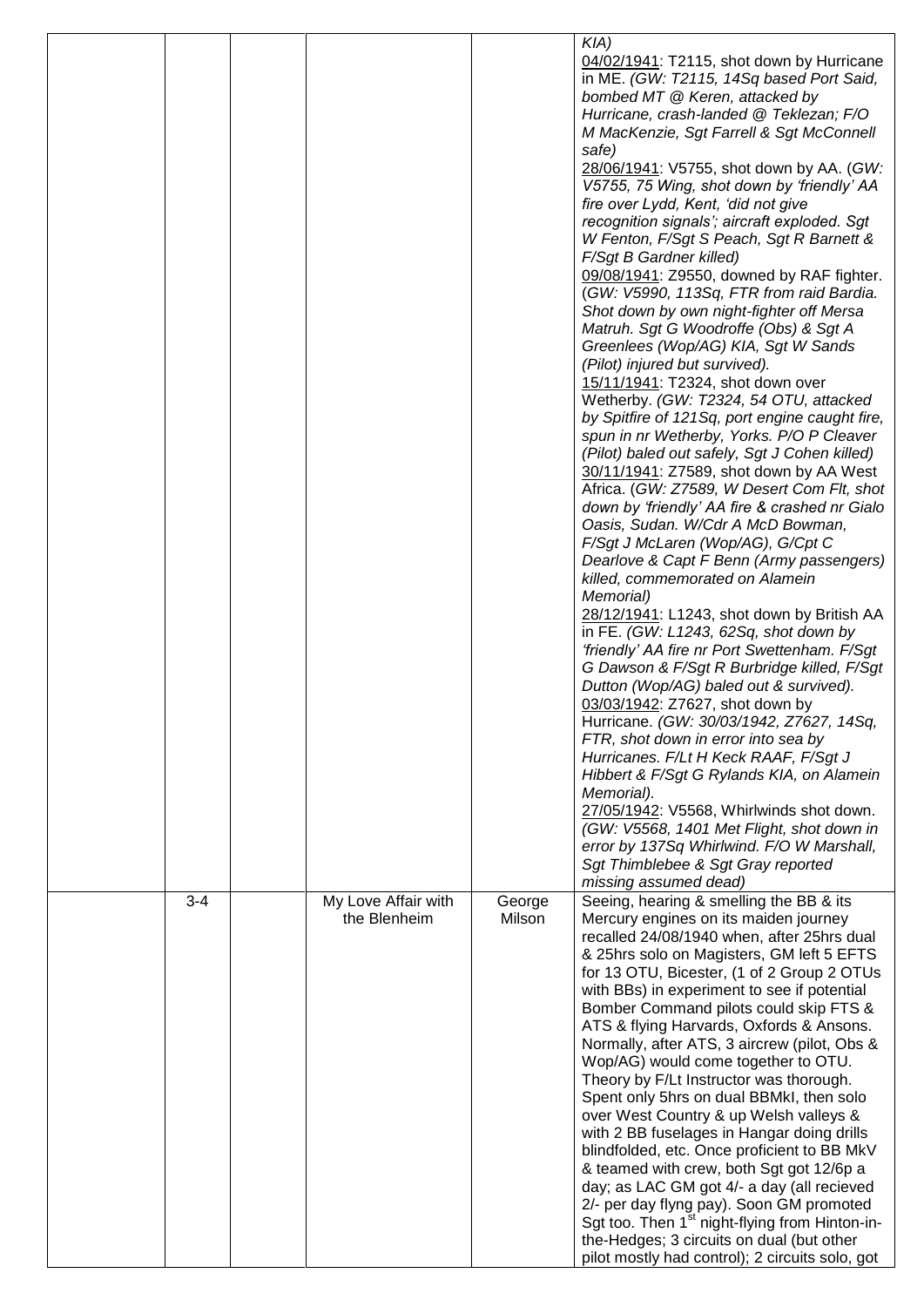|         |         |                                           |                   | wings, then crew posted 18Sq, Great<br>Massington on night ops! 04/1941 18Sq to<br>Oulton, billetted Blickling Hall, on low-level<br>shipping sweeps & 'circus' with 24 BBs in<br>'boxes' of 6 as 'bait' over N France with<br>fighter escort. We survived tour of 30 ops,<br>90% didn't; average life of Grp 2 BB crew in<br>1941 was 3 wks! Delivered BBs to ME via<br>Gibraltar & Malta & posted 84Sq, based<br>Mosul. Then Iraq, Amriya, Desert, Egypt &<br>FE, based P2 on Sumatra, then Java. Ron<br>Miller & GM flew 497 hrs in BB together, incl<br>54 daylight ops & 9 at night. When GM went<br>abroad was only one still flying of the 5 LAC<br>he'd trained with; details fate of other four<br>but doesn't name them.                                                                                                                                                                                                                                                                                                                                                                                                                                                                                                                                                                                                                                                                                                                                                                                                                                                                                                                                                                                                                                                                                                                                                                                           |
|---------|---------|-------------------------------------------|-------------------|------------------------------------------------------------------------------------------------------------------------------------------------------------------------------------------------------------------------------------------------------------------------------------------------------------------------------------------------------------------------------------------------------------------------------------------------------------------------------------------------------------------------------------------------------------------------------------------------------------------------------------------------------------------------------------------------------------------------------------------------------------------------------------------------------------------------------------------------------------------------------------------------------------------------------------------------------------------------------------------------------------------------------------------------------------------------------------------------------------------------------------------------------------------------------------------------------------------------------------------------------------------------------------------------------------------------------------------------------------------------------------------------------------------------------------------------------------------------------------------------------------------------------------------------------------------------------------------------------------------------------------------------------------------------------------------------------------------------------------------------------------------------------------------------------------------------------------------------------------------------------------------------------------------------------|
| 4       |         | The Awful Truth!                          | Mike Henry        | To promote 'Air Gunner' publisher, Colin<br>West, arranged photo session with BB on<br>30/04/1997. MH got his feet in 1 <sup>st</sup> & 2 <sup>nd</sup><br>apertures in side of fuselage - but couldn't<br>move further. 57 yrs ago he did this with<br>flying boots & all equipment to get into turret<br>hatch! In end climbed in through camera<br>hatch under BB belly to sit in turret seat.<br>Getting out was worse! It was easy 57yrs<br>ago! Is this age? Thanks to Graham<br>Warner.                                                                                                                                                                                                                                                                                                                                                                                                                                                                                                                                                                                                                                                                                                                                                                                                                                                                                                                                                                                                                                                                                                                                                                                                                                                                                                                                                                                                                               |
| $5 - 8$ | Article | Random<br>Recollections - 114<br>Squadron | <b>Reg Stride</b> | Details how BB MkIs were modified to<br>MkIVs at Wyton for 114Sq, giving Obs own<br>'office' in new 'nose' (described). This done<br>@ Bristol factory with 114Sq ground crew<br>as 'helpers'. Other minor modifications were<br>'Mickey Mouse' (electtical stitch for Obs to<br>drop bombs), thick armour behind pilot's<br>seat, self-sealing tanks, rubber de-icing<br>'boots', balloon-wire cutters, IFF aerials (but<br>no IFF transponders yet), and blanket with<br>pockets for 'ever-hot' bags for Wop's<br>equipment (detailed). Extensive training on<br>MIIVs incl night-flying with blue electric 'glim<br>light' instead of 'goose-neck' paraffin flares.<br>RS saw first Heinkel 111 11/1939 over<br>Wyton, probably on recce; no bombs or<br>warning sirens. 12/1939 - 05/1940: Early<br>12/1939 114Sq prepares to move to<br>France. Details 'War Equipment Schedules'<br>(all items BB Sq need for several mths),<br>how items packed & recorded, etc. Although<br>move supposdly secret, known that AASF<br>Battle Sqds (in France since 09/1939)<br>needed BB MkIVs. In end 114Sq replaced<br>15Sq in Vraux Airfield (2km N village). RS in<br>Advance Ground Staff party flying in seat-<br>less Armstrong-Whitworth 'Ensign' so room<br>for essentials. At Vraux La Maison Rouge',<br>on edge airfield, became Airfield HQ (1940<br>Pic) with Signals Section squeezed into<br>basement. Most airmen accommodated in<br>farmhouse hay-lofts. As 'Sgt Chef' (L/Sgt)<br>RS had bed-sit in farmhouse annex;<br>describes welcoming family. More training<br>incl night flying. Still 'phoney war'; only<br>leaflets dropped over enemy territory by<br>Wop thru camera hatch! In cold Mercury<br>engines froze (canvas covers & parafin<br>heaters helped), as did accumulators &<br>condensation made wireless equip<br>unreliable so flying restricted. 03/1940:<br>Marconi-Adcock HFDF station at S end |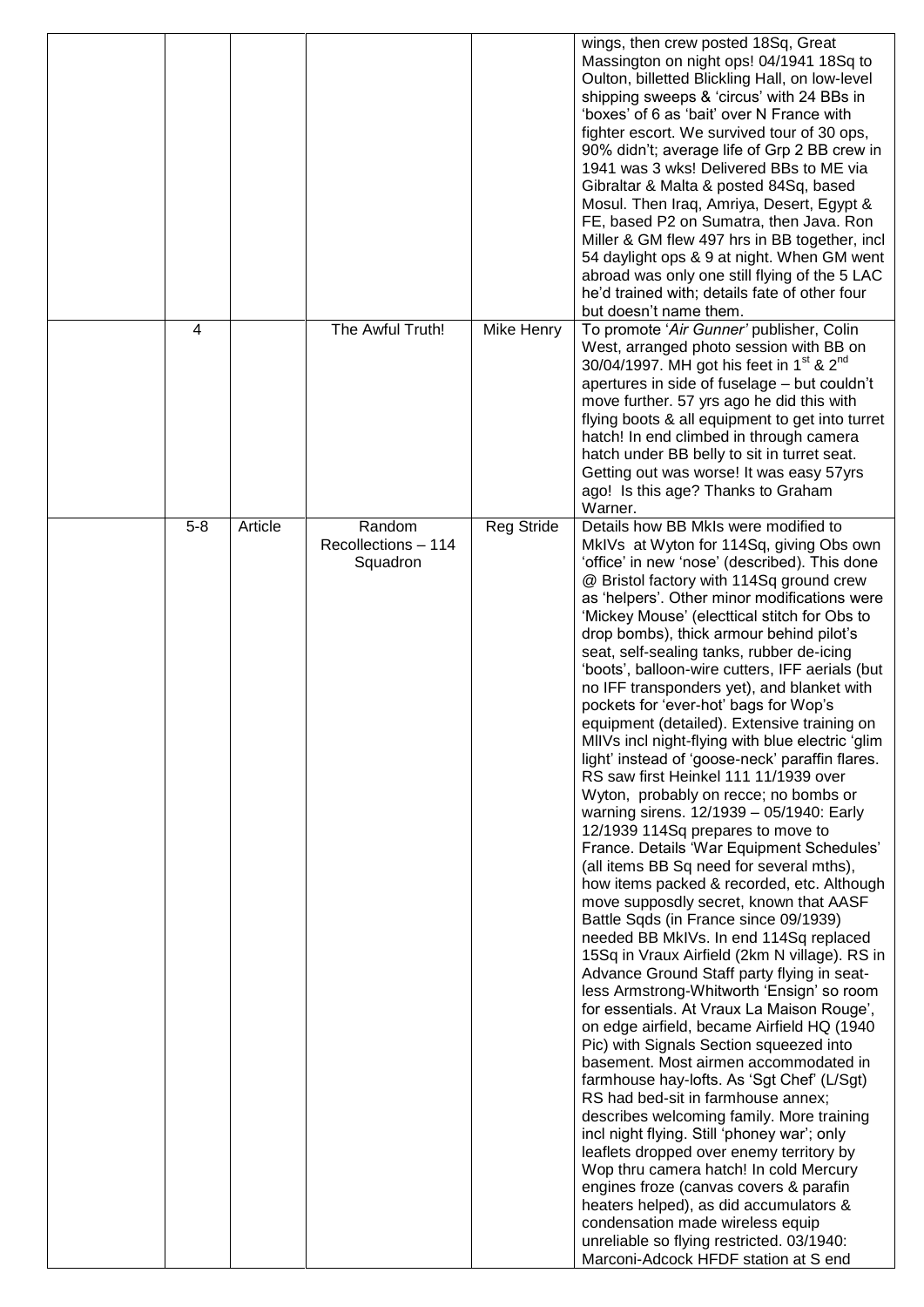|                |         |                                                                       |                           | airstrip. RS did air calibration check with Sgt<br>Hartland; DF will be invaluable. 04/1940 RS<br>to Armament Training Camp, Perpignon &<br>low-flying over Mediterranean (described).<br>Quotes from 114Sq ORB for 10/04/1040<br>(Germany invades Netherlands, Belgium &<br>Luxenburg; return to Vraux); 11/05/1940<br>(W/Cdr PM Wright replaces Sq/Ldr Outram<br>as 114Sq CO & 12 Dornier DO17 attack<br>Vraux). Attack detailed: 150x50Kg bombs<br>dropped low level destroyed 5 BBs, set fire<br>to petrol dump, machine guns damaged rest<br>of BBs, left 36 bombs with 168-hr delays;<br>two ground staff injured. Pic: Blenheim after<br>raid. Other aerodromes bombed, but Vraux<br>only low-level raid. 12/05/1940: Royal<br>Engineers repaired aerodrome. 14/05/1940:<br>Recce of Sedan, Givonne & Bouillon; 6<br>crews to Plivot to use 139Sq a/c. RS on<br>duty 05.00 on 11/05/1940, & details<br>personal experience of raid. Thought                                                                                                                                                                                                                                                                        |
|----------------|---------|-----------------------------------------------------------------------|---------------------------|---------------------------------------------------------------------------------------------------------------------------------------------------------------------------------------------------------------------------------------------------------------------------------------------------------------------------------------------------------------------------------------------------------------------------------------------------------------------------------------------------------------------------------------------------------------------------------------------------------------------------------------------------------------------------------------------------------------------------------------------------------------------------------------------------------------------------------------------------------------------------------------------------------------------------------------------------------------------------------------------------------------------------------------------------------------------------------------------------------------------------------------------------------------------------------------------------------------------------|
|                |         |                                                                       |                           | Dorniers were Handley Page 'Hampdens'.<br>Dived into slit trench; trembling with fear at<br>first then adrenaline took over. Raid lasted<br>7 mins. From German side, 45yrs after raid<br>Herr Kruger (in 1935 transferred from<br>German Cavalry to Luftwaffe as Obs in<br>Junkers JU52s) then bomber pilot on<br>Dornier DO17s (Pic of Herr Major Kruger).<br>Raid by 9 Dorniers of 4/KG2 led by Sq/Ldr<br>Lieut Reimers flying Dornier U5-LM; Kruger<br>his Obs. Flew at 2-3metre height &<br>undisturbed over Luxemburg & Maginot<br>Line. Describes raid & what saw. W/O<br>Borner (Obs in another a/c) filmed attack &<br>General Loerzer congratulated No 4<br>Squadron. On return flight hit tree, attacked<br>by MG fire & Lt Reimers hit in legs &<br>couldn't steer. Wop pulled him from seat &<br>Kruger (with no pilots licence) landed a/c at<br>Frankfurt Rebstock Airport. Reimers had leg<br>amputated. Few days later Germans broke<br>thru to Sedan, Mourmelen heavily bombed<br>& Vraux next. New CO, W/Cdr Wright<br>gathered section heads; couldn't defend<br>Vraux so need to retreat & re-group. Well-<br>written combination of facts (from all sides)<br>& personal experiences. (cont. 30/05) |
| $\overline{7}$ | Obit    | We See Their Faces,<br>We Hear Their<br>Voices - to Absent<br>Friends |                           | Mr JG Spinks (younger member; died from<br>leukaimia); Charles Hall (Aviation cartoonist<br>'Holly'); Mrs Vera Sherring; Mr WAB<br>Martin; Sq/Ldr JH Ratcliffe; Mr A<br>Mortlock; Mr IG Maclaren (whose sons<br>Simon & Hamish have joined Soc); Mr Bert<br><b>Quinton</b> (daughter Tracey now has his<br>membership number); Mr Tom Mann (who<br>helped with Archives); Mrs Arlette Tedder<br>(called 'Harry' by WWII friends); Mr KW<br>Wyatt; Mr Ted Coote (gave us story of<br>Phantoms of 1940). Thanks for help;<br>condolences to families & friends                                                                                                                                                                                                                                                                                                                                                                                                                                                                                                                                                                                                                                                              |
| 8              | Article | The Ghost of<br><b>Blickling Hall (cont)</b>                          | From<br>Tommy<br>Thompson | (cont from 28/06) Searching graveyeard<br>with torch; lengthy reports about ammo &<br>another unresolved mystery. Then about life<br>& work of 114Sq ground crew; growing<br>casualties (life expectancy Group 2 was 6<br>weeks!); from 09/1940 all days ran together<br>- no weekends. Then 3 more nights of<br>'footsteps' in the lane, sentry's reaction &                                                                                                                                                                                                                                                                                                                                                                                                                                                                                                                                                                                                                                                                                                                                                                                                                                                             |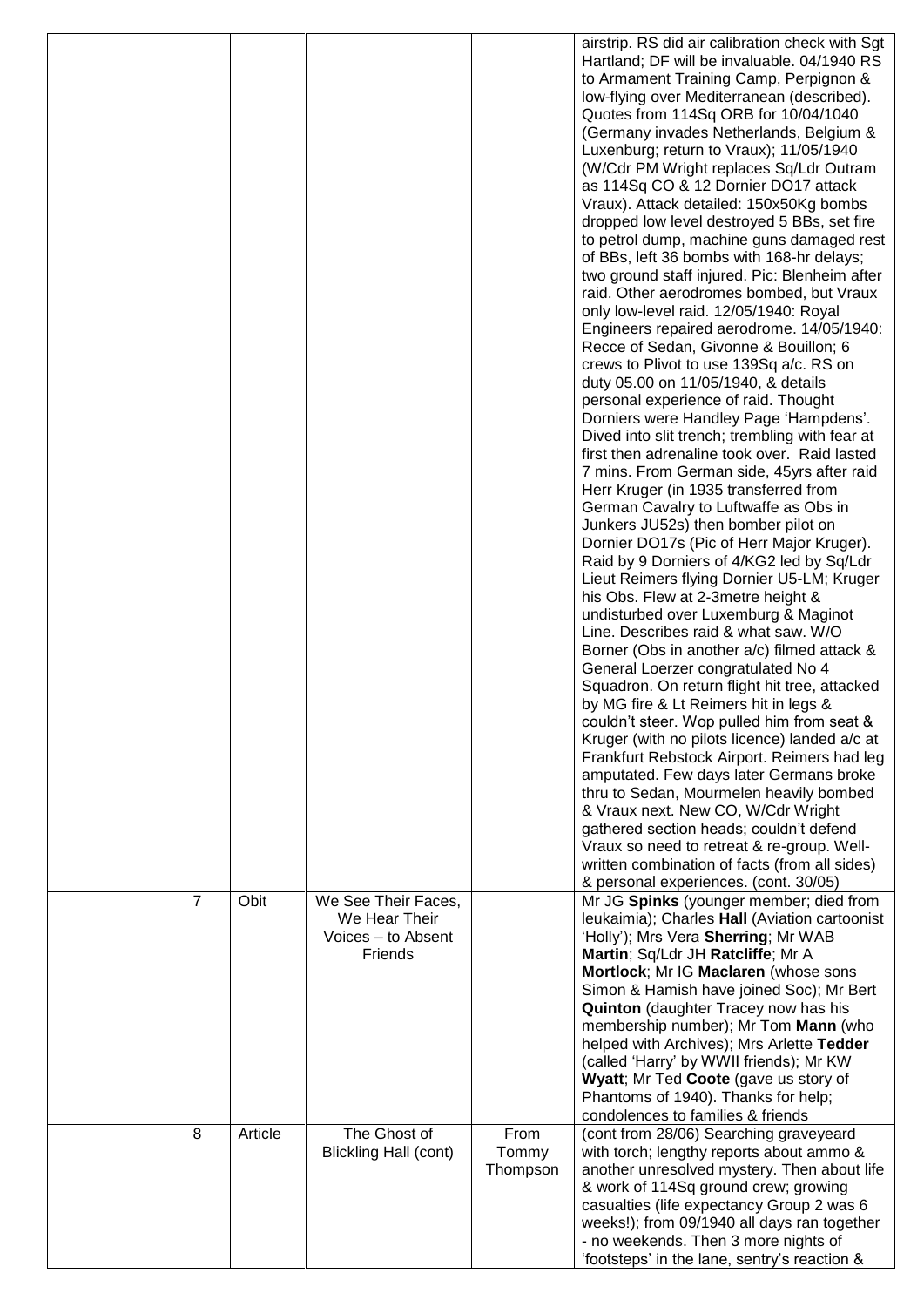|  | disbelief of those not having heard them.<br>Well written & atmospheric. Locals at<br>Buckinghamshire Arms ('Buck Arms') say<br>'Ghost' is 'Four in Hand' which drives |
|--|------------------------------------------------------------------------------------------------------------------------------------------------------------------------|
|  | through closed front gate (not footsteps!).                                                                                                                            |

| <b>Topic</b> | Page           | Type         | <b>Title</b>                          | <b>Author</b>           | <b>Notes &amp; Search Words</b>                                                                                                                                                                                                                                                                                                                                                                                                                                                                                                                                                                                                                                                                                                                                                                                                                                                                                                                                                                                                                                         |
|--------------|----------------|--------------|---------------------------------------|-------------------------|-------------------------------------------------------------------------------------------------------------------------------------------------------------------------------------------------------------------------------------------------------------------------------------------------------------------------------------------------------------------------------------------------------------------------------------------------------------------------------------------------------------------------------------------------------------------------------------------------------------------------------------------------------------------------------------------------------------------------------------------------------------------------------------------------------------------------------------------------------------------------------------------------------------------------------------------------------------------------------------------------------------------------------------------------------------------------|
|              |                | Report       | Chairman's Message                    | Hugh<br>George          | Thanks to everyone for support during recent<br>major heart surgery & complications which<br>followed. Now on road to recovery.                                                                                                                                                                                                                                                                                                                                                                                                                                                                                                                                                                                                                                                                                                                                                                                                                                                                                                                                         |
|              | $\mathbf{1}$   |              | Correction                            |                         | Gives Ron Bramley's address & notice that<br>Blenheim ties from office at £6 (incl p&p)                                                                                                                                                                                                                                                                                                                                                                                                                                                                                                                                                                                                                                                                                                                                                                                                                                                                                                                                                                                 |
|              | 1              | Obit         | R.I.P.                                |                         | RIP: Paddy Porter, historian, writer & long-<br>term supporter; John Caddy DSO, who, with<br>family, form 'Caddy Clan'; FB Herod, from<br>Bury, Lancs; Roger Peacock, ex-Wop/AG,<br>PoW & author of 'Blenheim Boys', 'Moving<br>Tents', etc & poem read by Raymond Baxter<br>on video 'Spirit of Britain First'; Len Knight<br>DFC, who gave his brass Blenheim to Bill<br>Burberry to take to Holland 1996. Also G/Cpt<br>Hamish Mahaddie (not member, but known<br>by many). Condolences to families.                                                                                                                                                                                                                                                                                                                                                                                                                                                                                                                                                                 |
|              | $\mathbf{1}$   | <b>Notes</b> | <b>Blenheims at Palmyra</b>           | FCG Fry                 | Sgt Scott, Sgt Catty & Sgt Fry ferried 110Sq<br>BB from Wattisham to Palestine. 17/06/1940<br>joined 45Sq at Aqir. On 01/07/1941 attacked<br>Forts at Palmyra in V5926. Fry bomb-airmer<br>& claims some of craters! (pic 27/06)                                                                                                                                                                                                                                                                                                                                                                                                                                                                                                                                                                                                                                                                                                                                                                                                                                        |
|              | $\overline{2}$ | <b>Notes</b> | <b>Blenheims Norway</b><br>27/12/1941 | Editor                  | Response to 27/03: Thanks to Alf<br>Butterworth for info sent to Torstein Saksvik<br>& Emmanuel Cheron (pics 28/07)                                                                                                                                                                                                                                                                                                                                                                                                                                                                                                                                                                                                                                                                                                                                                                                                                                                                                                                                                     |
| Sgt WD Evans | $\overline{2}$ | Wanted       | Help                                  | Monica<br><b>Brodie</b> | MB asks for anyone who knew her dad, Bill<br>Evans, in 101Sq (Bicester 1938-1939) or<br>Wattisham (09/1939). He flew with F/O<br>Sabine (later Sq/Ldr). Bill now lives NZ;<br>Monica's address given. Pic: Bill then & now.                                                                                                                                                                                                                                                                                                                                                                                                                                                                                                                                                                                                                                                                                                                                                                                                                                             |
|              | $\overline{2}$ | Wanted       | Blenheim Fighters-<br>Jack Caslaw     | <b>Jack Caslaw</b>      | Jack wants contact with people connected<br>with 23Sq, 29Sq, 64Sq, 68Sq, 92Sq, 141Sq,<br>145Sq, 212Sq, 222Sq, 229Sq, 234Sq,<br>235Sq, 242Sq, 248Sq, 600Sq, 601Sq,<br>604Sq (UK) & overseas 27Sq, 30Sq, 203Sq.                                                                                                                                                                                                                                                                                                                                                                                                                                                                                                                                                                                                                                                                                                                                                                                                                                                           |
|              | $\overline{2}$ | Review       | <b>Valiant Wings</b>                  | Ken<br>Garrett          | 1 <sup>st</sup> edition of Norman Frank's 'Valiant Wings'<br>refers to 'fatal error' by XVSq in continuing<br>op over France with no fighter cover. 2 <sup>nd</sup><br>edition appendix includes letter from Hugh<br>George (in only BB returning to base after<br>raid with 4 of 6 crews lost). The letter<br>explains orders were to 'hit the target at all<br>cost', which they did.<br>GW: 18/05/1939, 15Sq, 6 BBs left 1230 from<br>Wyton for le Cateau: L8853 FTR, crash-<br>landed @ Preux-de-Bois; S/Ldr H Lawrence<br>(Pilot) & Sgt R Hopkins (Obs) KIA, LAC E<br>Thomas (Wop/AG) captured & PoW. L8852<br>FTR, shot down into forest de Mormal; F/O F<br>Dawson-Jones, Sgt W Baxter & LAC C<br>Watts KIA. P6917 FTR, shot down by flak nr<br>le Cateau; F/Ly P Chapman, Sgt C Colbourn<br>& LAC E Fagg KIA. L9030 badly damaged,<br>returned base via Poix but written off, P/O C<br>Robertson, Sgt S Redhead & LAC Horton<br>uninjured. P6913 damaged by flak nr le<br>Cateau, landed Poix & declared written off<br>but F/O L Trent, Sgt W Stephens & Cpl J |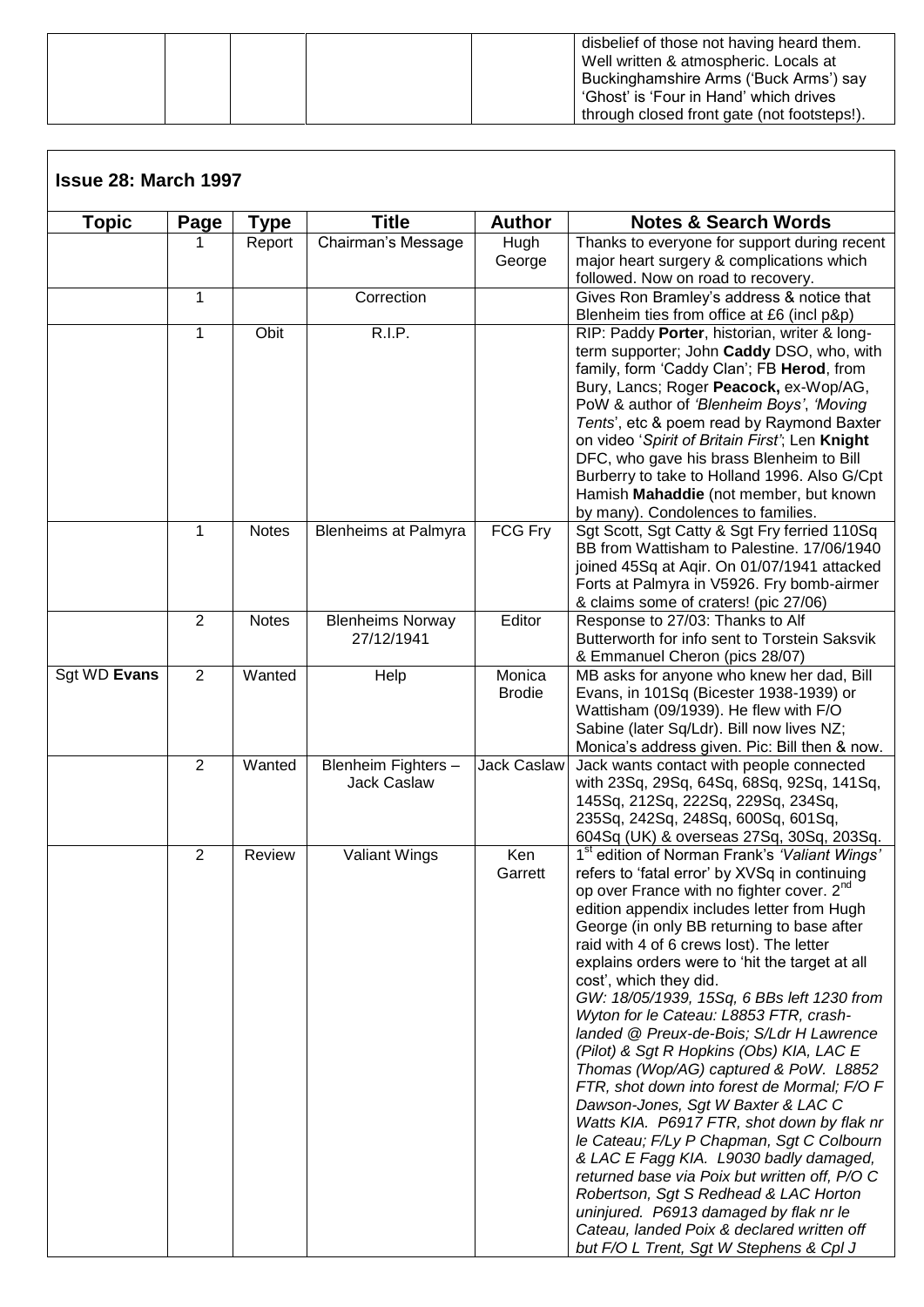|                                        |         |        |                                                      |                      | Sutcliffe uninjured & retuned Martlesham<br>Heath @ dusk, a/c repaired. (Trent later                                                                                                                                                                                                                                                                                                                                                                                                                                                                                                                                                                                                                                                                                                                                                                                                     |
|----------------------------------------|---------|--------|------------------------------------------------------|----------------------|------------------------------------------------------------------------------------------------------------------------------------------------------------------------------------------------------------------------------------------------------------------------------------------------------------------------------------------------------------------------------------------------------------------------------------------------------------------------------------------------------------------------------------------------------------------------------------------------------------------------------------------------------------------------------------------------------------------------------------------------------------------------------------------------------------------------------------------------------------------------------------------|
|                                        |         |        |                                                      |                      | rewarded VC for leading another raid)                                                                                                                                                                                                                                                                                                                                                                                                                                                                                                                                                                                                                                                                                                                                                                                                                                                    |
| Maurice<br><b>Williams</b><br>(Wop/AG) | 2       | Wanted | Blenheim V5874 of<br>21 Squadron                     | Prof MMR<br>Williams | Seeks info about father whose body washed<br>up on Texel island. Has contact with pilot's<br>brother, Bill Corfield; pilot shrapnel wounds,<br>Obs & Wop/AG presumed drowned as<br>undamaged. Address given. (Details 37/08).                                                                                                                                                                                                                                                                                                                                                                                                                                                                                                                                                                                                                                                            |
|                                        | 2       | Wanted | Isle of Wight                                        | AT Gillam            | Seeked detail of following BBs which<br>crashed on Isle of Wight: 22/12/1944, L6686,<br>23Sq, crashed Brading Down. Crew baled<br>out, F/Sgt Loveridge safe, Sgt Newman &<br>Sgt Southall drowned.<br>11/03/1941: V5396, 59Sq, force landed at<br>Brook, crew unhurt, BB dismantled.<br>24/08/1940, BB 1F, victim of friendly fire by<br>Hurricane of 1Sq RCAF<br>GW: 21-22/12/1940, L6686, 23Sq, FTR. Ran<br>out of fuel in bad weather from intruder sortie<br>of French airfields, crew baled out nr<br>Brading, IoW; Sgt Loveridge (Pilot) safe; Sgt<br>Newman (Obs) & Sgt Southall (Wop/AG)<br>came down in sea & drowned.<br>22/03/1941, V5396, 59Sq, damaged by<br>109s, crash landed IoW; P/O Villa & crew<br>slightly injured, aircraft repaired.<br>24/08/1940, probably T1804, 235Sq (see<br>details 29/03)                                                                   |
|                                        | 2       | Wanted | RAF Ashbourne                                        | <b>SP Lewis</b>      | Lewis wants info about Derby Moat, 42 OTU<br>for book about accidents during aircrew<br>training in Derbyshire. Address given.                                                                                                                                                                                                                                                                                                                                                                                                                                                                                                                                                                                                                                                                                                                                                           |
|                                        | 2       | Wanted | Theo Boiten                                          |                      | After 'Blenheim Strike' (1996) Theo working<br>on book of overall history of Blenheims &<br>crews. Would like photos of BB, air/ground<br>crews, accidents, raids, etc. Address given                                                                                                                                                                                                                                                                                                                                                                                                                                                                                                                                                                                                                                                                                                    |
|                                        | $2 - 3$ | Letter | Extract                                              | Dave<br>Wyley        | Dave is a new member who joined after<br>reading Denis Richard's 'The Hardest<br>Victory' about Bomber Command. He<br>represents Group researching Bradwell Bay<br>were many shot-up BB emergency landed.                                                                                                                                                                                                                                                                                                                                                                                                                                                                                                                                                                                                                                                                                |
| Renfrew<br>Airport                     | $3 - 4$ | Letter | Can you Beat this for<br>a Youthful Blenheim<br>Boy? | Stephen<br>Powell    | Stephen (10yrs) & sister Elizabeth (14yrs)<br>had first flight in BB on 23/04/1943 arranged<br>by father from Ministry of Aircraft Production.<br>Flew from Renfrew Airport (now housing<br>estate) over Clyde for 30-45mins. Enclosed<br>copy of RAF 155 Declaration form (or Blood<br>Chit) with note on reverse to Capt Powell<br>saying his children 'are first to have flown<br>from the new airfield at Renfrew'.                                                                                                                                                                                                                                                                                                                                                                                                                                                                  |
|                                        | 4       |        | <b>Two Encounters</b>                                | Douglas<br>Cooper    | 1. On 10/01/1940 Sq/Ldr Ken Doran led 9<br>110Sq (Hyderabad) BBs on shipping recce<br>over North Sea at 2000ft. Attacked by<br>ME110s & dropped to wave-top (BBs<br>vunerable from below). Attack lasted 10 mins<br>& one BB lost (P4859) & one (N6213) flown<br>to Northcoates on 1 engine by P/O Arderne;<br>rest completed recce. Doran got bar on DFC<br>& incident reported in 'Illustrated London<br>News' 03/02/1940.<br>2. 52yrs later Douglas told Theo Boiten<br>about incident for his book 'Blenheim Strike'.<br>In 02/1993 he received letter from Wolf Falck<br>('it's time we met again '). Friendship<br>developed & holidays together at St Alrich<br>(foot of Austrian Alps). Wolf showed video of<br>himself on 'This is Your Life' with Blen Soc<br>President, Ivor Broom.<br>GW: P4859, see details 32/02. N6213 flown<br>back to Wattisham. Also 10/01/1940 N6203, |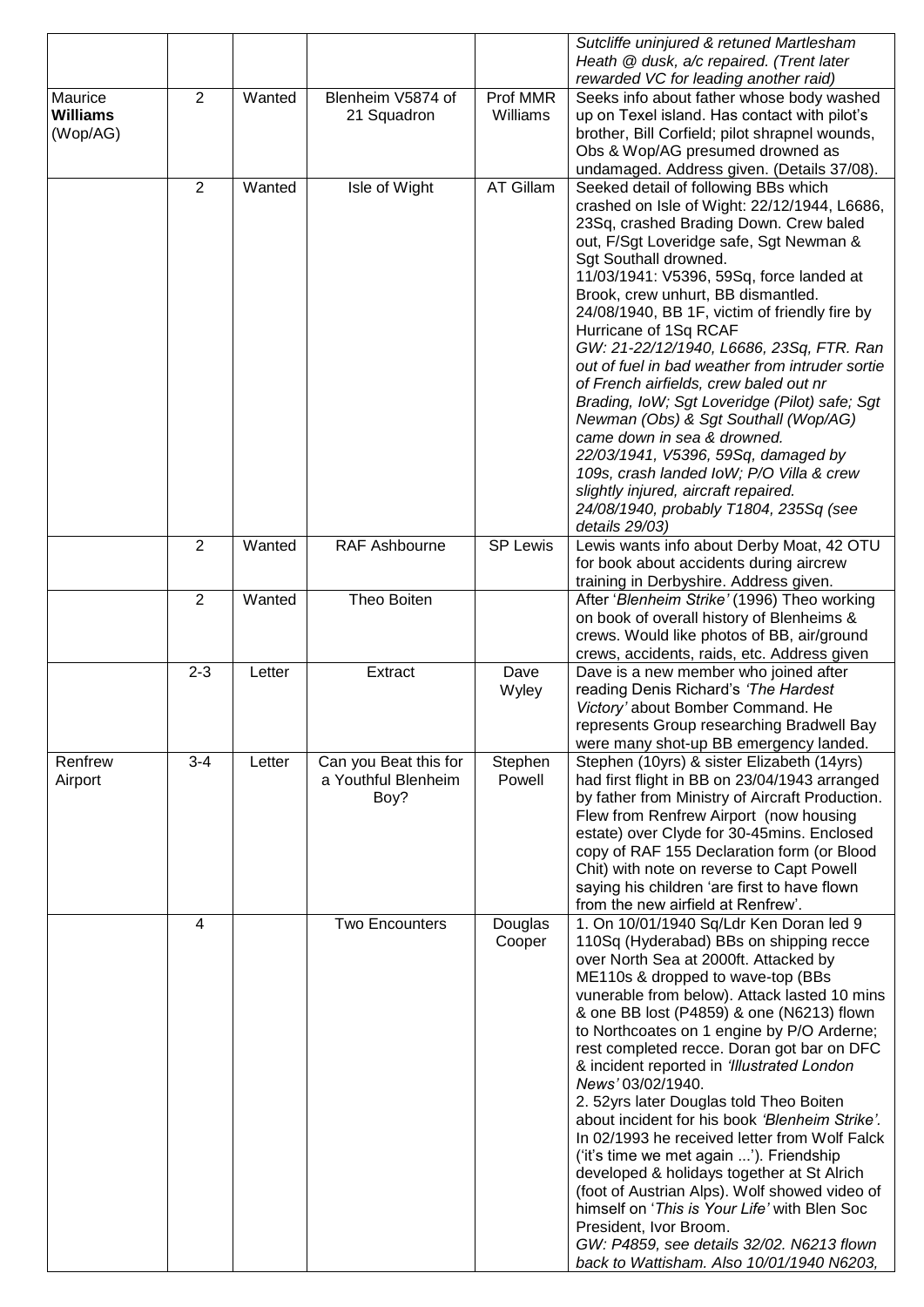|                                       |         |         |                                                                                     |                                            | 110Sq FTR, damaged by Me 110s of ZG 76<br>& crash-landed Manby. P/O G Pemberton,<br>Sgt Quarrington & AC1 Roberts only slightly                                                                                                                                                                                                                                                                                                                                                                                                                                                                                                                                                                                                                                                                                                                                                                                                                                                                                                                                                                    |
|---------------------------------------|---------|---------|-------------------------------------------------------------------------------------|--------------------------------------------|----------------------------------------------------------------------------------------------------------------------------------------------------------------------------------------------------------------------------------------------------------------------------------------------------------------------------------------------------------------------------------------------------------------------------------------------------------------------------------------------------------------------------------------------------------------------------------------------------------------------------------------------------------------------------------------------------------------------------------------------------------------------------------------------------------------------------------------------------------------------------------------------------------------------------------------------------------------------------------------------------------------------------------------------------------------------------------------------------|
| 'Ex-Brats'<br>Halton and<br>Cranfield | $4-6$   | Article | The Ghost of Blickling<br>Hall:<br>114 Squadron<br>Horsham St Faith and<br>Aulton   | Tommy<br>Thompson<br>(see end of<br>notes) | hurt. Aircraft DBR<br>Over 3 issues this is a vivid picture of life on<br>114Sq in 1940. Author arrived Horsham St<br>Faith, nr Norwich, 06/1960 & met Duncan<br>Townsend who a '33rder' in same class at<br>Halton (ie 01/1036-1938). Describes first<br>night exploring pubs in Mile Cross &<br>consequences! Feeling at home as most<br>ground-crew engineering trades were 'ex-<br>brats' from Halton & Cranfield, many later<br>commissioned or pilots. Interesting & details<br>description of community of 'ex-brats' (ie<br>who entered Halton as boy apprentices,<br>aged 15) who 'a Service within a Service',<br>their practical & theoretical aeronautical<br>knowledge & attitude of other RAF staff<br>towards them. Excellent series of articles<br>giving a detailed feel for life in RAF.<br>(Tommy Thompson denies writing this. Was<br>this written by Edward Thompson DFC who<br>in 33 $^{\prime\prime}$ entry at Halton? Edward = 'Ed' =<br>'Skull'. See 30/07, 88/11 & 89/19)                                                                                                |
|                                       | $6 - 7$ | Letter  | A Letter from Norway                                                                | Torstein<br>Saksvik                        | Torstein, Halvor Sperbund, Steinar Larsen<br>and Vidar Broch (vice-chair of Oygarden og<br>Sotra Forsvars local defence association)<br>plan to recover wreckage of 114Sq BB from<br>lake and erect memorial plaque. Details<br>bureaucratic problems. Would like to hear<br>from P/O Bob Iredale, Sgt Denis Shanahan,<br>Sgt John Townsend or Sgt Bob Willis who<br>also on 27/12/1941 raid on Herdla by 114Sq,<br>as detailed in Theo Boiten's 'Blenheim<br>Strike'. On 27/12/1997 Torstein & friends<br>went to Bergen cemetery and, at 12.02 (time<br>of raid on Herdia), put candles on graves of<br>aircrew of both crashed 114Sq BBs and<br>wreath on memorial to all Allied WWII<br>soldiers at Mollendal cemetery. Of 45<br>gravestones, 38 from RAF. Some had<br>wreaths on from UK.<br>Pics: Torstein and friends at cemetery.<br>GW: 27/12/1941, two 114Sq BBs collided<br>and crashed while attaching Herdla airfield.<br>In V6227 F/Sgt R Fisher RAAF, Sgt J<br>Williamson & Sgt W Fletcher KIA. In Z7500<br>Sgt K Davies, Sgt J Ward and Sgt J Kitley<br>KIA. All buried in Bergen. |
|                                       | $7 - 8$ | Article | Random<br>Recollections - 114<br>Squadron<br>Part 1 - July 1939 to<br>December 1939 | <b>Reg Stride</b>                          | 07/1939 Reg in 208Sq Army Co-operation at<br>Heliopolis as WOM on Hawker Audax which<br>once flew 260mph; BB's flew 279mph fully<br>loaded! Saw first BB, K7103, at Heliopolis in<br>01/1938 on its way to 30Sq at Mosul for<br>overseas testing (see pic 49/16). On return<br>to UK posted as instructor to Radio School at<br>Cranwell for 18 months then joined 114Sq at<br>Wyton with BBs (at last!). Wyton shared with<br>139Sq, also with BBs. Here Adj F/Lt TT<br>Warriner introduced Reg to CO of 114Sq,<br>W/Cdr Spencer (ex-WWI Obs - felt like WWI<br>film 'Dawn Patrol'). Details interview and<br>questions asked incl if he spoke French, a/c<br>he'd flown in (Bristol Fighter, Fairy Gordon,<br>Handley Page Hyderabad, Westland Wapiti,<br>Vickers Victoria and Hawker Audax). As an<br>aircraft apprentice at Flowerdown in 1928<br>went to Worthydown to learn how to start                                                                                                                                                                                                     |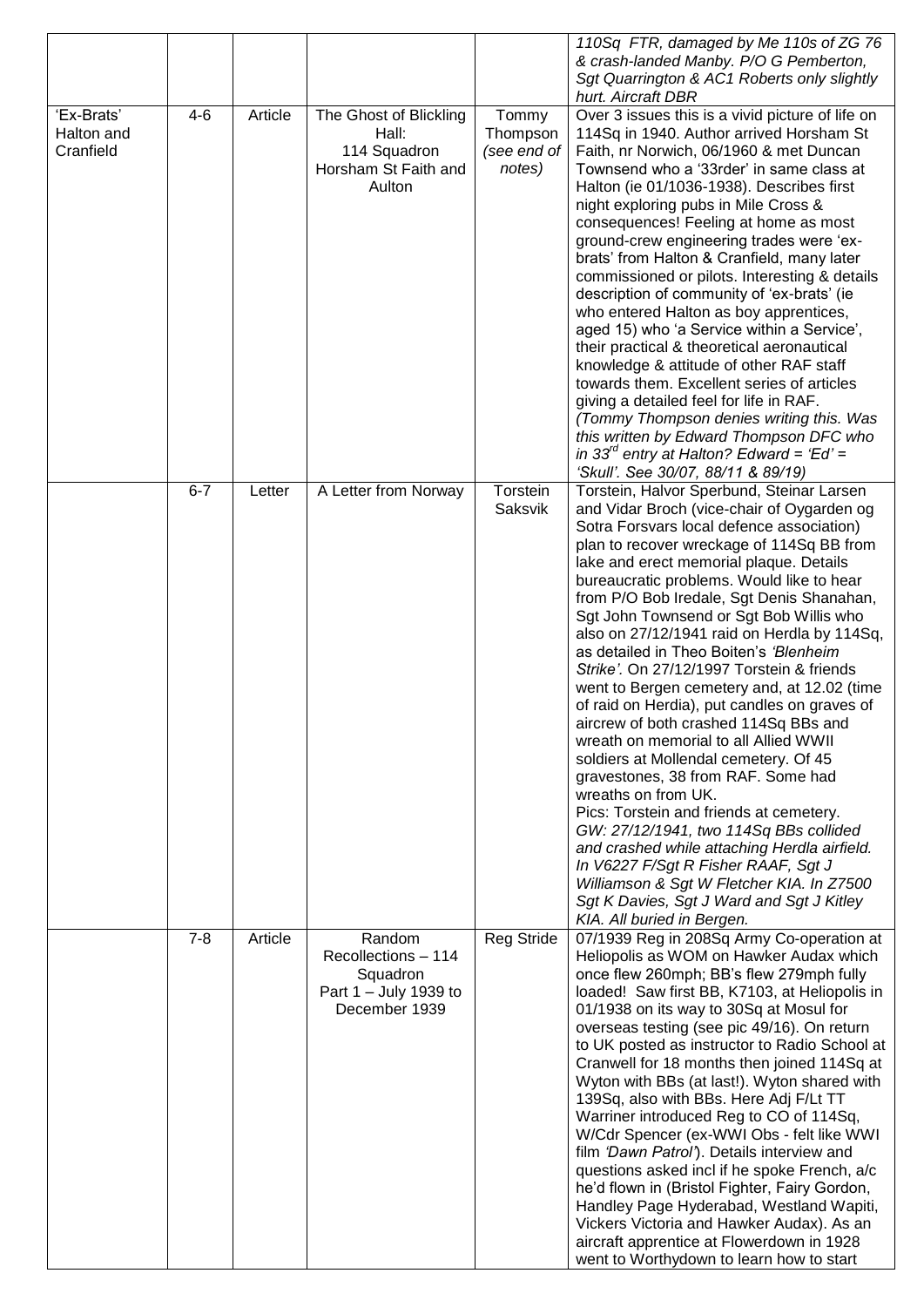|  | Falcon engine of old Bristol Fighter. Details<br>how this was done (swinging propellor,<br>picket down harness, etc). Overseas Reg<br>had served in Iraq, Egypt, and Palestine and<br>had passed RAF Higher Education Test in<br>France. Was instantly promoted to F/Sgt but<br>not to mention until it appeared on DRO.<br>Wanted to practice 'ZZ landings' but radio<br>transmission restricted on security grounds.<br>Reg remustered from WOM to WEM in<br>charge of Signals and Electrical sections and<br>responsible for ~ 20 Wop/AGs in need of<br>written and practical tests and Morse Code |
|--|-------------------------------------------------------------------------------------------------------------------------------------------------------------------------------------------------------------------------------------------------------------------------------------------------------------------------------------------------------------------------------------------------------------------------------------------------------------------------------------------------------------------------------------------------------------------------------------------------------|
|--|-------------------------------------------------------------------------------------------------------------------------------------------------------------------------------------------------------------------------------------------------------------------------------------------------------------------------------------------------------------------------------------------------------------------------------------------------------------------------------------------------------------------------------------------------------------------------------------------------------|

| <b>Topic</b>                     | Page           | <b>Type</b> | <b>Title</b>                                  | <b>Author</b>                   | <b>Notes &amp; Search Words</b>                                                                                                                                                                                                                                                                                                                                                                                                                                                                                                                                                |
|----------------------------------|----------------|-------------|-----------------------------------------------|---------------------------------|--------------------------------------------------------------------------------------------------------------------------------------------------------------------------------------------------------------------------------------------------------------------------------------------------------------------------------------------------------------------------------------------------------------------------------------------------------------------------------------------------------------------------------------------------------------------------------|
|                                  |                | Report      | President's Message                           | Ivor Broom                      | AGM at RAF Museum in Hendon now used<br>for reunion lunch with attendance increasing.<br>Next AGM 12/04/1997. Thanks to committee<br>esp Hugh and Betty George (whose health<br>not good) and Anthony Edwards for<br>organising Grand Flying Draw.                                                                                                                                                                                                                                                                                                                             |
|                                  | 1              | Report      | Chairman's Message                            | Hugh<br>George                  | Awaiting new aortic value operation and told<br>to rest, which difficult! Sorry to miss Duxford<br>Airshow. Thanks from self & Betty for<br>support & messages. PS from Betty: Hugh<br>had surgery 07/11/1996 and doing well.                                                                                                                                                                                                                                                                                                                                                  |
|                                  | 1              | Obit        | <b>R.I.P.</b>                                 | Editor                          | F/Lt EW Applebee DFM (member 88), F/Lt<br>AE Monk AFRAeS (member 489), W/Cdr Bill<br>Russell, ex-CO 84Sq (member 604). Bill<br>refused treatment for liver cancer as useless.<br>Fred Atton wrote article about 84Sq bomb<br>craters in Syria after talking with Bill                                                                                                                                                                                                                                                                                                          |
|                                  | 2              | Report      | Society Notes<br><b>Grand Flying Draw</b>     |                                 | 10 winners drawn on 13/10/1996 at Duxford.<br>£5,100 raised, double previous Draw, over<br>half from Airshow sales; Vice Chair Ted<br>Sismore alone sold £500-worth. Organiser,<br>Anthony Edwards, thanks Draw sponsors.<br>Expenses were nil, thanks to West 4 printers<br>and the aircraft owners who donated the<br>flights. The ten winners are listed with their<br>towns and ticket numbers.                                                                                                                                                                            |
|                                  | $\overline{2}$ | Report      | The RBL's Great<br><b>British Poppy Chain</b> |                                 | This Poppy Chain was laid on 25/08/1996 for<br>75 miles from Cromer to Great Yarmouth.<br>Jeanne thanks all members who contributed<br>to Blen Soc's section, which raised £51.                                                                                                                                                                                                                                                                                                                                                                                                |
| Sgt<br>McHoustan,<br>21Sq pilot. | $\overline{2}$ | Wanted      | 21 Squadron Malta                             | <b>James</b><br><b>Cathcart</b> | James asks for information about Sgt<br>McHouston, 21Sq pilot in Z2734, who, after<br>only 5 weeks in Malta, was one of 4 BBs<br>which FTR from raid on Palermo, Sicily on<br>04/02/1942. High loses resulted in 21Sq<br>disbanding 14/03/1942 and reforming in UK.<br>Any photos/info welcome. Address given.<br>GW: 04/02/1942, 21Sq, Z7341. FTR.<br>Crashed into cloud-covered hills on daylight<br>raid on Palermo harbour; Sgt M Houston,<br>P/O J O'Grady and Sgt L Frost KIA, buried<br>Catania War Cemetery. 21Sq's Z9806,<br>Z9812 & Z9824 also crashed on same raid. |
|                                  | $\overline{2}$ | Wanted      | Malta GC                                      | Lt MA Said                      | Lt MA Said is associated with Malta Aviation<br>Museum and requests info about BB actions,                                                                                                                                                                                                                                                                                                                                                                                                                                                                                     |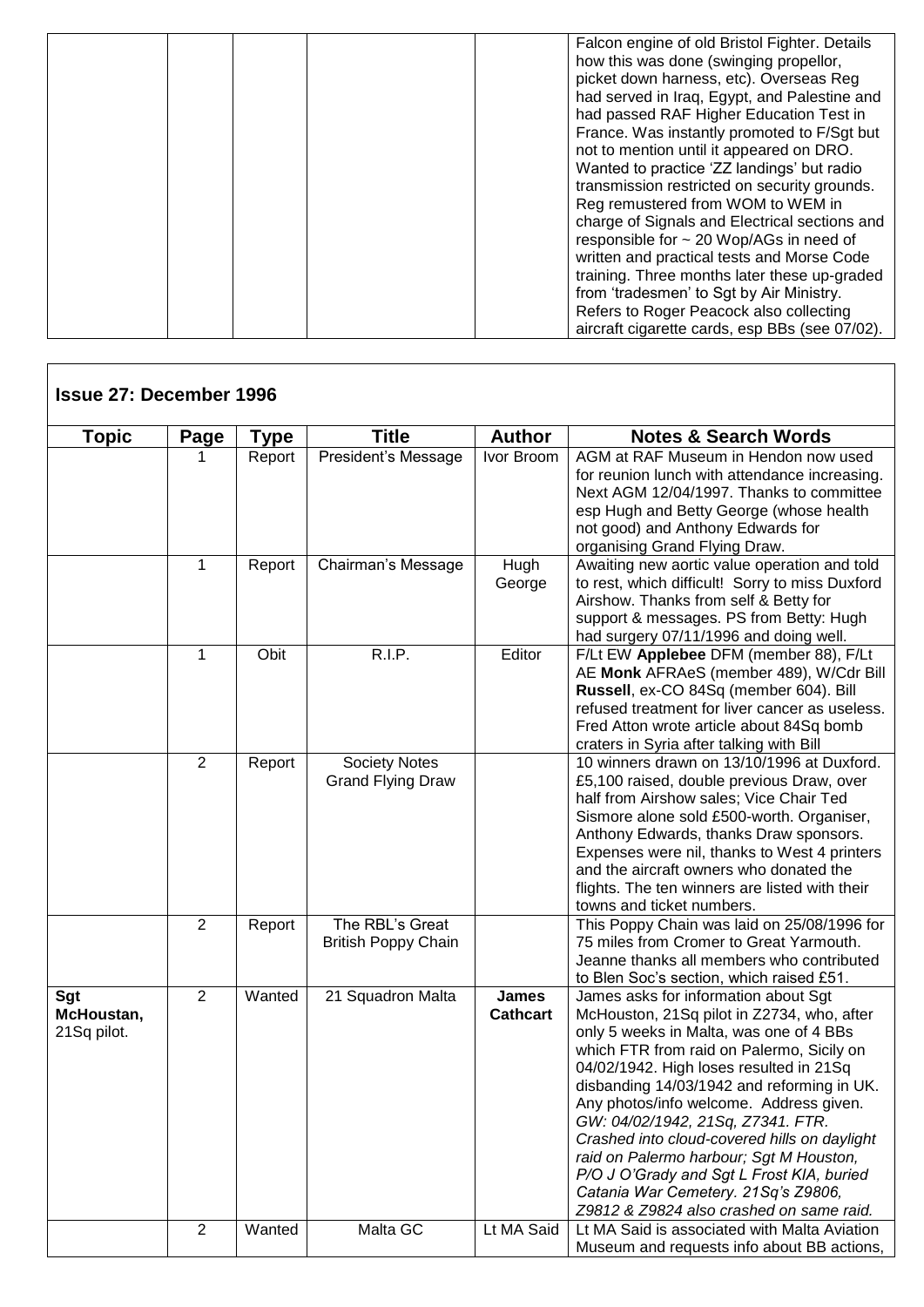|                     |                |        |                                           |                   | photos, etc for research he's doing for                                                 |
|---------------------|----------------|--------|-------------------------------------------|-------------------|-----------------------------------------------------------------------------------------|
|                     | $\overline{2}$ |        |                                           |                   | himself. Address in Malta given.                                                        |
| <b>Sgt J Koller</b> |                | Report | City of Norwich<br><b>Aviation Museum</b> |                   | On 21/11/1941 BB Z7275 of 139Sq left<br>Horsham St Faith on training exercise but       |
|                     |                |        |                                           |                   | crashed on airfield/Brabazon Road                                                       |
|                     |                |        |                                           |                   | boundary. P/O Russell Scott-Worthington                                                 |
|                     |                |        |                                           |                   | (Pilot) killed; F/O DC Taylor (Obs) & Sgt J                                             |
|                     |                |        |                                           |                   | Koller (Wop/AG) pulled from burning wreck                                               |
|                     |                |        |                                           |                   | by local people; F/O Taylor died 22/11/1941.                                            |
|                     |                |        |                                           |                   | Relatives of Scott-Worthington visited                                                  |
|                     |                |        |                                           |                   | Museum and traced/spoke to local people,                                                |
|                     |                |        |                                           |                   | and are enquiring about fate of Sgt Koller,                                             |
|                     |                |        |                                           |                   | who visited crash site a month after accident.<br>Search hampered by incorrect serial   |
|                     |                |        |                                           |                   | number, but Len Fearnley and Peter Amos                                                 |
|                     |                |        |                                           |                   | recently identified correct BB at same time                                             |
|                     |                |        |                                           |                   | as Museum. Museum address (Old Norwich                                                  |
|                     |                |        |                                           |                   | Rd, Horsham St Faith, NR10 3JF) given.                                                  |
|                     |                |        |                                           |                   | GW: 22/11/1941, Z7275, 139Sq: crashed                                                   |
|                     |                |        |                                           |                   | immediately after take-off at Swanton Morley                                            |
|                     |                |        |                                           |                   | on shipping sortie; P/O Scott-Worthington                                               |
|                     |                |        |                                           |                   | (Pilot) killed, P/O D Taylor (Obs & Royal                                               |
|                     |                |        |                                           |                   | Academy of Music professor) died of injuries                                            |
|                     |                |        |                                           |                   | next day, Sgt J Koller (Wop/AG) injured but<br>recovered.                               |
|                     |                |        |                                           |                   | CWGC: P/O Joseph Herbert James Koller,                                                  |
|                     |                |        |                                           |                   | Wop/AG, RAFVR, 146797, 21Sq, KIA                                                        |
|                     |                |        |                                           |                   | 22/06/1943, age 32. Buried Abbeville                                                    |
|                     |                |        |                                           |                   | Communal Cemetery, France. ?same                                                        |
|                     |                |        |                                           |                   | person                                                                                  |
| <b>Sgt TE</b>       | $\overline{2}$ | Wanted |                                           | <b>DL</b> Barnes  | DL Barnes seeks information on Sgt Thomas                                               |
| <b>Barnes AFM,</b>  |                |        |                                           |                   | Edward Barnes AFM (Pilot), 114Sq, KIA                                                   |
| 114Sq               |                |        |                                           |                   | 15/02/1941 flying BB T2125, and buried                                                  |
|                     |                |        |                                           |                   | Flushing, Holland. On 03/12/1937 BB K7110                                               |
|                     |                |        |                                           |                   | of 114Sq, Wyton, got into difficulties and<br>pilot parachuted out. Obs Tom Barnes took |
|                     |                |        |                                           |                   | control and landed a/c saving himself and                                               |
|                     |                |        |                                           |                   | Wop/AG; a/c 'bent'. Barnes awarded AFM.                                                 |
|                     |                |        |                                           |                   | GW: 03/12/1937. K7110, 114Sq; control lost                                              |
|                     |                |        |                                           |                   | in cloud, pilot bailed out. Obs Cpl Tom                                                 |
|                     |                |        |                                           |                   | Barnes belly-landed at Hinckley, Leics, killing                                         |
|                     |                |        |                                           |                   | a cow & awarded AFM. A/c DBR,                                                           |
|                     | $\overline{2}$ | Wanted | 211 Squadron                              | George            | 211 Squadron: Ex-Cpl George Swannick,                                                   |
|                     |                |        |                                           | Swannick          | 1575602 looking for old 211Sq comrades<br>from Allahabad, Cammilla/Comilla, Ranchi,     |
|                     |                |        |                                           |                   | Feni, Charinga/Chiringa and Chittagong.                                                 |
|                     |                |        |                                           |                   | Address provided.                                                                       |
|                     | $\overline{2}$ | Wanted |                                           | Vic               | Vic Bingham: researching for book on Far                                                |
|                     |                |        |                                           | Bingham           | East Air War and requires contact with ex-                                              |
|                     |                |        |                                           |                   | RAF air and ground crew. Address given.                                                 |
|                     | $2 - 3$        | Wanted |                                           | Edward            | Churchill Books Wanted: Edward Kanter                                                   |
|                     |                |        |                                           | Kanter            | would like to buy any handback books                                                    |
|                     |                |        |                                           |                   | written by Churchill or his family. He also                                             |
|                     |                |        |                                           |                   | has a list of surplus books for interested Blen<br>Soc members. Address given.          |
| 15 Squadron         | $\mathbf{3}$   | Wanted | 15 Squadron                               | Ken               | Ken Garrett and friends in Vraux request                                                |
|                     |                |        | Photographer                              | Garrett           | information about un-named RAF man in a                                                 |
|                     |                |        |                                           |                   | photo who was XVSq (15Sq) photographer                                                  |
|                     |                |        |                                           |                   | at Abingdon, Vraux & Wyton. Ken met him                                                 |
|                     |                |        |                                           |                   | at 13 OTU in late 1941. Address provided.                                               |
| 114 Squadron        | 3              | Notice | 114 Squadron in                           | <b>RA Parfitt</b> | Recently discovered photo of 114Sq in                                                   |
|                     |                |        | Norway                                    |                   | Norway available to those interested.                                                   |
|                     |                |        |                                           |                   | Contact Sq/Ldr RA Parfitt (address given)                                               |
|                     | 3              | Wanted | <b>Genuine Collectors</b>                 | David             | David Kester will pay top prices for early                                              |
|                     |                |        | Not Dealer                                | Kester            | wartime Mae Wests, $O_2$ masks, helmets,                                                |
|                     | 3              |        |                                           | Alec              | goggles etc. Address given.                                                             |
|                     |                | Letter | Abandoned Blenheim                        | McCurdy           | In 10/1942 a volunteer crew from 98Sq of 2<br>Group asked to collect a BB from North    |
|                     |                |        |                                           |                   |                                                                                         |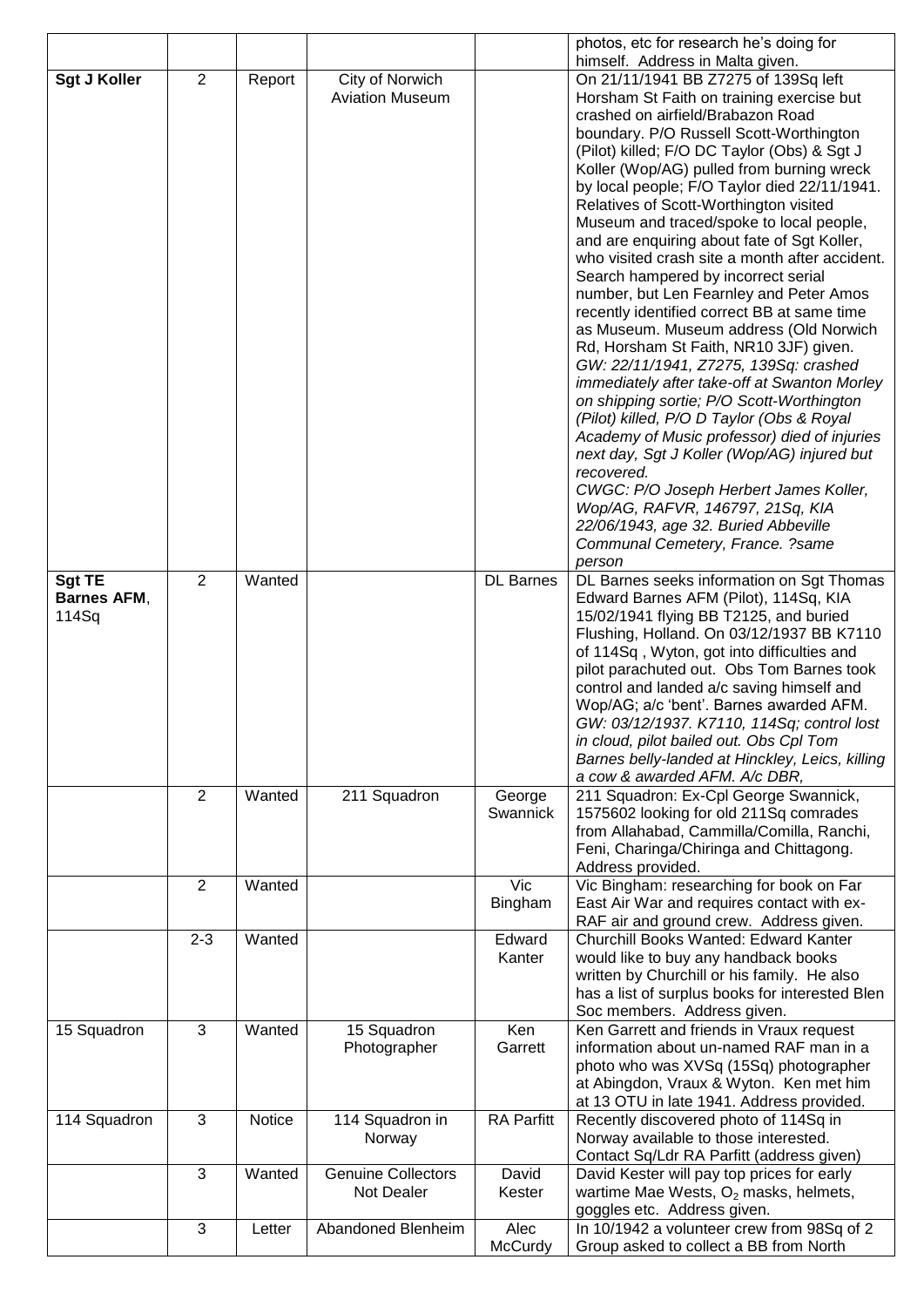|                           |         |        |                                          |                           | Front Gibraltar which had belly landed on<br>route to Malta in 03/1942 with only props<br>bent. Alec asks why Group 2 should want<br>this BB Mk IV back when 18Sq & 114Sq<br>were re-equipping with Bisleys (BB MkV) to<br>form Bisley Wing for 'Torch' campaign in<br>North Africa with 13Sq & 614Sq. Who<br>originated this request, which gave Alec<br>chance to jump ship at Gibraltar and rejoin<br>18Sq? Address given.<br>GW: could this be V6310 OADU which belly-<br>landed Gibralter 04/04/1942?                                                                                                                                                                                                                                                                                                                                                                                                                                                                                                                                                                                       |
|---------------------------|---------|--------|------------------------------------------|---------------------------|--------------------------------------------------------------------------------------------------------------------------------------------------------------------------------------------------------------------------------------------------------------------------------------------------------------------------------------------------------------------------------------------------------------------------------------------------------------------------------------------------------------------------------------------------------------------------------------------------------------------------------------------------------------------------------------------------------------------------------------------------------------------------------------------------------------------------------------------------------------------------------------------------------------------------------------------------------------------------------------------------------------------------------------------------------------------------------------------------|
| <b>L8374</b> and<br>L8536 | 3       | Letter | <b>Blenheims in Albania</b>              | Geoffrey<br><b>Briggs</b> | Mr G Briggs of British Embassy in Albania is<br>investigating allied a/c crash sites. Based on<br>info from ex-WWII Albanian partisan Briggs<br>went to Permet (SE Albania), then 31/2 hr off-<br>road journey on mountain paths to a/c<br>wreckage of BB L8374 from 84Sq. RAF<br>Historical branch provided an archive crash<br>report. Briggs also investigating crash of<br>L8536 (211Sq) in Topove (S Albania) & a BB<br>which ditched in sea off Albanian coast.<br>Address for Mr GS Briggs at Foreign and<br>Commonwealth Office given. Editor<br>encourages members to support Briggs as<br>this an area of research only recently open<br>to Westerners.<br>GW: 22/12/1940, L8374, 84Sq FTR.<br>Damaged by flighters on raid on Kucera<br>oilfield: F/O J Evans (Pilot) & Sgt H Offord<br>(Obs) baled out. Evans landed in stable yard<br>and thigh broken by mule's kick. Sgt A<br>Sargent (Wop/AG) did not bale out, KIA, on<br>Alamein Memorial.<br>06/01/1941, L8536, 211Sq FTR. Damaged<br>by fighters on raid of Valona & crashed at<br>Kelcyre. F/O L Delaney, Sgt V Pollard and |
|                           | 3       | Wanted | <b>British Expeditionary</b><br>Force    | Emmanuel<br>Cheron        | Sgt T McCord KIA and on Alamein Memorial.<br>Cheron is researching Coulommiers-Voisins<br>Airfield, 35 miles east of Paris. Believes a BB<br>squadron was stationed there as BEF, but<br>few details. Address given.                                                                                                                                                                                                                                                                                                                                                                                                                                                                                                                                                                                                                                                                                                                                                                                                                                                                             |
|                           | 3       | Wanted | 27/12/1941 Norway                        | Torstein<br>Saksvik       | Torstein is in a group salvaging two BB that<br>crashed into sea off Norway's west coast.<br>Info needed to identify crews for a plaque in<br>their memory. Address given (see 28/6)                                                                                                                                                                                                                                                                                                                                                                                                                                                                                                                                                                                                                                                                                                                                                                                                                                                                                                             |
|                           | 3       | Data   | <b>Blenheim IV</b>                       | Editor                    | Blenheim IV: Readers concerned about<br>lack/inaccuaracy of info in Jack Caslaw's<br>piece on Notes to Pilots (26/08). DW Warne<br>has sent Editor a photocopy of actual<br>'Handling Instructions' for BB written in 1938,<br>which does lack the info in later manuals.<br>Another copy of 'Handling Instruction', this<br>time UK issued, has been sent in by Peter<br>Smith.                                                                                                                                                                                                                                                                                                                                                                                                                                                                                                                                                                                                                                                                                                                 |
|                           | 3       | Wanted | <b>Blenheim Squadrons</b><br>in Cornwall | Peter<br>London           | Peter is writing a history of aviation in<br>Cornwall from 1910 and requests info, esp<br>about 236Sq at St Evals in 08/1940 and<br>53Sq in 02/1941.                                                                                                                                                                                                                                                                                                                                                                                                                                                                                                                                                                                                                                                                                                                                                                                                                                                                                                                                             |
|                           | 3       | Wanted | Members                                  |                           | Members needed to help on Society's stalls<br>and to sell Draw tickets and goods                                                                                                                                                                                                                                                                                                                                                                                                                                                                                                                                                                                                                                                                                                                                                                                                                                                                                                                                                                                                                 |
|                           | 4       | Wanted | 1997 Advertising<br><b>Budget</b>        | Ron<br><b>Bramley</b>     | Ron and Editor plan to raise awareness of<br>Blen Soc in press, preferable cost free, and<br>requests any press contacts or interesting<br>items for journalists. Ron's contact given.                                                                                                                                                                                                                                                                                                                                                                                                                                                                                                                                                                                                                                                                                                                                                                                                                                                                                                           |
|                           | 4       | Data   | 1997 AGM                                 |                           | AGM takes place on 12/04/1997. Apply early<br>for tickets and lunch.                                                                                                                                                                                                                                                                                                                                                                                                                                                                                                                                                                                                                                                                                                                                                                                                                                                                                                                                                                                                                             |
|                           | $4 - 5$ | Report | Dronton Pilgrimage                       | Bill                      | Dronton is a new village on land reclaimed                                                                                                                                                                                                                                                                                                                                                                                                                                                                                                                                                                                                                                                                                                                                                                                                                                                                                                                                                                                                                                                       |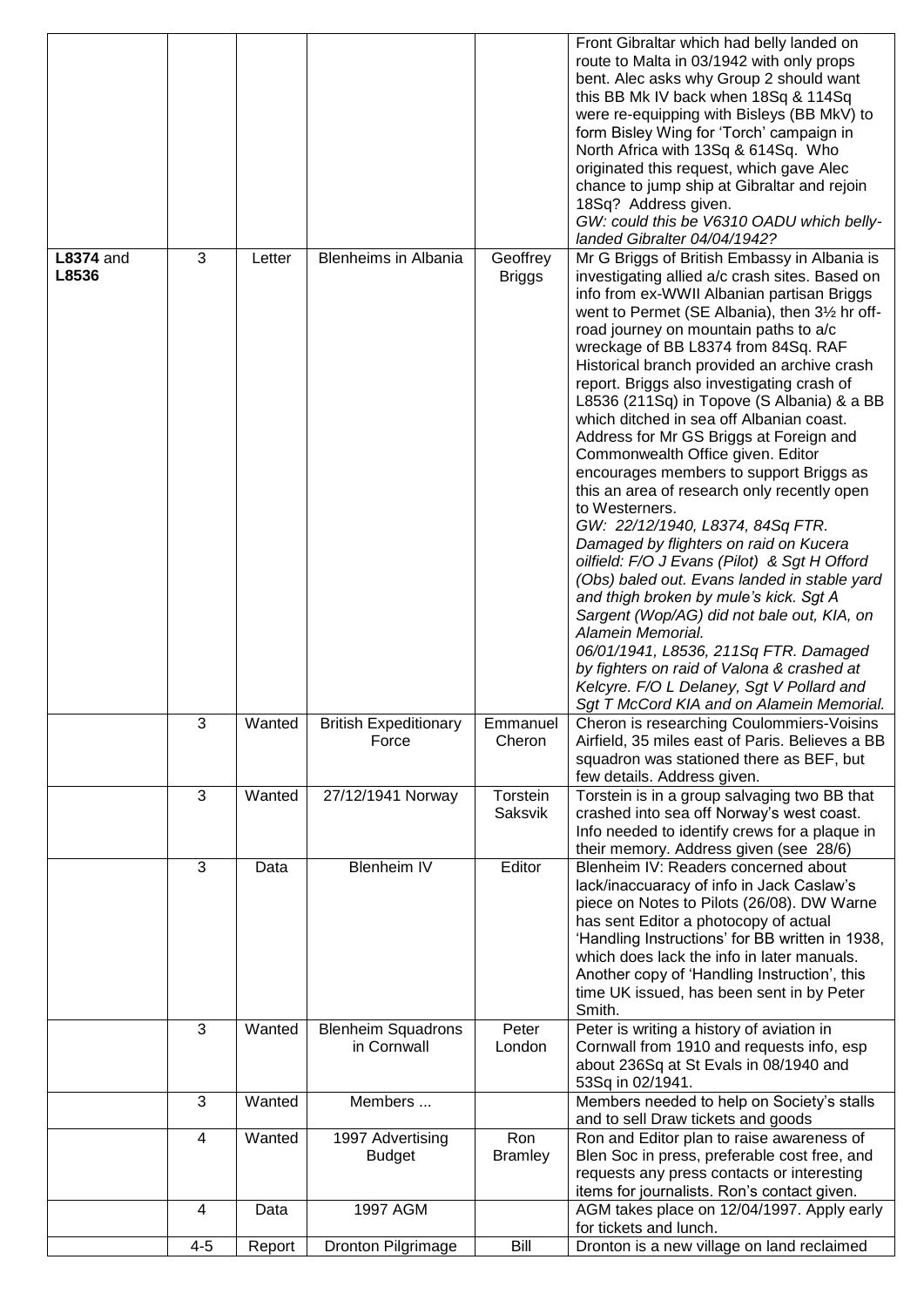|       |         |                       | <b>Burberry</b> | from ljesselmeer & has been hosting annual                                                  |
|-------|---------|-----------------------|-----------------|---------------------------------------------------------------------------------------------|
|       |         |                       | (ex 114Sq       | pilgrimages for 20yrs. In Journal 23/04 Bill                                                |
|       |         |                       | and $12Sq$ )    | reported on his first visit, noted BBs not                                                  |
|       |         |                       |                 | mentioned in local museums (in spite of                                                     |
|       |         |                       |                 | many losses over Holland - see Theo                                                         |
|       |         |                       |                 | Boiten's 'Blenheim Strike') and requested BB<br>models for the museums. Thanks Mike         |
|       |         |                       |                 | Simpson (MkIVF in display case), Mike                                                       |
|       |         |                       |                 | Marshall (brass MkI) and former BB MkIV                                                     |
|       |         |                       |                 | pilot Len Knight (brass MkIV - No 3 of 30                                                   |
|       |         |                       |                 | with authentication letters). Bill                                                          |
|       |         |                       |                 | commissioned stand for MkIV & plaque                                                        |
|       |         |                       |                 | saying from Blen Soc and AGA. Some 100                                                      |
|       |         |                       |                 | Air Gunners arrived in Dronton on                                                           |
|       |         |                       |                 | 01/05/1996 & met hosts, along with                                                          |
|       |         |                       |                 | contingent from RAF. Next day to school in                                                  |
|       |         |                       |                 | Vassen where history teacher Harry Bouman<br>and children performed Air Gunner's Tree of    |
|       |         |                       |                 | Remembrance and laid wreaths at shrine in                                                   |
|       |         |                       |                 | forest and Bill presented M Simpson's boxed                                                 |
|       |         |                       |                 | BB. Three days later Bill gave address, in                                                  |
|       |         |                       |                 | Dutch, at Mayor of Dronton's reception and                                                  |
|       |         |                       |                 | presented model BB and Group 2's 114Sq                                                      |
|       |         |                       |                 | shield ('With speed I strike') for the Air                                                  |
|       |         |                       |                 | Gunner's Memorial Museum. Major,                                                            |
|       |         |                       |                 | Mayoress and Theo Boiten (from Groningen)                                                   |
|       |         |                       |                 | welcomed his Dutch speech! Bill had Dutch                                                   |
|       |         |                       |                 | friend, Joop Knol. After dinner were services<br>at church and Town Hall monument, formally |
|       |         |                       |                 | rescued from Zuider Zee by Lancaster                                                        |
|       |         |                       |                 | aircrew. Due to lack of time Bill's host and                                                |
|       |         |                       |                 | wife (Airie Kouman, former concentration                                                    |
|       |         |                       |                 | camp internee) will present BB models from                                                  |
|       |         |                       |                 | Len Knight and Mike Marshall to museum at                                                   |
|       |         |                       |                 | Lelystad. Via Mike Marshall communicated                                                    |
|       |         |                       |                 | with Dr Mike Williams who sought info about                                                 |
|       |         |                       |                 | his father, P/O Maurice Williams (Wop/AG)                                                   |
|       |         |                       |                 | who was in 21Sq based at Watton and KIA                                                     |
|       |         |                       |                 | 12/08/1941 with crew on Koln Quadrath<br>power station raid, one of 12 BBs lost. Dutch      |
|       |         |                       |                 | authorities encouraging other schools to                                                    |
|       |         |                       |                 | adopt WWII aircrew; Dutch school-children                                                   |
|       |         |                       |                 | already more knowledgeable about WWII                                                       |
|       |         |                       |                 | then UK counterpart, but then we weren't                                                    |
|       |         |                       |                 | occupied and starved.                                                                       |
|       |         |                       |                 | GW: see details Journal 37/08                                                               |
| $5-6$ | Article | Memories of the Birth | Ray             | Encouraged by Dinty Moore and George                                                        |
|       |         | and Development of    | <b>Bullack</b>  | Milson, Ray relates his first contact with a                                                |
|       |         | the Blenheim          |                 | Blenheim 142 when, as an apprentice<br>working on main spar ribs of Hawker Audax            |
|       |         |                       |                 | wing, he was sent to experimental dept at                                                   |
|       |         |                       |                 | Filton and saw full-size plywood model of                                                   |
|       |         |                       |                 | Blenheim and shiny metal proto-type; the                                                    |
|       |         |                       |                 | first monoplane he'd seen. He describes                                                     |
|       |         |                       |                 | tactics used to observe Blenheim progress in                                                |
|       |         |                       |                 | spite of security once RAF involved. Ray                                                    |
|       |         |                       |                 | was involved in production of wings and                                                     |
|       |         |                       |                 | describes how the rivets were treated for the                                               |
|       |         |                       |                 | new 'stressed skin' method used on the BB.                                                  |
|       |         |                       |                 | Details the various jobs he did (installing<br>Browning cradle, chain & cable for ailerons) |
|       |         |                       |                 | and issues over pay. He describes the new                                                   |
|       |         |                       |                 | assembly hall at Filton with wings and                                                      |
|       |         |                       |                 | fuselages in various stages, and all                                                        |
|       |         |                       |                 | component parts put together so complete                                                    |
|       |         |                       |                 | Blenheim emerged, which was towed down                                                      |
|       |         |                       |                 | to Company's airfield at Patchway for flight                                                |
|       |         |                       |                 | testing before delivery to RAF. Experiments                                                 |
|       |         |                       |                 | had already started on Beaufighter at Filton                                                |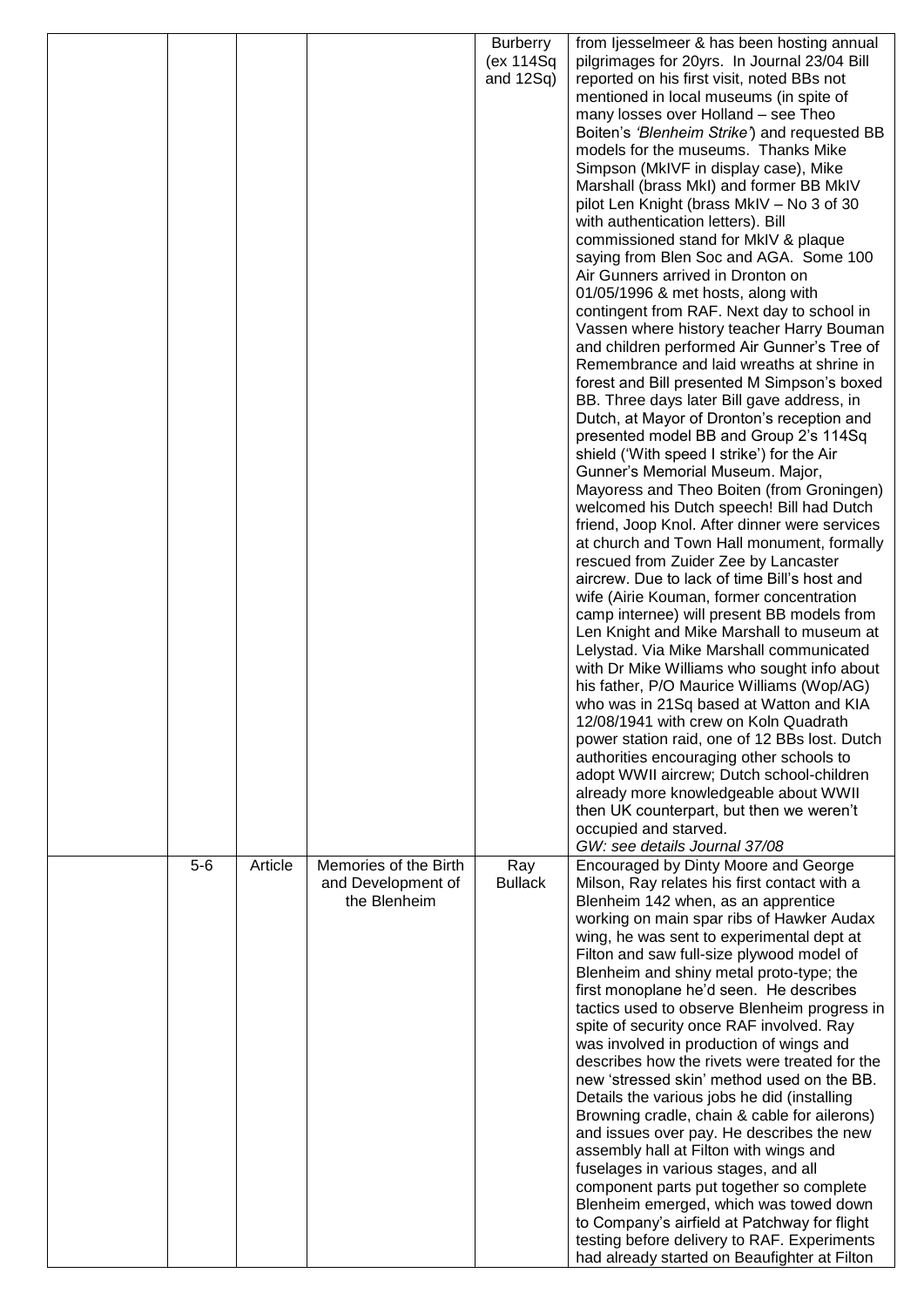|                |         |                              |                   | and BB's sub-contracted to other companies.                                              |
|----------------|---------|------------------------------|-------------------|------------------------------------------------------------------------------------------|
|                |         |                              |                   | In early 1940s Ray joined Service Dept and                                               |
|                |         |                              |                   | travelled to RAF stations to repair BBs.                                                 |
|                |         |                              |                   | Describes a frightening incidents being                                                  |
|                |         |                              |                   | wedged inside tail of BB when it was<br>attacked in its hangar. Ray's association        |
|                |         |                              |                   | with BB and Beaufighters ended when he                                                   |
|                |         |                              |                   | joined the Fleet Air Arm.                                                                |
| 6              | Pic     |                              | Fred Atton        | Craters at Palmyra                                                                       |
| $\overline{7}$ | Report  | <b>Blenheims at Palmyra</b>  | <b>Fred Atton</b> | On 27/02/1996 Fred (ex-airfield engineer) in                                             |
|                |         |                              | & Bill            | Palmyra on tour of Syria & shown bomb                                                    |
|                |         |                              | Russell           | craters 'made by British in 1941'. Later                                                 |
|                |         |                              |                   | visited Bill Russell and wife Marguerita in<br>Caversham, Perth (WA); Bill CO of 84Sq    |
|                |         |                              |                   | (Blenheims) in summer 1941 at Aqir,                                                      |
|                |         |                              |                   | Habbaniya and Mosul operating against                                                    |
|                |         |                              |                   | Vichy French in Syria. Bill said main targets                                            |
|                |         |                              |                   | for 84Sq were Aleppo and Deir Ez Zor 84Sq                                                |
|                |         |                              |                   | and visited Palyma (and Ryak) only once on                                               |
|                |         |                              |                   | 15/05/1941 - to drop leaflets after bombing                                              |
|                |         |                              |                   | Damascus runway. Bill reminisces about<br>Damascus raid; escorting Tomahawks lost        |
|                |         |                              |                   | but French Dewoitine escorted them                                                       |
|                |         |                              |                   | (unaware of bombing) and Vichy French Gov                                                |
|                |         |                              |                   | in Syria complained that airport bombed                                                  |
|                |         |                              |                   | before war declared! Bill had questioned the                                             |
|                |         |                              |                   | order with AOC Palestine & Transjordon.<br>Bill's Wop/AG, Alan Blackburn sent him        |
|                |         |                              |                   | 'Flypast' (01/1996) in which Len Page                                                    |
|                |         |                              |                   | (211Sq in Greece with 84Sq at Menidi &                                                   |
|                |         |                              |                   | later based Lydda, Palestine, operating                                                  |
|                |         |                              |                   | against Syria) mentioned sortie against                                                  |
|                |         |                              |                   | Palmyra on 26/05/1941 by 211Sq with direct                                               |
|                |         |                              |                   | hits on hangars with 250lb bombs &, on<br>28/05/1941, machine-gunned a/c at Palmyra      |
|                |         |                              |                   |                                                                                          |
|                |         |                              |                   |                                                                                          |
| $7 - 8$        | Article | <b>Further Chronicles of</b> | Jack              | & bombed Ryak.<br>From declaration of war in 1939 to German                              |
|                |         | a Charmed Life               | <b>Bartley</b>    | invasion of Low Countries in 05/1940                                                     |
|                |         |                              |                   | dubbed 'phoney war', it wasn't this for                                                  |
|                |         |                              |                   | Bomber Command who attacked off-shore                                                    |
|                |         |                              |                   | naval target with severe losses by stronger                                              |
|                |         |                              |                   | Luftwaffe. At Watton 21Sq undertook 5-hour                                               |
|                |         |                              |                   | recces and bombing raids interspersed with<br>long periods stand-by playing 'Ukkers'     |
|                |         |                              |                   | (Ludo). In 06/1940 Wop/AG were promoted                                                  |
|                |         |                              |                   | to Sgt from 'other ranks' so avoided guard                                               |
|                |         |                              |                   | duties, etc between raids, got a pay                                                     |
|                |         |                              |                   | raise/leave pass (both detailed). As a                                                   |
|                |         |                              |                   | Wop/AG Jack describes his duties on                                                      |
|                |         |                              |                   | 07/04/1940 (standby, daily inspection of<br>radio, form 700, then Ukkers) before started |
|                |         |                              |                   | at 3pm and train to London. On return to                                                 |
|                |         |                              |                   | Watton learnt Johnny Ball, his replacement                                               |
|                |         |                              |                   | Wop/AG, killed with pilot and Obs due to                                                 |
|                |         |                              |                   | engine failure on take-off. Jack had left his                                            |
|                |         |                              |                   | helmet on crashed Blenheim, needed that<br>day to fly to Maintenance Unit at Shawbury.   |
|                |         |                              |                   | Describes gruesome search of wreckage to                                                 |
|                |         |                              |                   | find it's remains in order to get new helmet.                                            |
|                |         |                              |                   | GW: 06/04/1940, L8740, 21Sq, took off from                                               |
|                |         |                              |                   | Watton 0400 on anti-submarine sortie, FTR,                                               |
|                |         |                              |                   | crashed few mins after take-off near                                                     |
|                |         |                              |                   | Attleborough. P/O I Stapledon, Sgt W<br>Whetton & LAC J Ball KIA.                        |
| 8              | Report  |                              | <b>Betty</b>      | After 13/10/1996 airshow at Duxford Betty                                                |
|                |         |                              | George            | was shown BB with 'covers' made to wartime                                               |
|                |         |                              |                   | specification and bought with donations from<br>members. Next Smudge Smith and Colin     |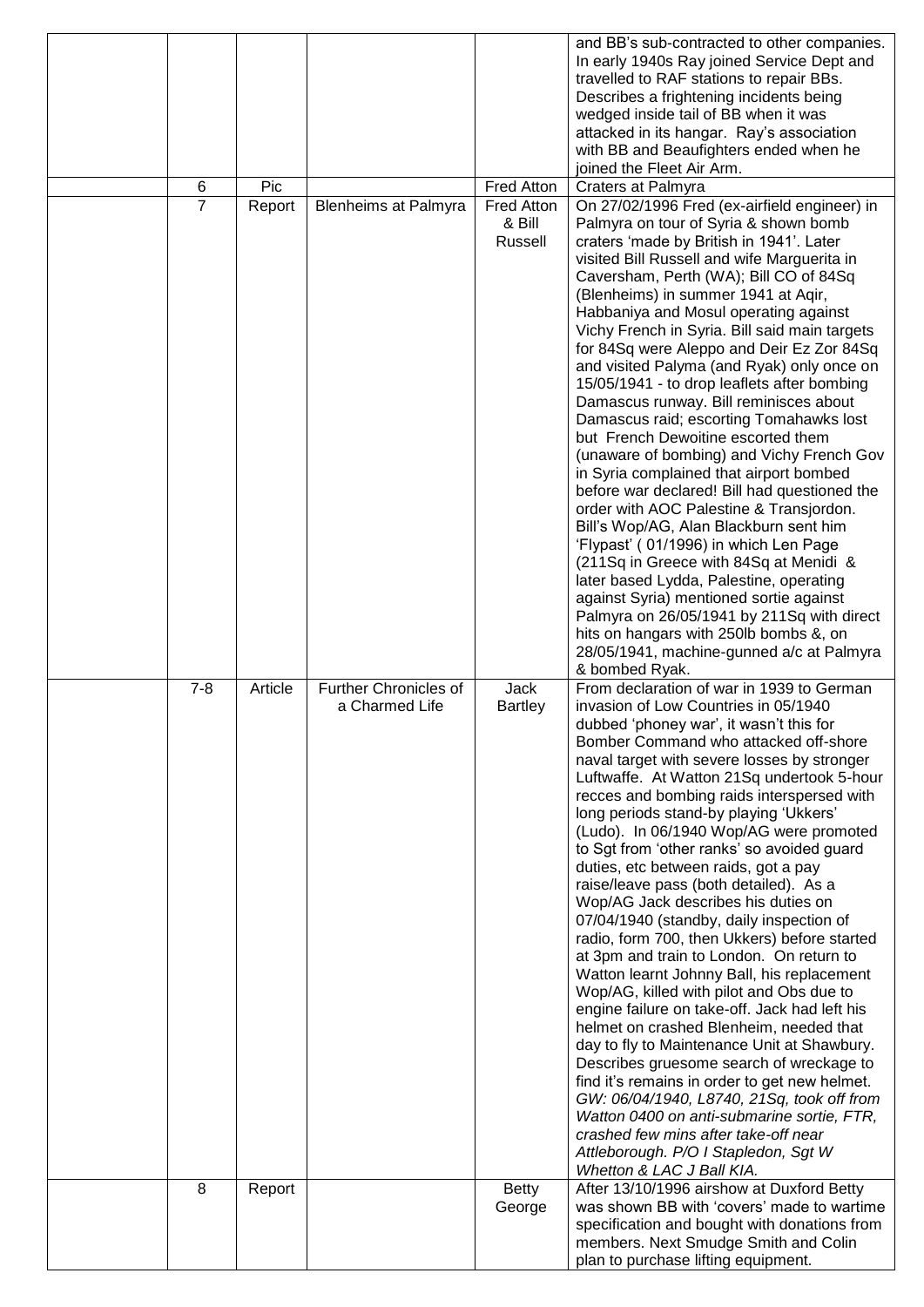|  | Wanted | <b>Archive News</b> | Computer now ready to input 500 collected<br>'anecdotes'. Requests more, however<br>mundane, from members, friends & families<br>to help future researchers & add a 'colourful<br>pastiche' to this important period of history. |
|--|--------|---------------------|----------------------------------------------------------------------------------------------------------------------------------------------------------------------------------------------------------------------------------|
|  | Pic    |                     | Pic: The Blenheim with new covers on.                                                                                                                                                                                            |

| Topic | Page           | Type   | <b>Title</b>                                           | <b>Author</b>   | <b>Notes &amp; Search Words</b>                                                                                                                                                                                                                                                                                                                                                                                                                                                                                                                                                                                                                                                                                    |
|-------|----------------|--------|--------------------------------------------------------|-----------------|--------------------------------------------------------------------------------------------------------------------------------------------------------------------------------------------------------------------------------------------------------------------------------------------------------------------------------------------------------------------------------------------------------------------------------------------------------------------------------------------------------------------------------------------------------------------------------------------------------------------------------------------------------------------------------------------------------------------|
|       |                | Report | Chairman's Message                                     | Hugh<br>George  | Draw tickets enclosed. Money needed for<br>operating Blenheim, esp as our main source<br>of income, Airshows, are cutting back. Fund-<br>raising Blenheim Day event planned. On<br>06/05/1996 Airport Authorities under-<br>estimated crowd at Duxford and some ticket<br>holders turned away; refunds being sorted<br>out.                                                                                                                                                                                                                                                                                                                                                                                        |
|       | 1              | Obit   | <b>RIP</b>                                             |                 | Mr H Stokes (member 505); Sq/Ldr JH<br>Ratcliff (member 658); Sq/Ldr RS Pritchard<br>(member 69); Mr CB Pickering (ex<br>XVSq/15Sq - member 605); Mr OB<br>Mortimer (ex 59Sq - member 113); F/Lt JG<br>Parsons (member 98); Mr H Parfett (ex 8Sq<br>& 88Sq - member 733); G/Cpt F Rothwell<br>(member 452); F/Lt Eric Shipley (member<br>386). Sympathy and condolences to families<br>and friends.                                                                                                                                                                                                                                                                                                                |
|       | 1              | Data   | <b>Society Notes</b>                                   |                 | Stop Press: Bill Burberry given out donated<br>brass Blenheims in Holland. Details 04/27.                                                                                                                                                                                                                                                                                                                                                                                                                                                                                                                                                                                                                          |
|       | $\mathbf{1}$   | Letter | <b>RAF Auxillary 'Tung</b><br>Song'                    | DR Neale        | In 08/1941 Mr Ron Lovell posted to 549-ton<br>RAF Auxillary ship 'Tung Song',<br>requisitioned from Straits Steamship Co by<br>FE Command. After Japanese war started it<br>sailed around Indian Ocean near Singapore,<br>Sumatra & Java with 5 Vickers Gas<br>Operated guns ready. On 02/03/1942 sailed<br>from Tjilatjap (S Java) arriving Freemantle<br>12/03/1942 with members of 205Sq and<br>211Sq (195 in total) plus 3 wives & 1 Royal<br>Artillery captain. Remained in Freemantle<br>until 09/1942 when unit disbanded. Ron,<br>who then served with 54Sq in Darwin and<br>now lives in Australia, would like to hear<br>from anyone on that voyage. Contact Ron<br>via DR Neale whose address provided. |
|       | $\mathbf 1$    | Wanted | <b>Fairey Battles</b>                                  | Ken<br>Garrett  | Requests plan view of Battle and 34 rear<br>view for copying/redrawing.                                                                                                                                                                                                                                                                                                                                                                                                                                                                                                                                                                                                                                            |
|       | $\overline{2}$ | Wamted | Wing Commander<br>CG Jefford                           |                 | Sq/Ldr Peter Bell identified himself in photo<br>shown in 03/24 which taken in India. Jefford<br>still seeks a photo of Sq/Ldr Frederick John<br>Austin ('Bunny'), Sq/Ldr Leonard Frank<br>Penny and Sq/Ldr Samuel Beeston all with<br>45Sq in 1941-1942. Pic of another 45Sq<br>crew taken Western Desert late 1941. Is this<br>crew these Burns/Reeve/Wilcock, Stewart/<br>Colway/Catton, Percival/Ainslie/Cay or<br>Bennet/Nullis/Twydell? Jefford's address<br>given.                                                                                                                                                                                                                                          |
|       | $\overline{2}$ | Wanted | Oulton 1940-43                                         |                 | National Trust volunteers exhibition about<br>Oulton and Blickling Hall may move from<br>Barn to Sergeant's Mess. Advice needed.<br>Contact Beryl Griffiths or RAF Project, NR1<br>16NF                                                                                                                                                                                                                                                                                                                                                                                                                                                                                                                            |
|       | $\overline{2}$ | Wanted | <b>Wattisham Airfield</b><br><b>Historical Society</b> | TM<br>Bletchley | Bletchley, chair of Historical Society,<br>requests pictures of BBs of 107Sq & 110Sq                                                                                                                                                                                                                                                                                                                                                                                                                                                                                                                                                                                                                               |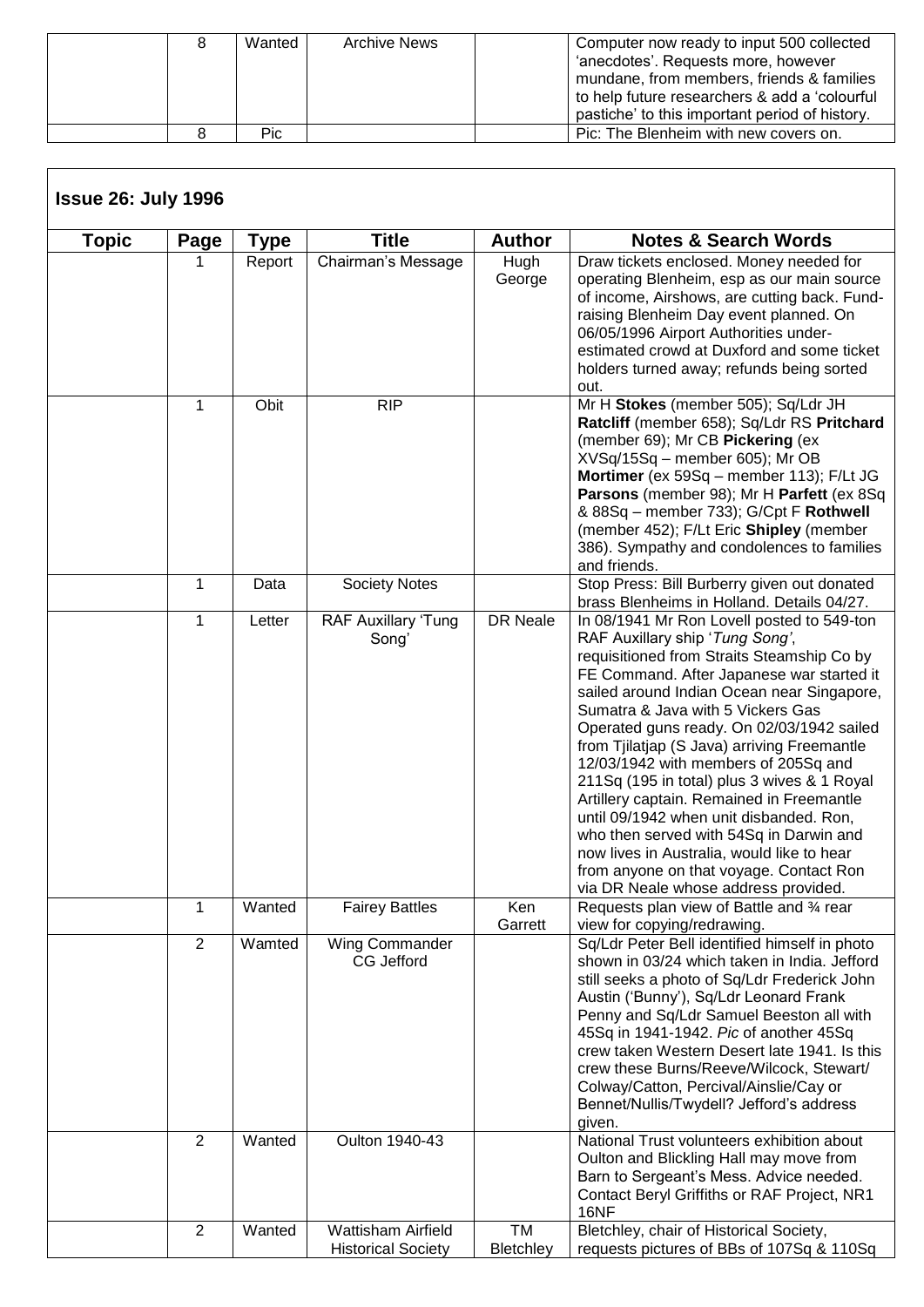|                    |                |        |                              |                       | while stationed at Wattisham and addresses                                               |
|--------------------|----------------|--------|------------------------------|-----------------------|------------------------------------------------------------------------------------------|
|                    |                |        |                              |                       | of former BB air/ground crew to invite them<br>to see collection in old Station church.  |
| F/Sgt Eric         | $\overline{2}$ |        | 55 Squadron                  | Mr C Dollery          | Eric Chapman was 54Sq navigator in Egypt                                                 |
| Chapman            |                |        |                              |                       | shot down 14/12/1940. His widow requests                                                 |
|                    |                |        |                              |                       | info about this and his life in 55Sq. Her step-                                          |
|                    |                |        |                              |                       | son's contact details given.                                                             |
|                    |                |        |                              |                       | GW: 14/12/1940, L8790, 55Sq, FTR from                                                    |
|                    |                |        |                              |                       | raid to Barbia, shot down by CR.42s. F/O M                                               |
|                    |                |        |                              |                       | Singleton, Sgt E Chapman and Sgt B Fox                                                   |
|                    | $\overline{2}$ | Wanted | 222 (Natal) Squadron         | Ian Wright            | KIA. Commemorated on Alamein Memorial.<br>Requests info/pics etc of 222Sq (Natal)        |
|                    |                |        |                              |                       | when it flew BBs for book on 222Sq. Contact                                              |
|                    |                |        |                              |                       | lan at 222 ATC Sq, address given.                                                        |
|                    | $\overline{2}$ | Wanted | 30 Squadron                  | Chris                 | Chris's father in 30Sq on Crete in 1941 and                                              |
|                    |                |        |                              | Darch                 | awarded Military Medal in Battle of Malene.                                              |
|                    |                |        |                              |                       | Chris and son want BB codes, numbers,                                                    |
|                    |                |        |                              |                       | colours of BB MkI at time for accurate                                                   |
|                    |                |        |                              |                       | model. Address given.                                                                    |
| Sgt JCV<br>Colmer, | $\overline{2}$ | Wanted | 226 Squadron                 | Mr P<br>Colmer        | Mr Colmer requests info about career of his<br>uncle, JCV Colmer, 226Sq, KIA 20/09/1941  |
| 1182047            |                |        |                              |                       | attacking convoy off Hook of Holland from                                                |
|                    |                |        |                              |                       | Wattisham flying V6422 with Sgt GK Bartlett                                              |
|                    |                |        |                              |                       | RAAF and Sgt L Trevor. Address given.                                                    |
|                    |                |        |                              |                       | GW: 20/09/1941, V6422, 226Sq, FTR:                                                       |
|                    |                |        |                              |                       | crashed into sea caught by own bomb-blast.                                               |
|                    |                |        |                              |                       | Sgt J Colmer (aged 20), Sgt G Bartley                                                    |
|                    |                |        |                              |                       | (RAAF) and Sgt L Trevor KIA. Leslie Trevor                                               |
|                    | 2              | Wanted | 27 (R) Squadron              | Sgt MJ                | no known grave, others buried Amsterdam.<br>27Sq historian, MJ Harris, seeks ex-27Sq     |
|                    |                |        |                              | Harris                | members and info about 1941 when flying                                                  |
|                    |                |        |                              |                       | BBs and based Kallang, Singapore (02/1941                                                |
|                    |                |        |                              |                       | - 12/1941) under CO Sq/Ldr FRC Fowl and                                                  |
|                    |                |        |                              |                       | flying from Butterworth (05/1941 and                                                     |
|                    |                |        |                              |                       | 12/1941) and Sungei Patani (08/1941). Also                                               |
|                    |                |        |                              |                       | members from 34Sq and 39Sq flying Wapitis                                                |
|                    |                |        |                              |                       | and Hinds in India and BBs in Singapore                                                  |
|                    |                |        |                              |                       | alongside 27Sq, and 139Sq flying BBs in<br>Burma 1942 before absorbed by 62Sq.           |
|                    |                |        |                              |                       | Address at RAF Odiham given.                                                             |
| FB                 | 2              | Wanted | FB 'Bill' Brandwood          | David                 | David requests info from anyone who knew                                                 |
| <b>Brandwood</b>   |                |        | 82, 105 571                  | Brandwood-            | his father in 82Sq, 105Sq, 571Sq or 17                                                   |
|                    |                |        | Squadrons<br>Drs Theo Boiten | Spencer               | OTU. Address provided.                                                                   |
|                    | 3              | Wanted |                              | Theo<br><b>Boiten</b> | Writing new book on BBs Mks I, IV and V<br>(1935-1950). As with 'Blenheim Strike' will   |
|                    |                |        |                              |                       | include stories from BB air/ground crews.                                                |
|                    |                |        |                              |                       | Details area to cover, incl OTUs, ops abroad                                             |
|                    |                |        |                              |                       | and BBs with foreign forces. Any written                                                 |
|                    |                |        |                              |                       | memories and/or photos of BB requested.                                                  |
|                    |                |        |                              |                       | Photos returned. Potential book name 'Tales                                              |
|                    |                |        |                              |                       | of the Blenheim'. Netherlands address                                                    |
|                    | 3              |        |                              |                       | given.                                                                                   |
|                    |                | Report | Oulton Again                 |                       | George Milson, Jim Moore and Norma<br>Moore represented Blen Soc at dedication           |
|                    |                |        |                              |                       | service for 114Sq crew P/O LC Mitchell, Cpl                                              |
|                    |                |        |                              |                       | G Henderson and AC1 CA Smith whose BB                                                    |
|                    |                |        |                              |                       | crashed in hailstorm 11/02/1938. Crew's                                                  |
|                    |                |        |                              |                       | relatives & North Walsham ATC also                                                       |
|                    |                |        |                              |                       | present. Oulton Hall owner, Bolton Agnew                                                 |
|                    |                |        |                              |                       | (who researched the crash) planted tree &                                                |
|                    |                |        |                              |                       | plaque.                                                                                  |
|                    |                |        |                              |                       | GW: 11/02/1938, K7119, 114Sq, flew into<br>hailstorm and hit tree during turn at Oulton, |
|                    |                |        |                              |                       | Norfolk. Destroyed by fire. P/O L Mitchell,                                              |
|                    |                |        |                              |                       | Cpl G Henderson and AC1 C Smith killed.                                                  |
|                    | $\mathbf{3}$   | Letter | Gliders and the First        | <b>Jack</b>           | Jack 1 of 7 to receive first Army Air Corps                                              |
|                    |                |        | Army Air Corp                | Caslaw                | blue wings from General Browning ('Boy'),                                                |
|                    |                |        |                              |                       | along with Fred Strathdee. Had to remove                                                 |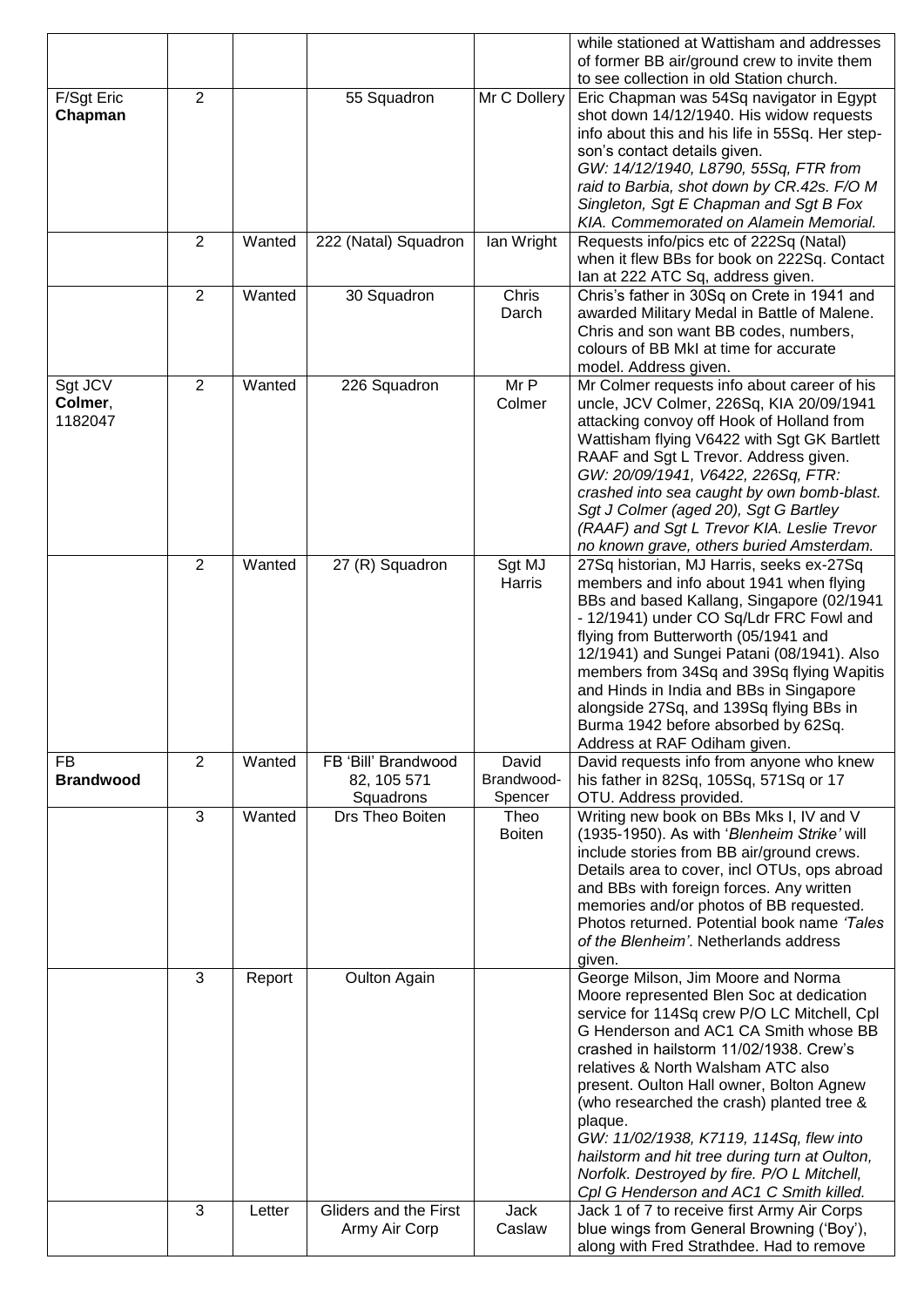|                |               |                                                       |                             | RAF wings first! Fred and Peter Doig were<br>regiments first KIA on flight to Heavy Water<br>Plant in Norway. Did anyone else fly<br>Albemarle bombers, used to tow troop-<br>carrying bombers? Jack saw pic in<br>Telegraph of Prince Charles wearing army<br>uniform and RAF wings. KIA 10/11/1942<br>flying for the Glider Pilot Regiment. An<br>internet search for Frederick Strathdee and<br>Peter Doig (cwgc 19/11/1942) brings up lots                                                                                                                                                                                                                                                                                                                                                                                                                     |
|----------------|---------------|-------------------------------------------------------|-----------------------------|--------------------------------------------------------------------------------------------------------------------------------------------------------------------------------------------------------------------------------------------------------------------------------------------------------------------------------------------------------------------------------------------------------------------------------------------------------------------------------------------------------------------------------------------------------------------------------------------------------------------------------------------------------------------------------------------------------------------------------------------------------------------------------------------------------------------------------------------------------------------|
| 3              | Wanted        | Genuine Collector not                                 | David                       | of info.<br>Requests WWII flying clothes and                                                                                                                                                                                                                                                                                                                                                                                                                                                                                                                                                                                                                                                                                                                                                                                                                       |
| 3              |               | Dealer<br><b>Aviation Artist</b>                      | Kester<br>R Baden           | accessories. Top prices paid. Address given.<br>Paints pictures to personal requirements.                                                                                                                                                                                                                                                                                                                                                                                                                                                                                                                                                                                                                                                                                                                                                                          |
|                |               |                                                       | Lane                        | Address give.                                                                                                                                                                                                                                                                                                                                                                                                                                                                                                                                                                                                                                                                                                                                                                                                                                                      |
| 3              | Review        | 'The Spirit of Britain<br>First' by Graham<br>Warner" |                             | Book covers the whole of Blenheim<br>restoration from 1970s purchase by Ormond<br>Haydon-Baillie to John Romain and ARC<br>team. Book cost £19.99 from Patrick<br>Stephens Ltd. Great book.                                                                                                                                                                                                                                                                                                                                                                                                                                                                                                                                                                                                                                                                        |
| 3              | Cartoon       |                                                       |                             | 'Early unsuccessful experiment in ground to<br>air communication ' Unknown cartoonist.                                                                                                                                                                                                                                                                                                                                                                                                                                                                                                                                                                                                                                                                                                                                                                             |
| 4              | Wanted        | Skyhooks?                                             | Ken<br>Garrett              | In autumn 1940 15Sq BB taxied into<br>maintence section at Wyton and pilot said it<br>kept dropping 1,000ft out of formation for no<br>reason. Not even engineers from Bristol<br>could identify cause. BB still on tressels<br>when Ken left XVSq on 23/11/1940. Ken<br>interested to know if cause ever identified.                                                                                                                                                                                                                                                                                                                                                                                                                                                                                                                                              |
| $\overline{4}$ | <b>Notice</b> | Mountain Air and<br>No Traffic                        | Bob &<br>Georgette<br>Carey | Society members welcome to stay at<br>Carey's house in Switzerland on<br>reasobanle terms. Address provided.                                                                                                                                                                                                                                                                                                                                                                                                                                                                                                                                                                                                                                                                                                                                                       |
| 4              | Report        | Duxford 6 May                                         |                             | On 06/05/1996 Blen Soc shared tent<br>with Gurkas at Duxford, Event so<br>popular people turned away, including<br>Soc members with tickets. Duxford<br>sorting this out. Will be at Duxford<br>again 10/1996                                                                                                                                                                                                                                                                                                                                                                                                                                                                                                                                                                                                                                                      |
| 4              | Notice        | Duxford Again -<br><b>Blenheim Day</b>                | Editor                      | Suggestion that Society members take<br>up John Romain's invitation to meet<br>ARC staff, see BB and take photos one<br>weekday, when quiet. Maybe lunch<br>too. If interested contact Betty George<br>or Jeanne Gibbs.                                                                                                                                                                                                                                                                                                                                                                                                                                                                                                                                                                                                                                            |
| 4              | Report        | <b>Gellik Memorial</b><br>near Maastricht<br>1996     |                             | On 12/05/1940 half XVSq lost on<br>daylight raid on Maastricht's bridges;<br>lost crew buried around Gellik. Each<br>year the British, Belgian & French<br>remember 15Sq crews with church<br>service by Canon Hall, son of Sgt Hall<br>who KIA on Gellick canal banks with<br>crew Sgt Perrin and LAC McDonnell.<br>Ceremony and parade attended by<br>British, French & Canadian Military<br>Attaches, Mayors of Lanagen and<br>Vraux, French Air Force veterans, CO<br>of XVSq etc. Canadian crew who<br>crashed in 1944 also honoured. Hugh<br>George & Betty attended for Society.<br>GW: 12/05/1940, P6914, XVSq, FTR,<br>shot down by flak and crashed into<br>Albert Canal, Belgium. Sgt H Hall, Sgt<br>E Perrin and LAC P McDonnell KIA and<br>buried Hotton War Cemetery. Other<br>XVSq BB shot down same day are<br>N6151 (Pepper, Booth & Scott PoWs), |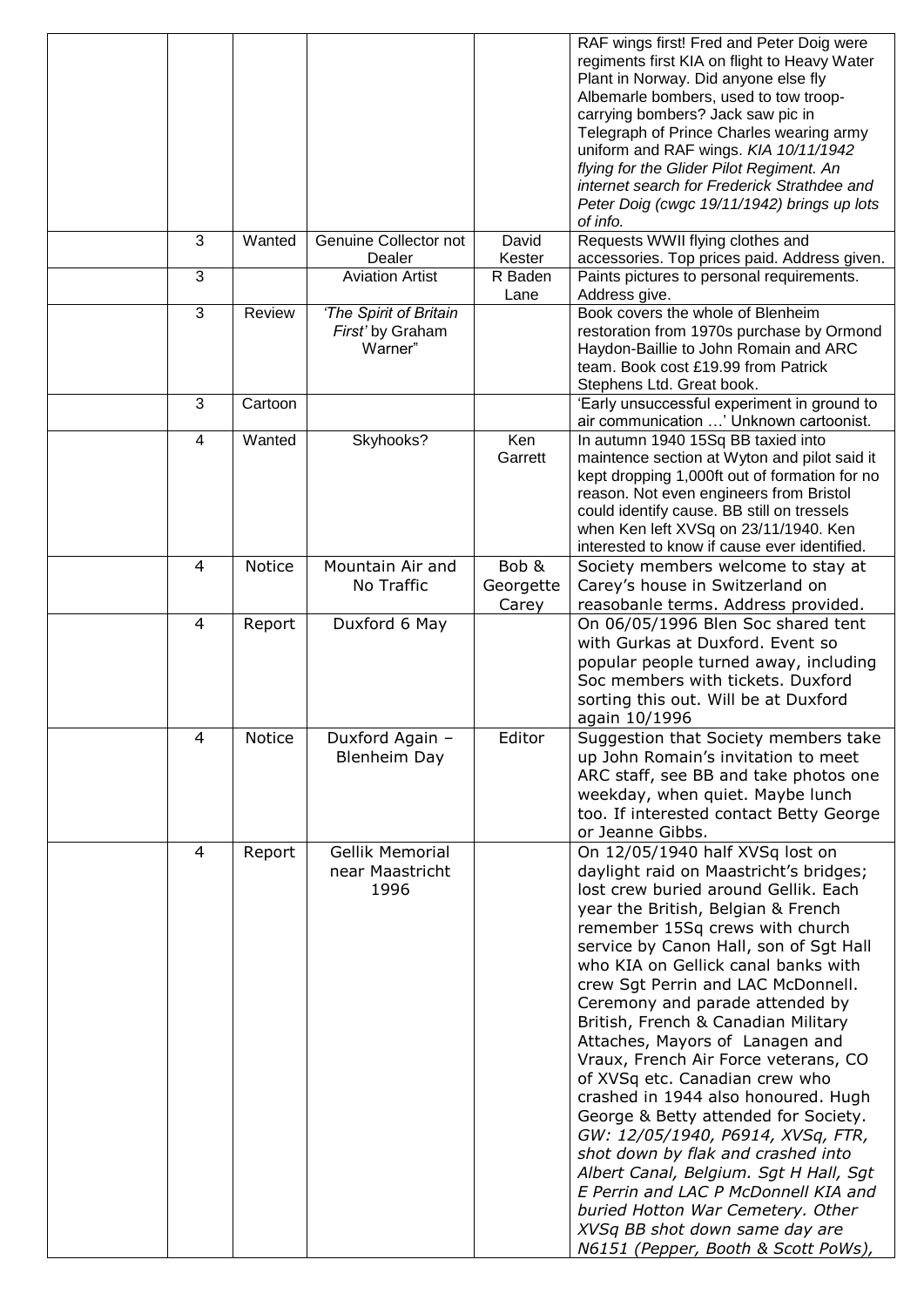|       |         |                        |               | L8849 (Douglass & Shortland KIA,                                                      |
|-------|---------|------------------------|---------------|---------------------------------------------------------------------------------------|
|       |         |                        |               | Davies PoW), L8847 (Bassett,                                                          |
|       |         |                        |               | Middlemass & Cavanagh KIA), P6911                                                     |
|       |         |                        |               | (Oakley, Avent & Woods KIA), P6912                                                    |
|       |         |                        |               | (Frankish, Robert & Cooper KIA).                                                      |
|       |         |                        |               | L8851 damaged but returned to base                                                    |
|       |         |                        |               | with Webster, Stone & Hunter.                                                         |
| 4     | Article | We had Search          | Major         | DB joined Territorial Army (TA) 05/1939.                                              |
|       |         | Lights too             | David         | 07/1939 camping on river Blackwater near                                              |
|       |         |                        | <b>Buxton</b> | Heybridge learning about searchlights and                                             |
|       |         |                        |               | a/c identification when BB flew over very                                             |
|       |         |                        |               | low. 13/08/1939 443 company (1/6th                                                    |
|       |         |                        |               | Searchlight Rgt) to training camp of                                                  |
|       |         |                        |               | Middlesex; brief description of searchlight                                           |
|       |         |                        |               | training. On 24/08/1939 whole TA embodied                                             |
|       |         |                        |               | in regular army. Taken to Weybourne (east                                             |
|       |         |                        |               | of Sheringham) in red London buses! Then                                              |
|       |         |                        |               | on 28/08/1939 to Company HQ south-west                                                |
|       |         |                        |               | of Kings Lynn, living under canvas. Lorries                                           |
|       |         |                        |               | delivered 24 searchlights and paraphernalia.                                          |
|       |         |                        |               | After midnight & raining before at platoon                                            |
|       |         |                        |               | HQ. Set up searchlight next morning;                                                  |
|       |         |                        |               | commander used phone at local post office!                                            |
| 5     | Article | With 139 Sqn at        | LG Spong      | On 12/08/1940, after its retreat from France,                                         |
|       |         | Horsham St Faith       |               | Spong joined 139Sq at Horsham St Faith                                                |
|       |         |                        |               | from 17 OTU. Describes rules and problems                                             |
|       |         |                        |               | around using 'cloud-cover' to prevent further                                         |
|       |         |                        |               | losses. Single Vickers K-guns replaced with                                           |
|       |         |                        |               | twin Brownings which test fired into ground                                           |
|       |         |                        |               | and ricochetted. This before RAF Regiment<br>formed and base defended by army gunners |
|       |         |                        |               | with a single Bofors, who practiced weekly                                            |
|       |         |                        |               | by firing at BBs. Accompanying Spong on                                               |
|       |         |                        |               | one such flight Lt Parsons (army officer in                                           |
|       |         |                        |               | charge) asked that it be 'more realistic'.                                            |
|       |         |                        |               | Spong describes flying at zero level around                                           |
|       |         |                        |               | airfield and bending a propellor! CO W/Cdr                                            |
|       |         |                        |               | Kyle ('Digger') not pleased. Practice rules                                           |
|       |         |                        |               | change to min height of 300ft on straight run!                                        |
| $5-6$ | Article | Account of a Flight to | W/Cdr E       | 20/07/1942 Donovan, P/O Willis (Obs) and                                              |
|       |         | the Middle East in a   | Donovan       | F/Sgt Stuart collected BB MkV ('Bisley') from                                         |
|       |         | Bisley in 1942         | OBE, DFC,     | Filton and returned to Bicester. Dovovan and                                          |
|       |         |                        | RAF (Retd)    | Willis from Army and recommissioned from                                              |
|       |         |                        |               | $2nd$ Lt to P/Os. Willis returning to flying from                                     |
|       |         |                        |               | accident in Whitley when burned. Crew                                                 |
|       |         |                        |               | volunteered to go to ME where Rommel                                                  |
|       |         |                        |               | gaining ground over 8 <sup>th</sup> Army in Egypt. To                                 |
|       |         |                        |               | Portreath, Cornwall on 30/07/1942 and left<br>24/08/1942 for Gibralter. Describes 8hr |
|       |         |                        |               | flight; Me 110 'on tail', Bisley 150mph and                                           |
|       |         |                        |               | slower then Blenheim Mk IV; bomb-bay full                                             |
|       |         |                        |               | of petrol which Navigator hand-pumped into                                            |
|       |         |                        |               | wing tanks. From Gibralter a Beaufort was                                             |
|       |         |                        |               | routed to Takoradi, W Africa, but Bisley                                              |
|       |         |                        |               | didn't have range so they left for Malta                                              |
|       |         |                        |               | 26/08/1942. After 3hrs describes flight and                                           |
|       |         |                        |               | scare when the 'constant speed' props                                                 |
|       |         |                        |               | slowed down to 140 rev and a/c lost height                                            |
|       |         |                        |               | and sent out SOS. After 7hrs arrived Malta                                            |
|       |         |                        |               | where tanker 'Ohio' had just docked. Air                                              |
|       |         |                        |               | raid taking place and shot through tail by                                            |
|       |         |                        |               | 'friendly fire' and landed to apologies at                                            |
|       |         |                        |               | Luqu. Describes the strain of air-crew on                                             |
|       |         |                        |               | Malta whose Beauforts attacking Rommel's                                              |
|       |         |                        |               | supply line and having heavy losses, and the                                          |
|       |         |                        |               | battered 'Ohio' at Valetta. Left on                                                   |
|       |         |                        |               | 31/08/1042 for Alexandria flying over                                                 |
|       |         |                        |               | Mediterranean. Describes flight and seeing                                            |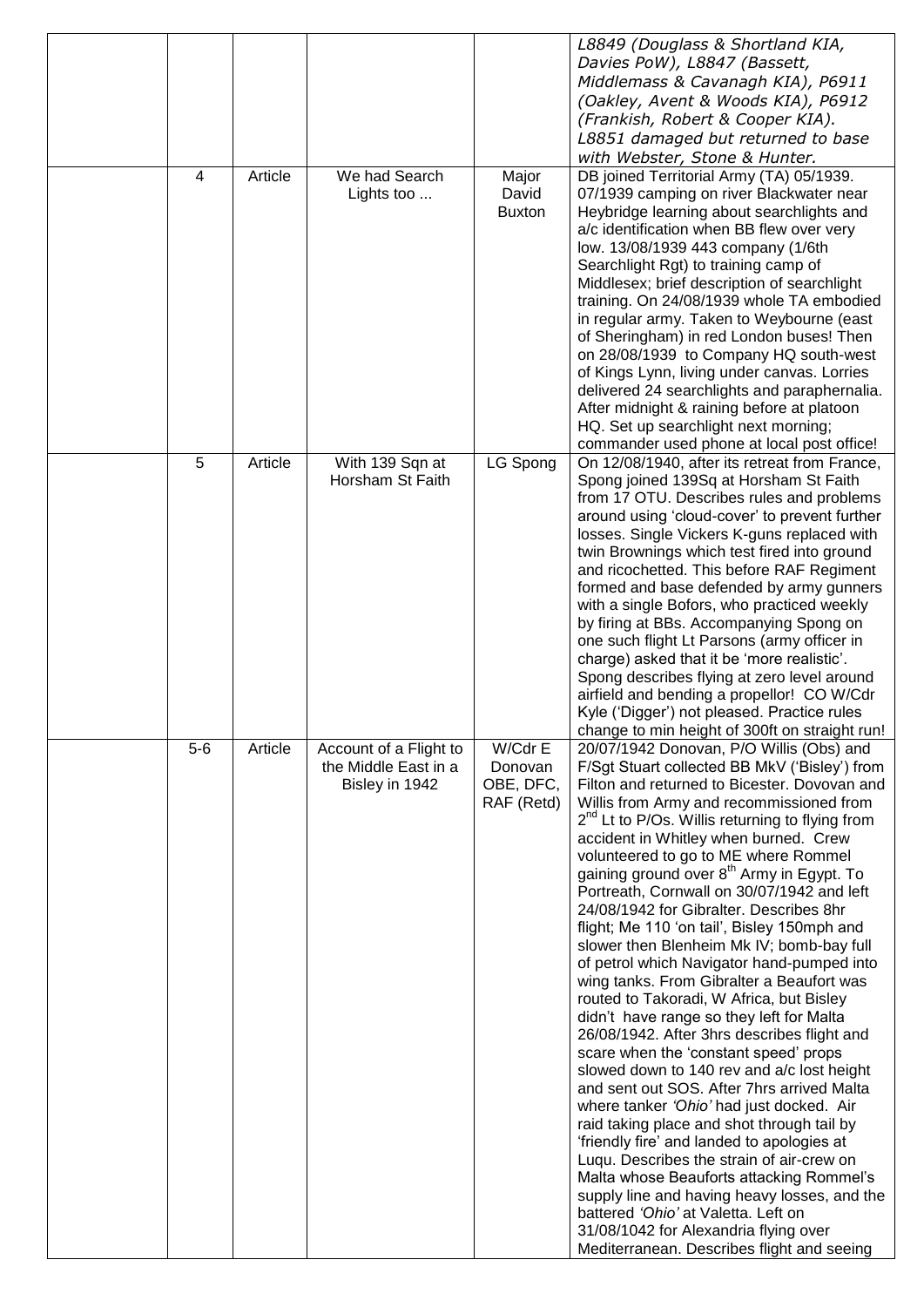|                |         |                                                   |                       | enemy ship and a/c near Crete. Lorry took<br>then through Cairo to Almazar transit camp<br>where learned they'd been reported<br>'missing' because of SOS call! Donovan<br>then to 14Sq with W/Cdr Maydwell and to<br>canal zone flying B26A Maraunders.                                                                                                                                                                                                                                                                                                                                                                                                                                                                             |
|----------------|---------|---------------------------------------------------|-----------------------|--------------------------------------------------------------------------------------------------------------------------------------------------------------------------------------------------------------------------------------------------------------------------------------------------------------------------------------------------------------------------------------------------------------------------------------------------------------------------------------------------------------------------------------------------------------------------------------------------------------------------------------------------------------------------------------------------------------------------------------|
| $\overline{7}$ | Article | A Close Call for Gib                              | <b>Bill Gatling</b>   | Early 1942 Bill's squadron moved from East<br>Anglia to India as Japanese advanced. Most<br>travelled by sea, but 4 crew to fly on 'special<br>mission' via Gibralter. These 4 BBs left<br>Portreath separately on 20/03/1942 day-<br>flying via Bay of Biscay (avoiding JU 88s &<br>Focke-Wulfe Condors which aimed to stop<br>flow of a/c from UK to ME & FE). At Gibralter<br>reported to HM aircraft carrier 'Eagle' and<br>told Navy and RAF combining to save<br>embattled Malta and BB to 'guide' Spitfires<br>to Malta to reinforce fighter power. The 4<br>BBs to rendezvous with 'Eagle' near<br>Balearic Islands, but Bill's a/c last and<br>undercarriage collapsed! Crew returned to<br>UK by sea. Colourfully written. |
| $\overline{7}$ | Pic     | Advice for those<br>Facing a Very Dry<br>Summer   |                       | Photos of naked man in a saucepan!                                                                                                                                                                                                                                                                                                                                                                                                                                                                                                                                                                                                                                                                                                   |
| 8              | Data    | <b>Blenheim Aircraft</b><br>'Maker's Instruction' | <b>Jack</b><br>Caslow | Copy of P/O Caslow's flying instructions for<br>Blenheim (or 'pilot's notes') - all two pages of<br>it covering: General Notes on Handling,<br>Take Off, Climbing and Level Flight,<br>Sideslipping, The Approach, Landing, and<br>Taxying. Editor comments that S/Ldr Peter<br>Saril and AM Gareth Clayton ('Tubby')<br>always said dearth of written instruction, esp<br>for BB MkI & MkIV.                                                                                                                                                                                                                                                                                                                                        |

| <b>Issue 25: February 1996</b> |                |               |                        |               |                                                                       |
|--------------------------------|----------------|---------------|------------------------|---------------|-----------------------------------------------------------------------|
| <b>Topic</b>                   | Page           | Type          | <b>Title</b>           | <b>Author</b> | <b>Notes &amp; Search Words</b>                                       |
|                                |                | Report        | Chairman's Message     | Hugh          | At end of 1995 Society funds running low due                          |
|                                |                |               |                        | George        | to low rate membership renewals. However,                             |
|                                |                |               |                        |               | good response to appeal in Journal 24, so                             |
|                                |                |               |                        |               | thanks to everyone.                                                   |
|                                | 1              | Obit          | <b>RIP</b>             |               | S/Ldr C Wright (292), Mr EA Murrin (518),                             |
|                                |                |               |                        |               | Mr JG Llewelyn (628), Mr JV Davis (363) ex-                           |
|                                |                |               |                        |               | 21Sq and 55Sq, Mr R Mount (717) ex                                    |
|                                |                |               |                        |               | XVSq/15Sq. Condolescences to all family and                           |
|                                |                |               |                        |               | friends.                                                              |
|                                | 1              | <b>Notice</b> | Reunion Lunch and      |               | 13/04/1996, Hendon Museum at 11am with                                |
|                                |                |               | AGM                    |               | W/Cdr Jefford (author 'Flying Camels')                                |
|                                |                |               |                        |               | speaking on BBs in 45Sq and Theo Boiten                               |
|                                |                |               |                        |               | and Stuart Scott signing 'Blenheim Strike' and                        |
|                                |                |               |                        |               | 'Battleaxe Blenheim' respectively. Costs                              |
|                                |                |               |                        |               | given                                                                 |
|                                | 2              | <b>Notice</b> | Advance Notice of      |               | 13/03/1996 - Risley Park, Nottingham                                  |
|                                |                |               | Local Lunches          |               | 31/03/1999 - Blue Boar, Hendon<br>13/04/1996 - Lunch with AGM, Hendon |
|                                |                |               |                        |               | 05/06/1996 - Royal Foresters, Ascot                                   |
|                                |                |               |                        |               | 24/07/1996 - North Weald                                              |
|                                |                |               |                        |               | Payment and booking details via Society Sec.                          |
|                                | $\overline{2}$ | Report        | <b>Airshow Duxford</b> |               | 06/05/1996: Spitfire Anniversary. Blen Soc                            |
|                                |                |               | Monday May 6           |               | sharing tent with Gurkas. Ticket costs given.                         |
|                                | $\overline{2}$ | <b>Notice</b> | Five Day Break         |               | 12/07/1996-16/07/1996. Four nights Reims,                             |
|                                |                |               | Visiting Vraux 12-16   |               | travelling from Gatwick. Cost £179.35. Details                        |
|                                |                |               | Julv                   |               | from Sec                                                              |
|                                | $\overline{2}$ | Wanted        | Help, Malta's Aviation |               | Malta's Aviation Foundation setting up                                |
|                                |                |               | Museum                 |               | Mueum at Ta'Qali historic airfield. Address                           |

 $\overline{1}$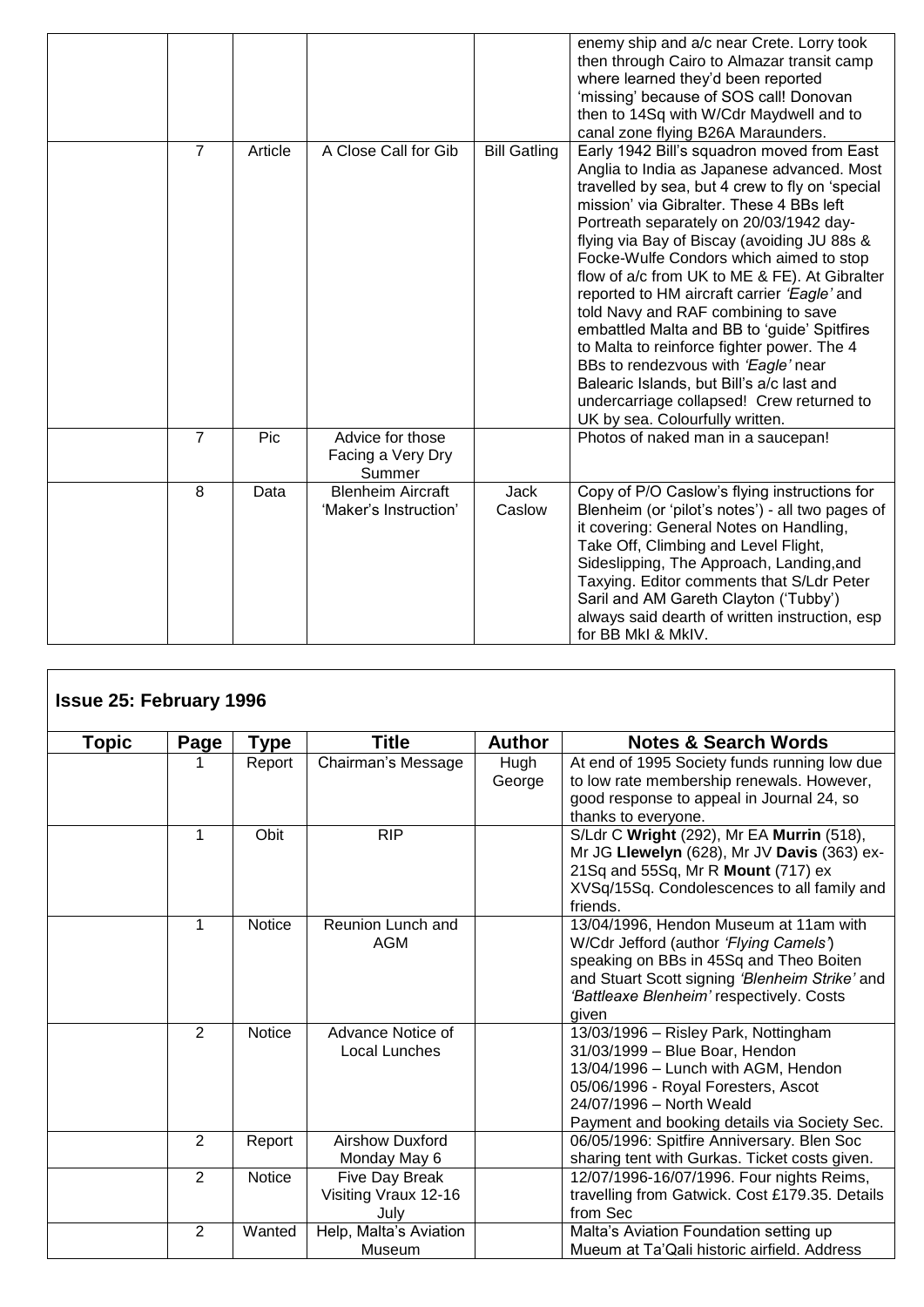|                                                                                     |                |         |                                                                   |                         | given for donations.                                                                                                                                                                                                                                                                                                                                                                                                                                                                                                                                                                                                                                                                                                                                                                                                                                                                                                                                                                                                                                                                                                |
|-------------------------------------------------------------------------------------|----------------|---------|-------------------------------------------------------------------|-------------------------|---------------------------------------------------------------------------------------------------------------------------------------------------------------------------------------------------------------------------------------------------------------------------------------------------------------------------------------------------------------------------------------------------------------------------------------------------------------------------------------------------------------------------------------------------------------------------------------------------------------------------------------------------------------------------------------------------------------------------------------------------------------------------------------------------------------------------------------------------------------------------------------------------------------------------------------------------------------------------------------------------------------------------------------------------------------------------------------------------------------------|
| Z7314                                                                               | $\overline{2}$ | Wanted  | <b>Gibralter North Front</b>                                      | Alec<br>McCurdy         | Alec, ex-18Sq pilot, seeks info ref BB Z7314<br>which pilot Sgt Rule, on detachment from<br>18Sq to Luqa, left in Bellman Hangar on Gib<br>North Front in 03/1942 with only prop tips<br>damaged. F/Lt McCurdy and crew collected<br>Z7314 10/1942 to rejoin 18Sq in North Africa<br>12/1942. Alec's address given for info about<br>this BB.<br>GW: 01/05/1943, Z7314, 18Sq, forced-<br>landing in bad weather, crashed near Ain<br>Beida, Tunisia. 18Sq had converted from BBs<br>to Bostons by then.                                                                                                                                                                                                                                                                                                                                                                                                                                                                                                                                                                                                             |
| F/Lt Francis<br><b>Wall Strover</b><br><b>Mansfield</b><br><b>RAFVR</b><br>(122761) | $\overline{2}$ | Letter  | 114 Squadron 1940s                                                | Mrs Gwen<br>Tofts       | Gwen has many photos of pilot Francis<br>Mansfield ('The Marshal') and his crew which<br>may be of interest to their families.<br>GW: 29/10/1944, Z6176, RAF Film Unit; hit<br>colliery cables in low cloud and crashed at<br>Coxmoor Golf Club, near Mansfield, Notts.<br>F/Lt F Mansfield (solo pilot) killed.<br>CWGC: Age 29, Buried Herne Bay Cemetery                                                                                                                                                                                                                                                                                                                                                                                                                                                                                                                                                                                                                                                                                                                                                         |
|                                                                                     | $\overline{2}$ | Wanted  | Ashfield, Sutton-in-<br>Ashfield, Notts                           | Malcolm<br><b>Bryan</b> | Malcolm seeks info re RAF men/women who<br>lost lives 1939-1945 in Ashfield & Sutton-in-<br>Ashfiled area of Notts. Address given.                                                                                                                                                                                                                                                                                                                                                                                                                                                                                                                                                                                                                                                                                                                                                                                                                                                                                                                                                                                  |
|                                                                                     | $\overline{2}$ |         | <b>Fenland Aviation</b><br>Museum                                 |                         | Directions, opening times and prices given.<br>On B198 off Wisbech by-pass. PE14 7DA,                                                                                                                                                                                                                                                                                                                                                                                                                                                                                                                                                                                                                                                                                                                                                                                                                                                                                                                                                                                                                               |
| William<br>Bernhard<br><b>Nelson</b>                                                | $\overline{2}$ | Wanted  | William Bernhard<br><b>Nelson</b>                                 | Pat<br>Crawford         | Pat requests info about her father F/Sgt<br>Nelson, a Wop/AG in 74 Signals wing<br>08/09/1940 to 10/1942. Address given.                                                                                                                                                                                                                                                                                                                                                                                                                                                                                                                                                                                                                                                                                                                                                                                                                                                                                                                                                                                            |
| F/O John R<br>Laing                                                                 | $\overline{2}$ | Wanted  | F/O John R Laing                                                  | Roy<br>Davie            | Ask is anyone has details of John Laing's<br>RAF career. Roy's address in USA given                                                                                                                                                                                                                                                                                                                                                                                                                                                                                                                                                                                                                                                                                                                                                                                                                                                                                                                                                                                                                                 |
|                                                                                     | $\overline{2}$ | Wanted  | <b>Channel Islands</b><br><b>Occupation Society</b><br>(Guernsey) | John D<br>Goodwin       | Requests any info ref following ops:<br>09/08/1940. 139Sq, P/O Glaister, Sgt<br>Cymbalist, Sgt Dower; 09/08/1940. 59Sq, F/Lt<br>Palmer, Sgt Wells, Sgt Buckley; P/O Sandes,<br>Sgt Crosher, Sgt Gates; P/O Witeman (Obs &<br>Wop/AG unknown); P/O Grece, Sgt Ryan,<br>Sgt Frost; P/O Carruthers, Sgt Shelton, Sgt<br>Salmon; P/O Archer, Agt Walker, Sgt Vale;<br>P/O Palmer, Sgt Robinson, Sgt Walters; P/O<br>Dellow, Sgt Edwards, Sgt Bettis; P/O<br>Hovenier, Sgt Magee, Sgt Scothmere (FTR);<br>16/12/1040. 59Sq, P/O Trim, Sgt Blake, Sgt<br>Jones. Replies direct to La Capelle de Haut,<br>Guernsey.<br>GW: 28/08/1940. R2794, 59Sq, FTR from<br>raid on Caen aerodrome, flew into high<br>ground in bad visibility nr Littlehampton. P/O J<br>Dellow, Sgt K Edwards and Sgt L Betts KIA.<br>20/09/1940, R3635, 59Sq, FTR from sortie to<br>Cherbourg. P/O K Palmer, Sgt E Wright & Sgt<br>D Walters KIA, buried Le Vast Churchyard,<br>Manche, Fr. 29/11/1940, N3614, 59Sq, FTR,<br>shot down by Me 109 of JG2 into sea, P/O A<br>Hovenier, Sgt J Scotchmere and Sgt Magee<br>KIA, commemorated Runnymede. |
|                                                                                     | $\overline{2}$ | Report  | Gurkha's Sponsored<br>Cycle Ride                                  |                         | £112,000 raised                                                                                                                                                                                                                                                                                                                                                                                                                                                                                                                                                                                                                                                                                                                                                                                                                                                                                                                                                                                                                                                                                                     |
|                                                                                     | $\overline{2}$ |         | Genuine Collector,<br>Not Dealer                                  | David<br>Kestler        | Requests WWII flying clothes and<br>accessories. Top prices paid. Address given.                                                                                                                                                                                                                                                                                                                                                                                                                                                                                                                                                                                                                                                                                                                                                                                                                                                                                                                                                                                                                                    |
|                                                                                     | $\overline{2}$ |         | Apologies                                                         | Editor                  | Correction: 24/06: 'Dinty' Moore took photo of<br>BB at Swanton Marley; Raymond Baxter was<br>mis-named as Stanley Baxter - apologies.                                                                                                                                                                                                                                                                                                                                                                                                                                                                                                                                                                                                                                                                                                                                                                                                                                                                                                                                                                              |
| L8748                                                                               | $3-5$          | Article | Phantoms                                                          | Ted<br>Coote            | Ted in 107Sq which, in 05/1939 moved from<br>Harwell and, with 110Sq opened new RAF<br>station at Wattisham were Ted a Wop/AG in<br>BBs. On 12/05/1940 returning from<br>Maastricht Bridge raid in L8748 force landed                                                                                                                                                                                                                                                                                                                                                                                                                                                                                                                                                                                                                                                                                                                                                                                                                                                                                               |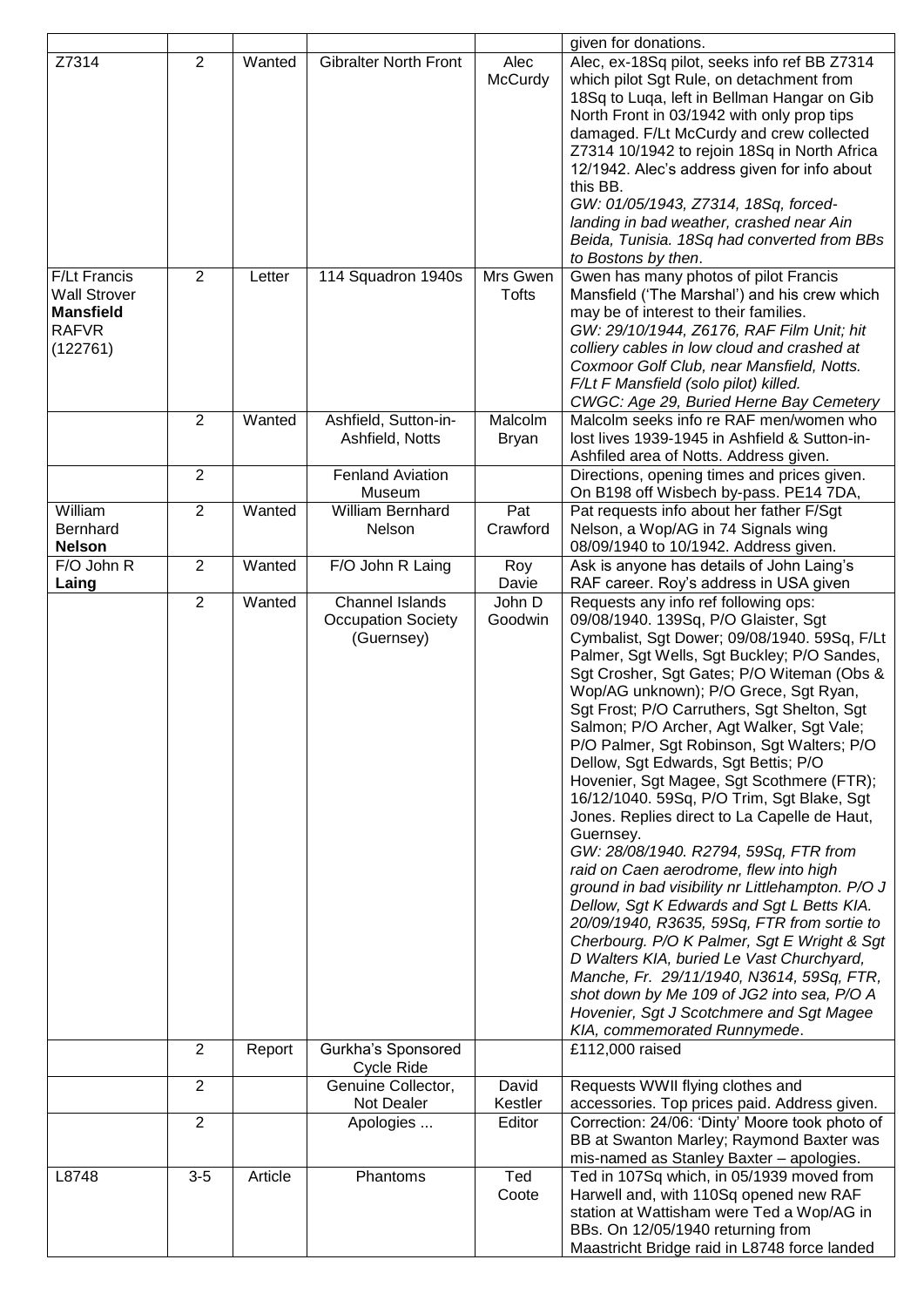|         |        |                           |                      | in Belgium. Describes the crash, being<br>trapped, attempts to destroy his IFF unit,<br>injuries to Obs Sgt Brown, arrival of van with<br>RAF personel with 'P' on tunic shoulder. Was<br>told 'P' was for Phantom. Crew taken to<br>Belgian GQG where F/O Rotheram (their<br>uninjured pilot) talking with Admiral Sir Roger<br>Keynes and King Leopold of the Belgians.<br>Ted and Brown treated Brussels hospital and<br>next day at Ghent before being separated.<br>Ted in hospital train to Le Touquet. After<br>week Germans overran place and Ted<br>became a PoW. His log bk destroyed while a<br>PoW. In early 1990s Ted phoned by W/O<br>Paddy Porter who researching RAF<br>Wattisham. Via Paddy, Ted contacted by<br>Stan Durban who researching 3 107Sq<br>aircrew whose graves he'd seen in Belgium,<br>KIA 12/05/1940, and whom Ted had known.<br>Stan took Ted to PRO at Kew to view his ops<br>record in Lossiemouth and Wattisham on<br>microfilm of 107Sq ORB, including their crash<br>near Belgian GQG. Then searched for<br>'Phantoms'. The Belgian Musee Royal de<br>l'Armee et Histoire Militaire showed L8748<br>had crashed near Breendonk and Belgian<br>GQG at Fort Breendonk. In 1994 found PRO<br>file 'No 3 Air Mission (Phantom)' containing<br>two messages dated 12/05/1940 concerning<br>forced landing of L8748 (which reproduced on<br>pages 4-5). The combined British Mission<br>consisted RAF, No3 Air Mission; the Army,<br>the Hopkinson Mission. The Missions aimed<br>to co-ordinate Allied and Belgian air force<br>actions and transmit this info to AOC with<br>BAFF (Source PRO Air 35 230, and also<br>'Phantom' by Philip Warner). Also found<br>signal from Air Attache Brussels about L8748<br>crash naming crew and a P/O Bixof, which<br>quoted. Ted to Fort Breendonk in 1994, which<br>Germans used as a concentration camp and<br>is now a museum. Ted thanks Stan Durban<br>for help. Interesting article.<br>GW: 12/05/1940, L8748, 107Sq, FTR.<br>Damaged by flak and crashed in Belgium.<br>F/O R Rotheram DFC (Pilot) and Sgt R<br>Brown escaped but LAC C Coote (Wop/AG)<br>wounded, captured and became PoW. |
|---------|--------|---------------------------|----------------------|-------------------------------------------------------------------------------------------------------------------------------------------------------------------------------------------------------------------------------------------------------------------------------------------------------------------------------------------------------------------------------------------------------------------------------------------------------------------------------------------------------------------------------------------------------------------------------------------------------------------------------------------------------------------------------------------------------------------------------------------------------------------------------------------------------------------------------------------------------------------------------------------------------------------------------------------------------------------------------------------------------------------------------------------------------------------------------------------------------------------------------------------------------------------------------------------------------------------------------------------------------------------------------------------------------------------------------------------------------------------------------------------------------------------------------------------------------------------------------------------------------------------------------------------------------------------------------------------------------------------------------------------------------------------------------------------------------------------------------------------------------------------------------------------------------------------------------------------------------------------------------------------------------------------------------------------------------------------------------------------------------------------------------------------------------------------------------------------------------------------------------------------------------------------------------|
| $4 - 5$ | Report | Message Form              |                      | Copies of Form 98A with messages from<br>'Phantom' to North Eagle, HQ Bomber<br>Command and No.2 Group. Details above<br>event. Interesting!                                                                                                                                                                                                                                                                                                                                                                                                                                                                                                                                                                                                                                                                                                                                                                                                                                                                                                                                                                                                                                                                                                                                                                                                                                                                                                                                                                                                                                                                                                                                                                                                                                                                                                                                                                                                                                                                                                                                                                                                                                  |
| 6       | Letter | Ken Garrett writes:       | Ken<br>Garratt       | Ken recalls the attack on Krefelt/Krefeld when<br>his unit flew Typhoons in close support of<br>army. Once town taken went in jeep to see<br>damage. Details encounter with US soldier<br>who mistook RAF uniforms as Germans.                                                                                                                                                                                                                                                                                                                                                                                                                                                                                                                                                                                                                                                                                                                                                                                                                                                                                                                                                                                                                                                                                                                                                                                                                                                                                                                                                                                                                                                                                                                                                                                                                                                                                                                                                                                                                                                                                                                                                |
| 6       | Letter | Mrs Betty Ager<br>writes: | <b>Betty</b><br>Ager | In 1942 Denis Ager was Obs crewed with<br>S/Ldr Ian Maclaren (Pilot) and Patrrick<br>Stapleton (Wop/AG) in 614Sq. They received<br>Christmas greeting from both. Betty asks if<br>there are other complete crews in contact.                                                                                                                                                                                                                                                                                                                                                                                                                                                                                                                                                                                                                                                                                                                                                                                                                                                                                                                                                                                                                                                                                                                                                                                                                                                                                                                                                                                                                                                                                                                                                                                                                                                                                                                                                                                                                                                                                                                                                  |
| 6       |        | <b>Beaufighters</b>       | Editor               | Reader says there is a Beaufighter at RAF                                                                                                                                                                                                                                                                                                                                                                                                                                                                                                                                                                                                                                                                                                                                                                                                                                                                                                                                                                                                                                                                                                                                                                                                                                                                                                                                                                                                                                                                                                                                                                                                                                                                                                                                                                                                                                                                                                                                                                                                                                                                                                                                     |
| 6       | Pic    |                           | Mr RG                | Museum, Hendon<br>Portraits of three aircrew with airborne BB                                                                                                                                                                                                                                                                                                                                                                                                                                                                                                                                                                                                                                                                                                                                                                                                                                                                                                                                                                                                                                                                                                                                                                                                                                                                                                                                                                                                                                                                                                                                                                                                                                                                                                                                                                                                                                                                                                                                                                                                                                                                                                                 |
| $6 - 7$ | Review | Blenhms over Iraq         | Foster<br>Geoffrey   | MkIV in foreground, signed by 'Philip'. Can<br>anyone throw light on this? Address given.<br>As President of 30Sq RAFA, AVM AD Dick                                                                                                                                                                                                                                                                                                                                                                                                                                                                                                                                                                                                                                                                                                                                                                                                                                                                                                                                                                                                                                                                                                                                                                                                                                                                                                                                                                                                                                                                                                                                                                                                                                                                                                                                                                                                                                                                                                                                                                                                                                           |
|         |        |                           | Chapman              | researched history of 30Sq from 01/11/1918                                                                                                                                                                                                                                                                                                                                                                                                                                                                                                                                                                                                                                                                                                                                                                                                                                                                                                                                                                                                                                                                                                                                                                                                                                                                                                                                                                                                                                                                                                                                                                                                                                                                                                                                                                                                                                                                                                                                                                                                                                                                                                                                    |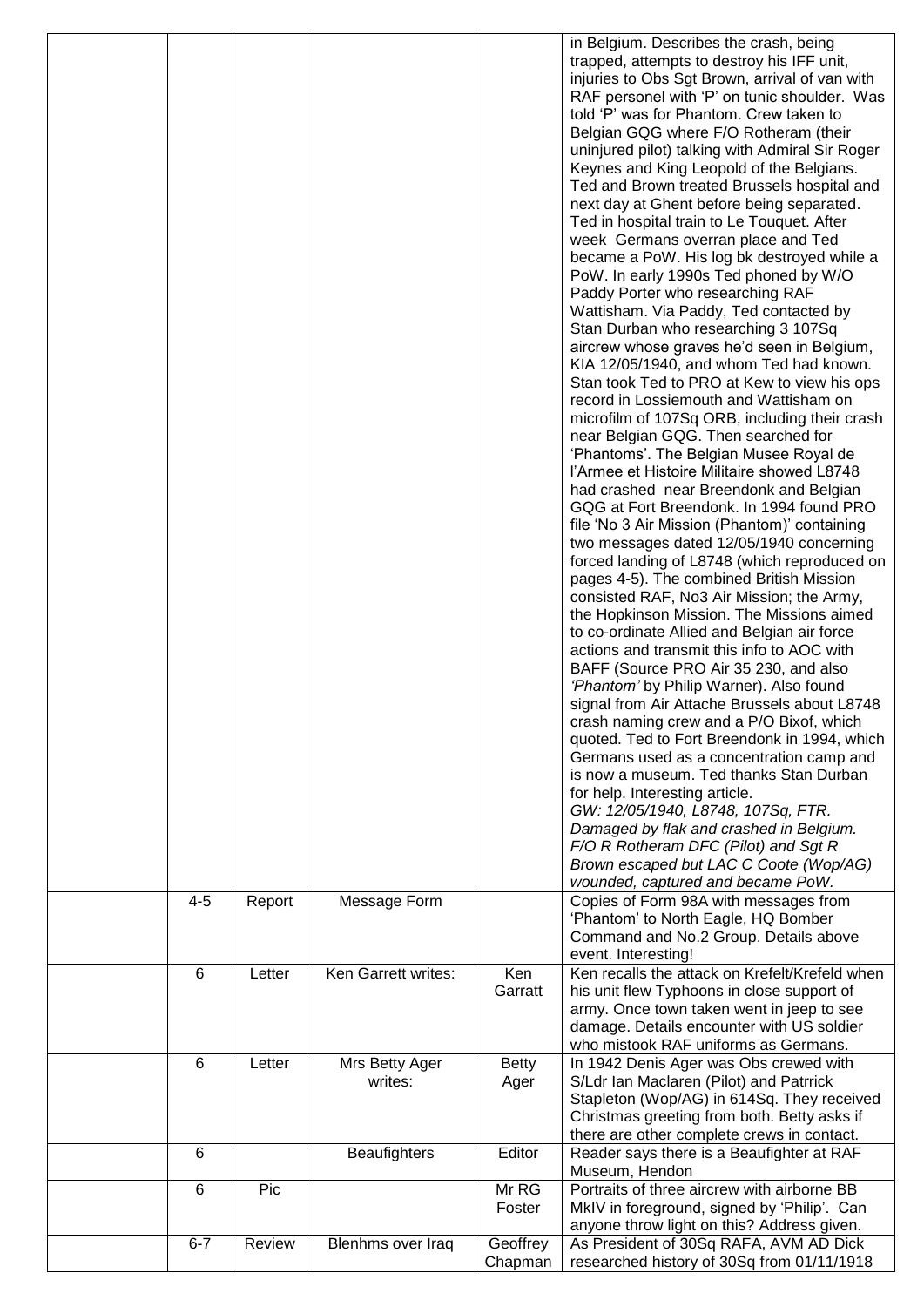|         |         |                                        |                        | to 03/09/1939 when squadron, based in Iraq,<br>was first in ME to have BBs in 1938. There<br>follows extract from 5 30Sq members taken |
|---------|---------|----------------------------------------|------------------------|----------------------------------------------------------------------------------------------------------------------------------------|
|         |         |                                        |                        | from David Dick's booklet. LAC Arthur<br>Henderson ('Ginger'): joined 30Sq 09/1937                                                     |
|         |         |                                        |                        | from 'Hendon' as BB introduced, fabric                                                                                                 |
|         |         |                                        |                        | workers lost jobs, lists the multiple roles he<br>now did. Cpl Armament Fitter Ron Croxton:                                            |
|         |         |                                        |                        | describes filling smoke bombs for pilots to                                                                                            |
|         |         |                                        |                        | practice on BBs, shortage of crews and now                                                                                             |
|         |         |                                        |                        | other trades trained as air-crew (Obs, AGs &<br>Wops). In 1939 Ron replaced 'Twiggy' Branch                                            |
|         |         |                                        |                        | as 'A' Flight armourer when he became                                                                                                  |
|         |         |                                        |                        | aircrew. LAC Freddie Greenhalgh: describes                                                                                             |
|         |         |                                        |                        | days work routine in the hangars and the hot                                                                                           |
|         |         |                                        |                        | metal of BBs landing in 120° F. Also details<br>flight to Mosul in K7189 (pilot Sgt Wilson                                             |
|         |         |                                        |                        | ('Tug'), new Obs and Freddie as Wop/AG);                                                                                               |
|         |         |                                        |                        | K7181 (pilot Lydell with 'Paddy' McKee); and                                                                                           |
|         |         |                                        |                        | K7177 (pilot F/Sgt Innes-Smith with 'Timber'<br>Wood), accompanied by Iraqi Air Force flying                                           |
|         |         |                                        |                        | Hawker Harts with Pegasus engines. To                                                                                                  |
|         |         |                                        |                        | 'show the flag' after British Consulate burnt                                                                                          |
|         |         |                                        |                        | and Consul murder. Decribes trip around                                                                                                |
|         |         |                                        |                        | Mosul in horse drawn carriage. Details<br>another trip to Ismailia from Habbanayia in                                                  |
|         |         |                                        |                        | K7180 with Sgt Wilson - 4hrs following oil                                                                                             |
|         |         |                                        |                        | pipe-line, over Dead Sea, Suez Canal &                                                                                                 |
|         |         |                                        |                        | Kantara landing Ismailia with tanks empty.<br>Sometimes stopped in Amman where 14Sq                                                    |
|         |         |                                        |                        | based with Vickers Wellesleys. Describes                                                                                               |
|         |         |                                        |                        | Amman & surrounds. RAF personel from Iraq                                                                                              |
|         |         |                                        |                        | looked ill compared to those in Ismailia/Cairo.                                                                                        |
|         |         |                                        |                        | Johnny Vellacott (Wop/AG) decribes<br>conversion to BB MkIs & training of Short                                                        |
|         |         |                                        |                        | Termed Commissioned Officers, names                                                                                                    |
|         |         |                                        |                        | instructor Sgt Archer ('Chota') and CO Sq/Ldr                                                                                          |
|         |         |                                        |                        | George Stainforth (of Schneider Trophy<br>fame). Details photographic, bombing,                                                        |
|         |         |                                        |                        | navigational and high flying practice. Pilot                                                                                           |
|         |         |                                        |                        | F/Lt AL Bocking with Obs Sgt C Pease &                                                                                                 |
|         |         |                                        |                        | Wop AC1 Vellacott flew at 32,800', iced up                                                                                             |
|         |         |                                        |                        | and emergency landed Shaiba before<br>returning Habbaniya. Routine flight to Mosul                                                     |
|         |         |                                        |                        | & Bagdad. In 09/1939 gun-turrets fitted to                                                                                             |
|         |         |                                        |                        | BBs and Wops had to practice using Lewis                                                                                               |
|         |         |                                        |                        | guns. Pack-up trials practiced, Sq insignia<br>removed, but letter 'V1' remained on a/c until                                          |
|         |         |                                        |                        | 05/1941 Crete evacuation. During Munich                                                                                                |
|         |         |                                        |                        | crisis 30Sq moved to Heliopolis, Egypt.                                                                                                |
|         |         |                                        |                        | Details trials by S/Ldr Stainforth (crewed with                                                                                        |
|         |         |                                        |                        | Sgt Charlie Pease and AC1 Vellacott) to find<br>'lag angle' of .303 bullet by flying over Lake                                         |
|         |         |                                        |                        | Habbaniya and how this measured with                                                                                                   |
|         |         |                                        |                        | quadrant and Aldis sight. Armourer Ron                                                                                                 |
|         |         |                                        |                        | Croxton also involved in these trails and<br>describes his role in setting up etc. Names                                               |
|         |         |                                        |                        | F/O Walker and F/Sgt Hawkins who i/c of                                                                                                |
|         |         |                                        |                        | armoury.                                                                                                                               |
| $7 - 8$ | Article | From 'Chronicles of a<br>Charmed Life' | Jack<br><b>Bartley</b> | In 05/1940 21Sq at Watton undertook low-<br>level bombing of German Panzers advancing                                                  |
|         |         |                                        |                        | on Maastricht-Tongres road. Details bombing                                                                                            |
|         |         |                                        |                        | raid on 11/05/1940 when Jack was Wop/AG.                                                                                               |
|         |         |                                        |                        | Describes seeing ground through hole in                                                                                                |
|         |         |                                        |                        | turret's platform, but no corresponding exit.<br>Describes what mechanic later found and his                                           |
|         |         |                                        |                        | lucky escape (saved by a screw-driver!).                                                                                               |
| 8       | Article | <b>Constructing Airstrips</b>          | Fred                   | In 1941 Fred an airfield civil engineer for RAF                                                                                        |
|         |         | for No 84 Squadron                     | Atton                  | at Habbaniya, Iraq, when it beseiged by                                                                                                |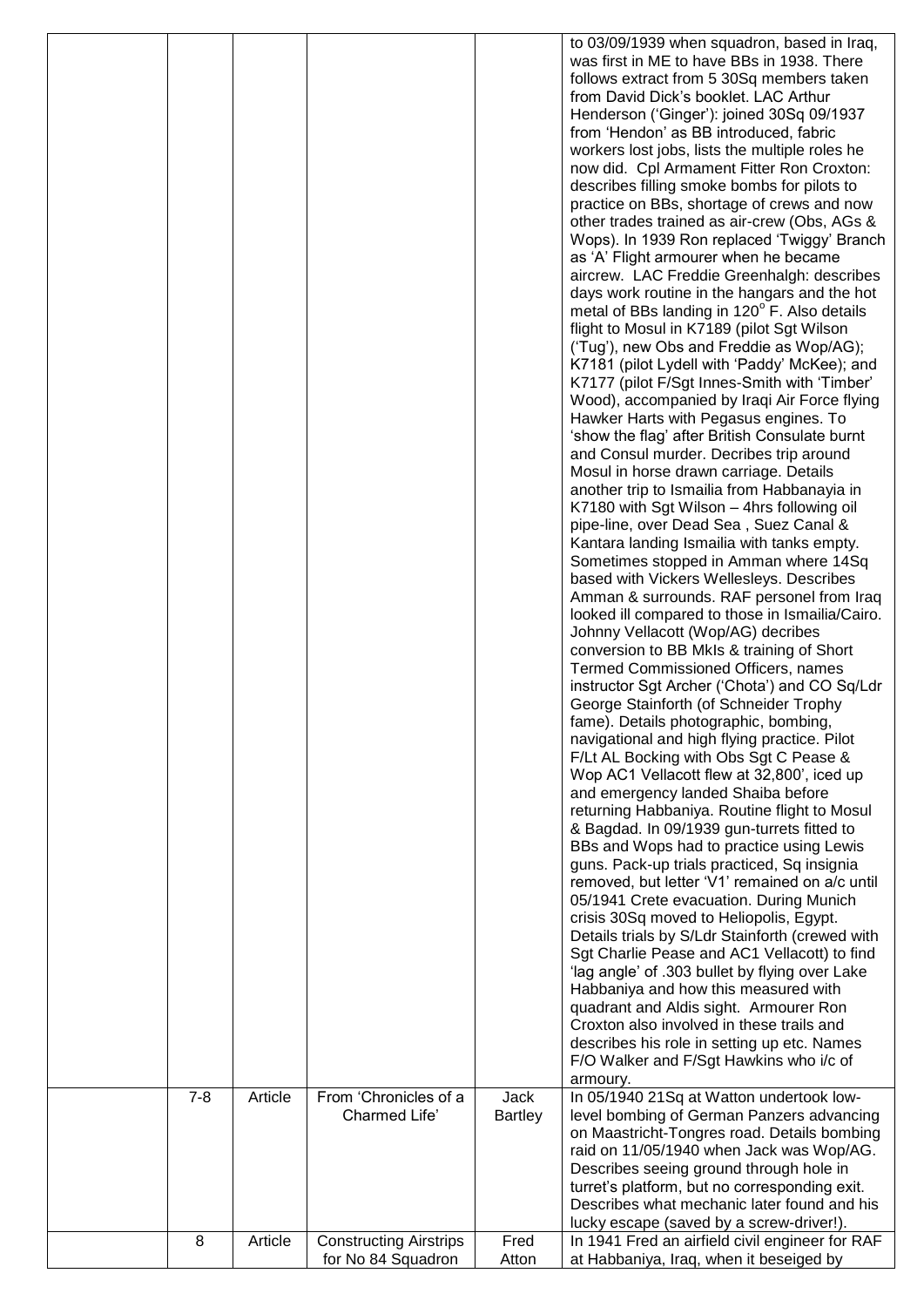|  |  | Rashid Ali's forces on 03/05/1941. Describes    |
|--|--|-------------------------------------------------|
|  |  | situation. Heinkel 111s bombed, Gladiators of   |
|  |  | No 4 FTS buzzed around, Messerschmitt           |
|  |  | 109s low-level over Euphrates with machine      |
|  |  | guns, Airspeed Oxfords taking off from          |
|  |  | hangars. Mentions fearless W/Cdr CWV Ling,      |
|  |  | Chief Flying Instructor. New runway cut         |
|  |  | through golf course. On 12/05/1940 Tony         |
|  |  | Plinston led 6 BBs of 84Sq into Habbaniya.      |
|  |  | On 14/05/1941 raid on Palmyra by 2 BBs          |
|  |  | piloted by P/O Taylor and F/O Ken Linton        |
|  |  | (later in 211Sq and killed in Java). On         |
|  |  | 16/05/1941 raid on Bagdad-Monsul railway.       |
|  |  | On 23/05/1941 rest of 84Sq BBs arrived and      |
|  |  | ground crew set off for Habbaniya led by        |
|  |  | equipment officer P/O Bongard. After seige      |
|  |  | bridges, etc repaired for army's arrival        |
|  |  | (codename 'Habforce'). Then Colonel H de L      |
|  |  | Panet (chief engineer) sent Fred to Mosul       |
|  |  | with Quartermaster Sgt Edward Shand of          |
|  |  | Royal Engineers to build airstrips for 84Sq at  |
|  |  | Monsul, Ain Zala and Quayara. Given money,      |
|  |  | but no equipment, explain how could             |
|  |  | negotiate in French. Decribes work, problems    |
|  |  | of heat on equipment, Gurkhas, problems         |
|  |  | encountered, negotiations with Sheik Awas el    |
|  |  | Hithmy at Quayara to use 200 tribesmen with     |
|  |  | shovels. Clouds of dust as BBs took off.        |
|  |  | Notes lift from Habbaniya to Mosul in           |
|  |  | airgunner's cockpit of Hawker Hind piloted by   |
|  |  | W/Cdr John Hawtry (who made CO of Mosul         |
|  |  | in 08/1941) and force landing in desert, using  |
|  |  | starter handle to re-start engine. On return to |
|  |  | UK 08/1941 Fred lost contact with 84Sq, but     |
|  |  | knows went to Western Desert under W/Cdr        |
|  |  | ADC Boyce (later AVM) and then to FE in         |
|  |  | 01/1942. Fred appointed Hon Member 84Sq         |
|  |  | Assn in 08/1993. He notes a flying Hawker       |
|  |  | Hind in Shuttleworth collection.                |

| <b>Issue 24: December 1995</b> |                |               |                               |                     |                                                                                                                                                                                                                                                                 |
|--------------------------------|----------------|---------------|-------------------------------|---------------------|-----------------------------------------------------------------------------------------------------------------------------------------------------------------------------------------------------------------------------------------------------------------|
| Topic                          | Page           | Type          | <b>Title</b>                  | <b>Author</b>       | <b>Notes &amp; Search Words</b>                                                                                                                                                                                                                                 |
|                                |                | Report        | President's Message           | Ivor Broom          | Drop in subscription renewals. Even with<br>Graham Warner ensuring Blenheim flying,<br>records of Blenheim crews collected and<br>social get-togethers occurring, work needs to<br>continue. BB insurance cost £20,000pa, so<br>continued membership important. |
|                                | 1              | Report        | Chairman's Message            | Hugh<br>George      | 50 years since war ended with lots of<br>memories for ex-Blenheim crews. Also<br>money still needed to keep BB in air and<br>repay loan to BAM, cover running cost,<br>insurance and maintenance. Reminds<br>members to renew subs.                             |
|                                |                | Obit          | <b>RIP</b>                    |                     | Sq/Ldr Sid Sills (Member 210) died<br>16/03/1995; F/Lt Paddy Quirke, ex-107Sq,<br>(196) died late summer 1995                                                                                                                                                   |
|                                | $\overline{2}$ | <b>Notice</b> | Renewal due January<br>1 1996 | <b>Roy Kendrick</b> | Reminder from Hon Treasurer that this last<br>Journal sent to those who haven't renewed!                                                                                                                                                                        |
|                                | $\overline{2}$ | <b>Notice</b> | <b>Advance Notice</b>         | Editor              | AGM to be held 13/04/1996, 2.30pm, RAF<br>Museum, Hendon Lecture Theatre. In<br>Dermont Boyle Gallery in morning & for<br>lunch. After AGM W/Cdr Jefford talking<br>about research on 45Sq; his book details<br>enclosed.                                       |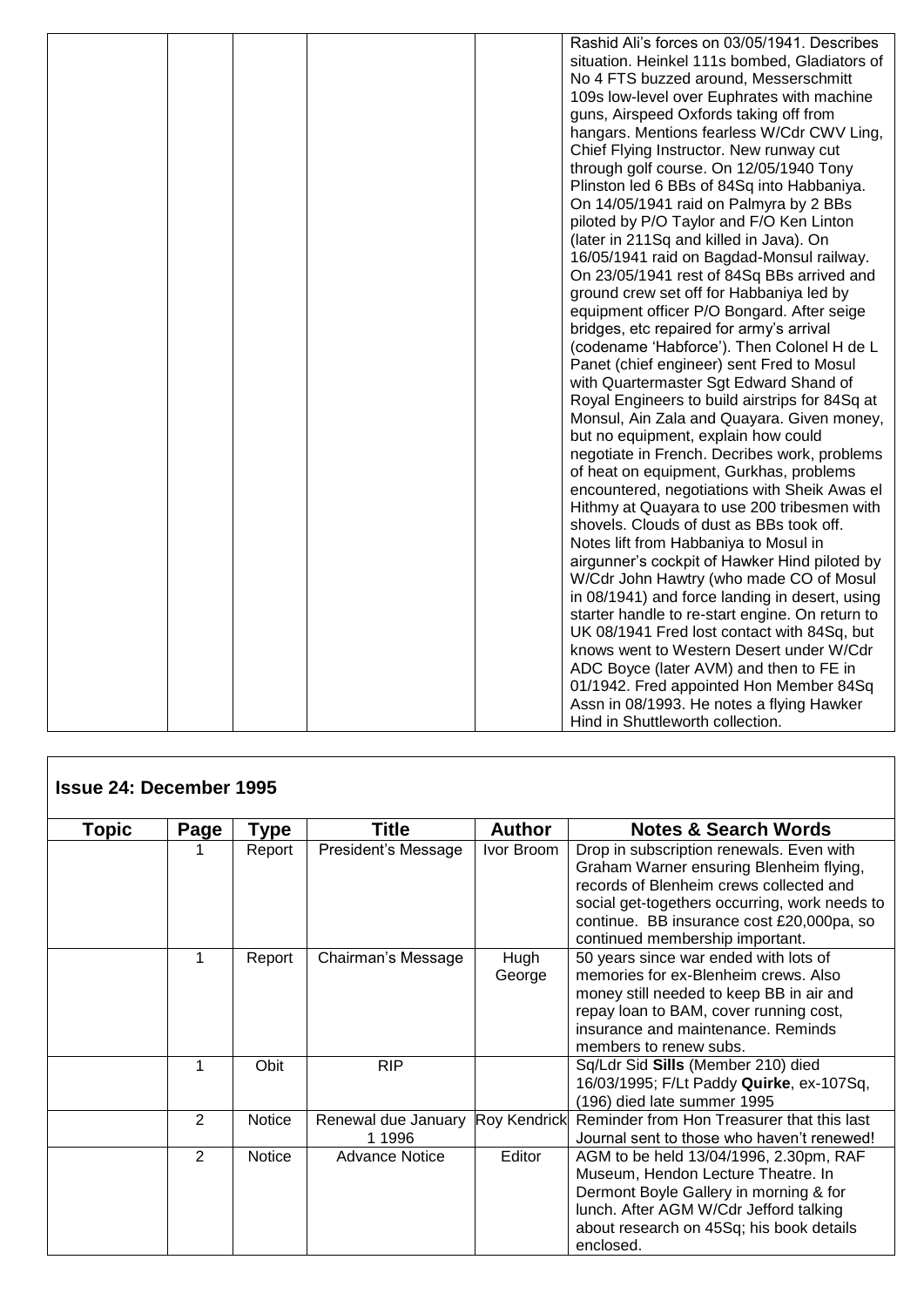|                     | $\overline{2}$ | Report        | <b>Vraux 1995</b>                       |                                     | 31 members visited Vrauxs. Saw Tiger Moth<br>circle Red House Memorial and drop field<br>flowers. Also Spitfire from Rheims Aero Club<br>low flying. VXSq (15Sq) Torado crew asked<br>about low flying in WWII; chorus responded<br>that 'regulation height was 14 inches'.<br>Society Petanque team lost game!                                                                                                                            |
|---------------------|----------------|---------------|-----------------------------------------|-------------------------------------|--------------------------------------------------------------------------------------------------------------------------------------------------------------------------------------------------------------------------------------------------------------------------------------------------------------------------------------------------------------------------------------------------------------------------------------------|
|                     | 2              | Report        | Duxford 15 October                      |                                     | Clear weather, good site near Control Tower<br>and 90 members attended, assisted by 3<br>girls from 104 (DF) Linton ATC who raised<br>£239 for 'Keep the Blenheim in the Air' box.                                                                                                                                                                                                                                                         |
|                     | $\overline{2}$ | Report        | Lunches                                 |                                     | North Weald: lunch & guided museum tour.<br>Croydon: lunch & history tour of old airfield.<br>Christmas lunch to be at Leefe Robinson VC<br>at Stanmore. Thanks to Don Andersen &<br>Betty, to Jon Eames and Laurie, and to<br>Jeanne Gibbs for co-ordinating.                                                                                                                                                                             |
|                     | $\overline{2}$ | Report        | <b>Bomber Airfield</b><br>Society       |                                     | Swanton Morley airfield lost, but sights set<br>on North Coates                                                                                                                                                                                                                                                                                                                                                                            |
|                     | $\overline{2}$ | <b>Notice</b> | Theo Boiten                             |                                     | 'Blenheim Strike' launched. Theo working<br>with Micheal Bowman on another book.                                                                                                                                                                                                                                                                                                                                                           |
| P/O S<br>Newborough | $\overline{2}$ | Wanted        | 110 Squadron                            | K Main                              | Newborough went to Malta and died in Sicly<br>His widow has died and her $2nd$ husband has<br>sent Blen Soc Newborough's logbook and<br>medals. He, and relatives, wish to hear from<br>anyone who knew. K Main's address given.<br>GW: 23/07/1941, Z7409, 82Sq, FTR; hit sea<br>while being attacked by CR.42, crash landed<br>in Sicily; crew Sgt P/O N Cathles, P/O S<br>Newborough and Sgt B Child KIA, buried<br>Catanie War Cemetry. |
|                     | 2              | Review        | 40 Squadron History                     |                                     | 'Sweeping the Skies', by David Gunby is<br>meticiously researched history of 40Sq,<br>survivor narratives, casualty lists, lots of<br>photos and maps. Evocatively covers life in<br>40Sq 1916-1956.                                                                                                                                                                                                                                       |
|                     | $\overline{2}$ | Notice        | 18 Squadron 1936-<br>1946               | H.V. Hand                           | Informal reunion of 18Sq air & ground crew<br>14-25/05/1996 at Ashby-de-la-Zouch.<br>Address given.                                                                                                                                                                                                                                                                                                                                        |
|                     | $\overline{2}$ | Report        |                                         | Ron Hicks                           | Ron took children from Bristol Football Club<br>to Waterwijk Football Club, Holland, where<br>delivered Blenheim Trophy, visited Lelystad<br>Museum, learned about Aircraft Recovery<br>Group 40-45 Assendalft and BB they've<br>found buried in 3-4 meters of mud.                                                                                                                                                                        |
|                     | 2              | Report        | Duke of Edinburgh's<br>Award            |                                     | Sarah Ward, who sells raffle tickets at Blen<br>dance and Duxford has won Gold DoE<br>award. Lists some of the projects Sarah did.<br>Sarah is presently i/c of Huntingdon Girls<br>Venture Air Cadets. Betty and Hugh George<br>presented Sarah's Gold award.                                                                                                                                                                             |
|                     | 3              |               | Replies                                 | Editor                              | 23/04: Len Knight and Mike Simpson have<br>offered model BBs, also Blenheim prints,<br>which Bill Burberry will present to Dronton.<br>23/02: News from R Wright about crash on<br>Yorkshire Moors.<br>23 (enclosure) & 20/02: Appreciation of Ken<br>Whittle's final letter.<br>23/02: Wilf Jessop has received news about<br>his uncle, Basil Yarwood.                                                                                   |
|                     | 3              | Wanted        | <b>Direct Entry</b><br><b>Observers</b> | Don<br>Mcleod &<br>Frank<br>Harbord | Don and Frank wish to contact anyone who<br>joined at Northampton, attended Nav course<br>at St George's College, flew from Sywell<br>airfield and has no. beginning 581 Phone<br>given.                                                                                                                                                                                                                                                   |
|                     | 3              | Wanted        | Genuine Collector,<br>Not Dealer        | David<br>Kestler                    | Requests WWII 'early wartime green' Mae<br>Wests, $O_2$ masks, helmets, goggles, etc. Top<br>prices paid. Address given.                                                                                                                                                                                                                                                                                                                   |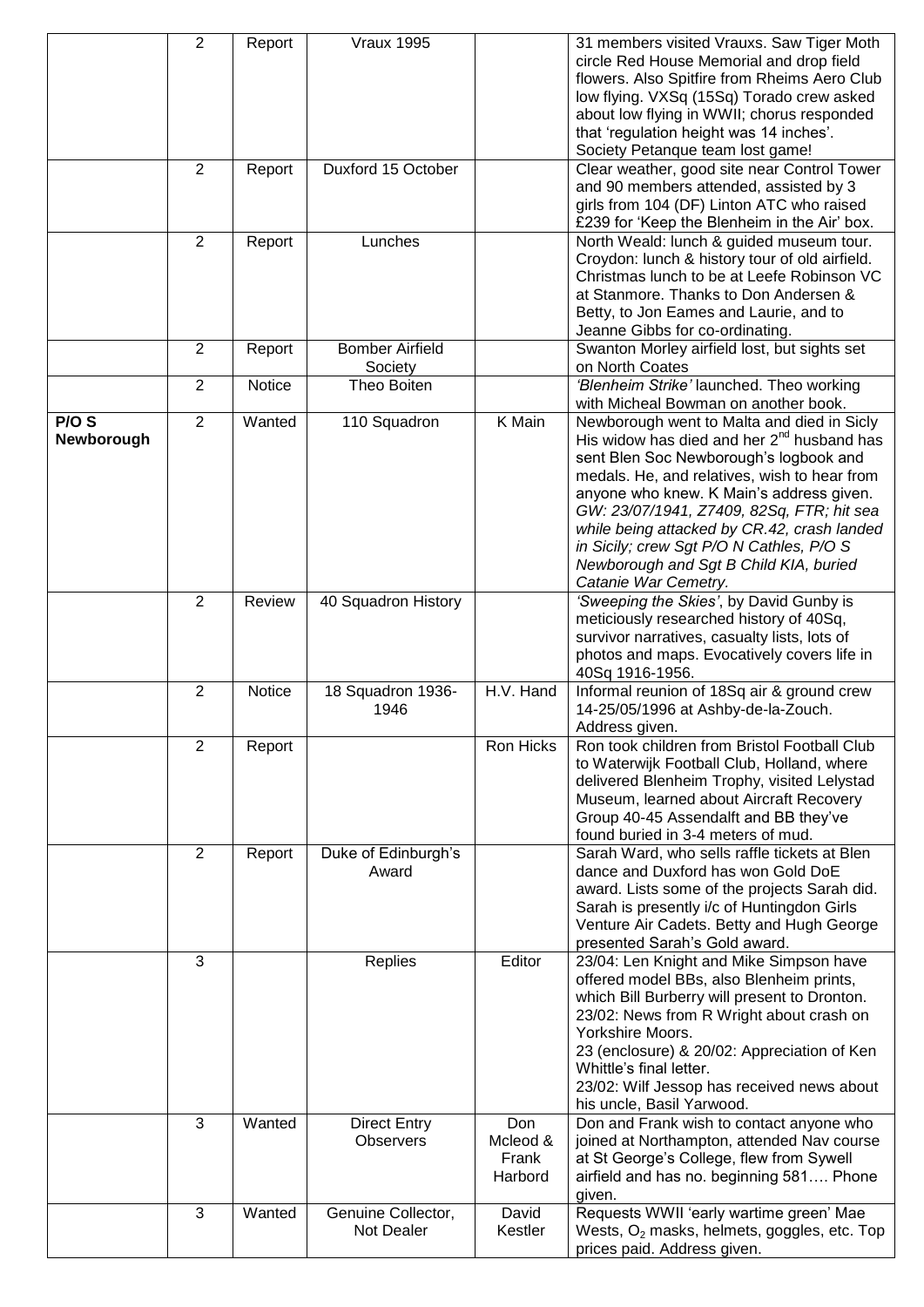| 3       | Wanted  |                 | E Lewis                 | Requests news of any preserved Beaufighter<br>- address given.                                                                                                                                                                                                                                                                                                                                                                                                                                                                                                                                                                                                                                                                                                                                                                                                                                                                                                                                                                                                                                                                                                                                                                                                                                                                                                                                                                                                                                                                                                                                                                                                                                                                                                                                                                                                                                                                                                                                                                                                                                                                                                                                                                                                                                                                                                                                          |
|---------|---------|-----------------|-------------------------|---------------------------------------------------------------------------------------------------------------------------------------------------------------------------------------------------------------------------------------------------------------------------------------------------------------------------------------------------------------------------------------------------------------------------------------------------------------------------------------------------------------------------------------------------------------------------------------------------------------------------------------------------------------------------------------------------------------------------------------------------------------------------------------------------------------------------------------------------------------------------------------------------------------------------------------------------------------------------------------------------------------------------------------------------------------------------------------------------------------------------------------------------------------------------------------------------------------------------------------------------------------------------------------------------------------------------------------------------------------------------------------------------------------------------------------------------------------------------------------------------------------------------------------------------------------------------------------------------------------------------------------------------------------------------------------------------------------------------------------------------------------------------------------------------------------------------------------------------------------------------------------------------------------------------------------------------------------------------------------------------------------------------------------------------------------------------------------------------------------------------------------------------------------------------------------------------------------------------------------------------------------------------------------------------------------------------------------------------------------------------------------------------------|
| 3       | Wanted  | 23 October 1940 | $\mathsf{R}$<br>Heymans | Request news of BB raid on 23/10/1940<br>when 14 a/c bombed French airfields, 2<br>bombed shipping and 1 an Antwerp factory.<br>Address in Belgium given                                                                                                                                                                                                                                                                                                                                                                                                                                                                                                                                                                                                                                                                                                                                                                                                                                                                                                                                                                                                                                                                                                                                                                                                                                                                                                                                                                                                                                                                                                                                                                                                                                                                                                                                                                                                                                                                                                                                                                                                                                                                                                                                                                                                                                                |
| 3       | Wanted  |                 | W/Cdr<br>Jefford        | CG Jefford seeks confirmation that the photo<br>shown is of S/Ldr Frederick John Austin<br>('Bunny') who joined 45Sq in ME on<br>17/09/1941 as OC 'A' flight. He went to<br>Burma with 45Sq early 1942, wounded<br>Akyab 03/1942 and to UK 23/07/1942. Or is<br>photo S/Ldr Peter Bell who flew Hudsons<br>with 62Sq during fall of Burma. Also Jefford<br>wants to hear from any ex-45Sq members<br>for his book. Address given. Photo of<br>airman.                                                                                                                                                                                                                                                                                                                                                                                                                                                                                                                                                                                                                                                                                                                                                                                                                                                                                                                                                                                                                                                                                                                                                                                                                                                                                                                                                                                                                                                                                                                                                                                                                                                                                                                                                                                                                                                                                                                                                   |
| $3 - 4$ | Article | Fifty Years On  | Ted<br>Sismore          | Reports on two visits to Denmark in 1995.<br>Gestapo's WWII Copenhagen HQ in Dansk<br>Shell company ('Shellhouse') attacked<br>21/03/1945 by 18 Mosquitos escorted by 34<br>Mustamgs. Committee chaired by John<br>Neilson and Derek Carter have ensured<br>memorials now in place for Resistance and<br>school-children killed in raid and plaques for<br>4 Mosquito and 1 Mustang crews KIA. On<br>21/03/1995, 11am (exactly 50yrs after raid)<br>Ole Lippman, Resistance/SOE member who<br>authorised raid, and Ted unveiled memorial<br>after Service at English Church and wreath<br>laying in Bispebjerg Churchyard. Evening<br>reception British Ambassador and Dinner by<br>Danish Foreign Minister with AOC 2 Group,<br>AVM Goodhall, Baron Donnet (Mustang<br>leader), Jas Storar (Squadron commander)<br>and Mosquito aircrew. 22/03/1995: lunch at<br>RDAF Station Vaerlose. Shellhouse near<br>centre Copenhagen; memorials outside and<br>in entrance hall. Second visit: Ted guest<br>Danish Gov and met Commanding General<br>of Danish Tactical Airforce, Major General<br>Tophoj at Airstation Aalborg. VCDS AM Sir<br>John Willis flew in from Northolt to Aalborg<br>escorted by 2 RDAF F16s. Visited grave of<br>Blenheim crews KIA in 1940 raid on Aalborg<br>at Vadum Churchyard. Ted describes meal<br>in evening. Next day to Tebild memorial for<br>allied airmen from RAF, RAAF, RCAF and<br>USAAF. Brief details of speeches by two<br>SOE/Resistance leaders, Ole Lippmann and<br>Fleming Juncker. On to wartime Guild of<br>Christian IV pub in Aalborg then Sea King<br>helicopter to Copenhagen to join other<br>guests. On 03/05/1995 reception by Crown<br>Prince Frederick in Amelienborg Palace then<br>dinner by Minister of Foreign Affairs. On<br>04/05/1995 reception in Parliament Building<br>and visit to Resistance Memorial Park at<br>Ryvangen then to a play written by<br>resistance worker killed in 1945; presented<br>to Queen in interval. 05/05/1995; parade in<br>Main Sq, outside City Hall, with speech by<br>Queen. Ted and few others then flown in Sea<br>King to Jutland to WWII supply drop zone<br>which A/Cdr Burnett recognised when he<br>flew Stirlings. Describes parachutist dropped<br>from a C130 almost landing on the Queen!<br>Then to Hvidsten village to meet Fiil family,<br>renouned for wartime activities and suffering. |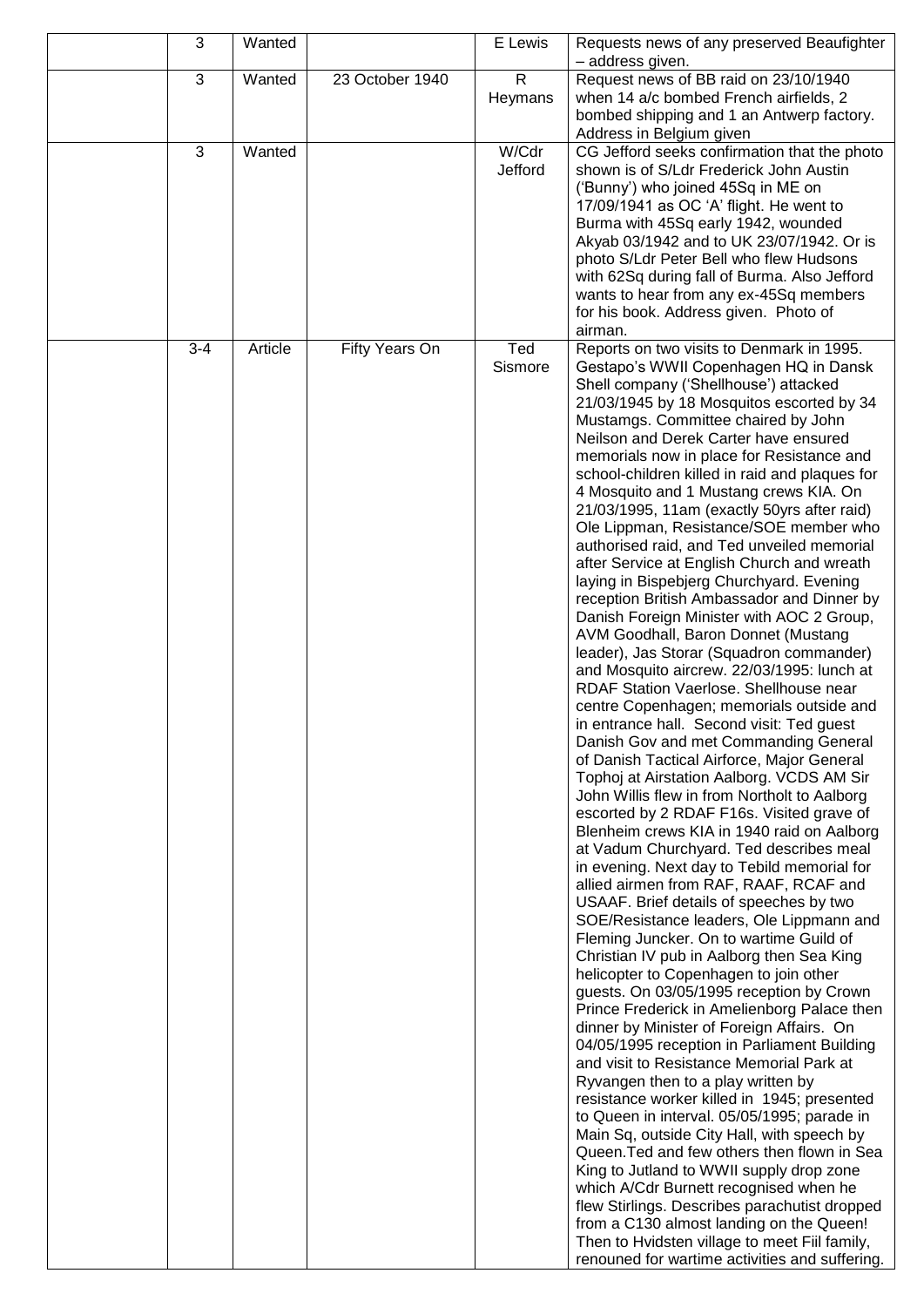|         |        |                                                          |                  | Queen laid wreath, Red Arrows by-pass<br>flanked by Danish F16s. Back in<br>Copenhagen Crown Prince hosted meal at<br>Divan 11 Resturant in Tivoli Gardens.<br>06/05/1995: Flew back to Northolt in a<br>Gulfstream, then Ted and Peter Lake<br>(Australian Mosquito navigator) to RAF Club<br>for 2 Group Officers Assn annual lunch.<br>Prints of painting by Terry Fox of attack on<br>Shellhouse, signed by Mosquito and<br>Mustang aircrew and Danish Resistance<br>members. (£90, unsigned £25 with proceeds<br>to charity). Address in Denmark given.                                                                                                                                                                                                                                                                                                                                                                                                                                                                                                                                                                                                                                                                                                                                                                                                                                                                                                                                                                                                                                                                                                                                                                                                                                                                                                                                                                                                                                                                                                                                                                                                                                                                                                                                                                                                                                                                                                                                                                                                                                                   |
|---------|--------|----------------------------------------------------------|------------------|----------------------------------------------------------------------------------------------------------------------------------------------------------------------------------------------------------------------------------------------------------------------------------------------------------------------------------------------------------------------------------------------------------------------------------------------------------------------------------------------------------------------------------------------------------------------------------------------------------------------------------------------------------------------------------------------------------------------------------------------------------------------------------------------------------------------------------------------------------------------------------------------------------------------------------------------------------------------------------------------------------------------------------------------------------------------------------------------------------------------------------------------------------------------------------------------------------------------------------------------------------------------------------------------------------------------------------------------------------------------------------------------------------------------------------------------------------------------------------------------------------------------------------------------------------------------------------------------------------------------------------------------------------------------------------------------------------------------------------------------------------------------------------------------------------------------------------------------------------------------------------------------------------------------------------------------------------------------------------------------------------------------------------------------------------------------------------------------------------------------------------------------------------------------------------------------------------------------------------------------------------------------------------------------------------------------------------------------------------------------------------------------------------------------------------------------------------------------------------------------------------------------------------------------------------------------------------------------------------------|
| $4 - 6$ | Report | <b>Report to Members</b><br>on Operating the<br>Blenheim | Graham<br>Warner | Since our BBs first flight in 05/1993 seen by<br>4m at airshows; no longer 'forgotten' bomber<br>and alongside Spitfire, Mosquito, Hurricane,<br>Gladiators and Lysander. Describes how two<br>derelect hulks rescued from Canadian scrap;<br>lists airshow visited in 1993 (Mildenhall, RAF<br>Cosford, Biggin Hill, Duxford, Fairford,<br>Sunderland, Leicester, Alconbury, Zoersel<br>(Belgium), Wroughton and RAF Finningley).<br>Also at closure of RAF Wattisham (Group 2)<br>airfield of 107Sq and 110 Sq in 1939 and<br>later 236Sq, 18Sq and 13Sq) so BB were<br>both first and last a/c to fly there. Due to bad<br>weather couldn't fly at 1993 Battle of Britain<br>Memorial at Capel-le-Ferne with Spitfire and<br>Hurricane as arranged with W/Cdr Geoffrey<br>Page. With recession only 2 UK airshow in<br>1994 (Farnborough & North Weald where<br>John Romain won Trophy), but flew at Le<br>Bourget, Falaise, La Ferte Alais & Lyons in<br>France, Tirstrup in Denmark and Eindhoven<br>in Holland. Fewer airshows caused problems<br>repaying loan and interest. Blenheim Dance<br>profits bought GPS Navigation system<br>(1994) and half insurance (1995). Details<br>1994 'good-will' trips to Hendon RAF<br>Museum, Royal Yacht (D-Day anniversary),<br>Filton (with two Luftwaffe Tornados), Bristol<br>Aero Collection (parked next to a Concorde),<br>BAe at Lostock, RAF Castle Camps (for<br>Memorial opening), but missed Steeple<br>Morden event. Also at closure of RAF West<br>Raynham where 101Sq, 139Sq, 114Sq,<br>614Sq and 18Sq based flying BBs. Details<br>event, recalls how W/Cdr Hugh Malcolm<br>awarded VC, Red Arrows there and AOC 11<br>Group AVM John Allison took salute, with<br>our BB last a/c to take off and fly low over<br>final lowering of RAF Ensign. Stephen<br>Connor wrote/directed 'The Spirit of Britain<br>First' video, narrated by Stanley Baxter,<br>including Roger Peacock's Blenheim poem.<br>Both this video and 'Flight of the Blenheim'<br>recommended (both sold at Duxford). 1995<br>VE celebration flights at Duxford, Southend,<br>Chatham and over Buckingham Palace, and<br>displays at North Weald, Mildenhall, RAF<br>Cosford, RAF Halton, IAT at Fairford, 'Flying<br>Legends' & IWM display at Duxford,<br>Elvington (Yorks), Shoreham, Shepway,<br>Newtonwards (N Ireland), B of B events at<br>Biggin Hill and Eindhoven. Goodwill flights to<br>Capel-le-Ferne and Filton, incl funeral of<br>famous designer Sir Arthur Russell who<br>worked at Bristol's drawing office 1925 -<br>1969. Flew at closure of RAF Swanton |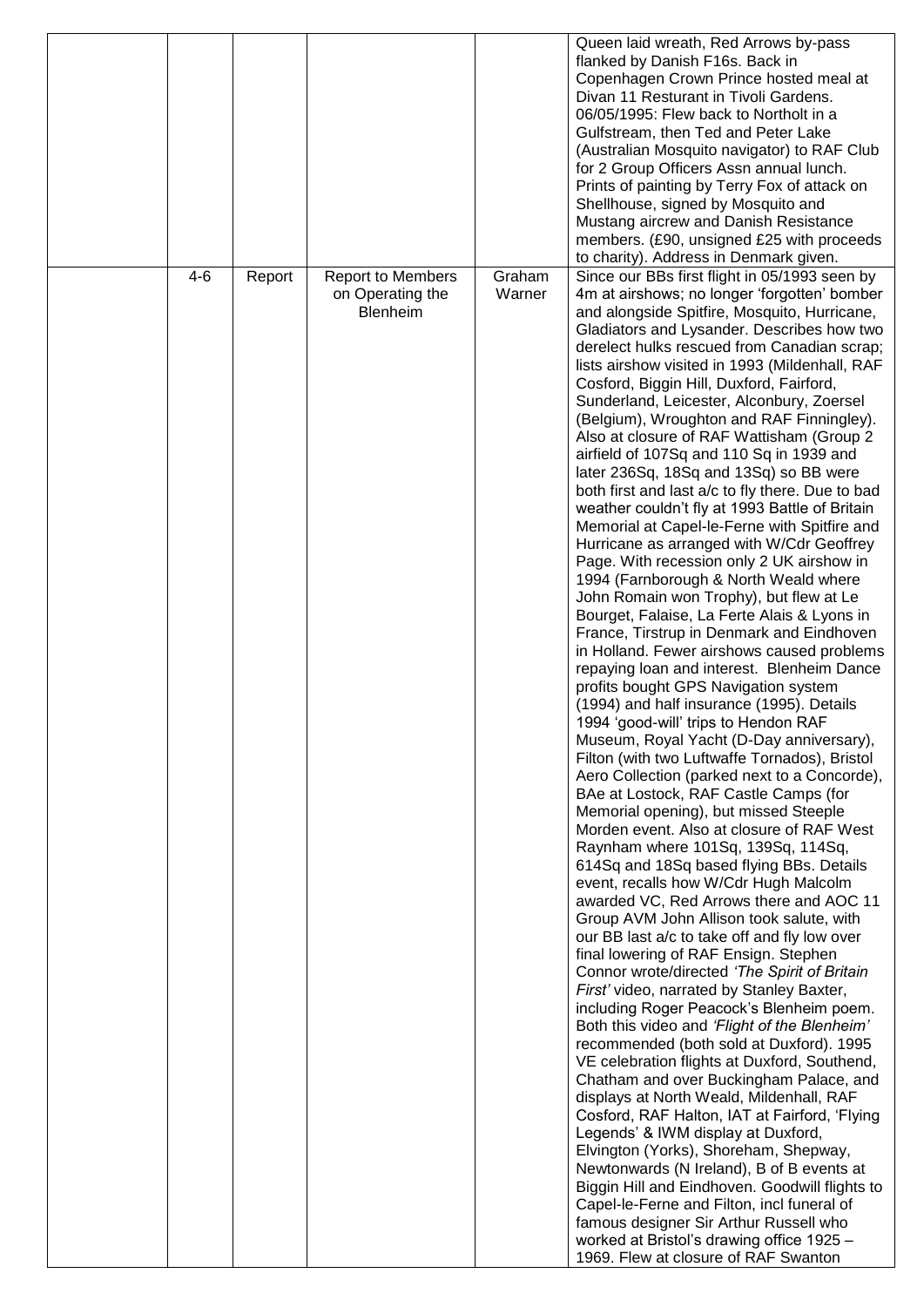|                |                     |                 | Morley (09/1995) where 105Sq based at it's                                                   |
|----------------|---------------------|-----------------|----------------------------------------------------------------------------------------------|
|                |                     |                 | 1940 opening. Mentions Hughie Edwards<br>and Bremen raid in BB marked GB-D. AVM              |
|                |                     |                 | Richard Kyle, son of ACM Sir Wallace Kyle                                                    |
|                |                     |                 | (G/Cpt 'Digger' Kyle), took salute; event                                                    |
|                |                     |                 | described. At Duxford airshow (10/1995)                                                      |
|                |                     |                 | new Trevor Lay painting 'Blenheim Boys' on                                                   |
|                |                     |                 | display showing Coastal Command BBs<br>returning from sortie. BB to be repainted to          |
|                |                     |                 | camouflage from black. Describes                                                             |
|                |                     |                 | 15/10/1995 Battle of Britain memorial flight                                                 |
|                |                     |                 | when John Romain flew BB flanked by                                                          |
|                |                     |                 | Hurricane and early Spitfire with Merlin and                                                 |
|                |                     |                 | Mercury engines described as 'perfect                                                        |
|                |                     |                 | tribute' to WWII RAF aircrew.                                                                |
| $\overline{7}$ | Posting to 114      | Bill            | Pic: BB flying low over RAF Swanton Morley.<br>As NCO passing through Sergent's Mess to      |
|                | Squadron            | <b>Burberry</b> | Nissen Hut Bill comments on notice                                                           |
|                |                     |                 | mentioning W/O Screech, F/Sgt Howling and                                                    |
|                |                     |                 | Sgt Yelling. Did anyone else see this? (from                                                 |
|                |                     |                 | 'The Turret', with editors permission)                                                       |
| $\overline{7}$ | Brighton Bull ****  | Sid Sills       | In 1942, having passed PNB Board at                                                          |
|                |                     |                 | Heaton Park (Manchester) and staying at                                                      |
|                |                     |                 | Hotel Metropole (Brighton) awaiting his move                                                 |
|                |                     |                 | to EFTS, Sid describes an incident when on<br>drill as a supernumeracy involving a drill     |
|                |                     |                 | instructor he encountered; neither instructor                                                |
|                |                     |                 | nor CO understood Sid's position.                                                            |
| $7 - 8$        | The Outbreak of War | H Robson        | 02/09/1939 110Sq dispersed to Ipswich                                                        |
|                |                     |                 | airport for raid on Oldenburg airfield,                                                      |
|                |                     |                 | Hamburg. Old 10" to mile OS maps replaced                                                    |
|                |                     |                 | by new 500,000 maps of north Germany. On                                                     |
|                |                     |                 | 04/09/1939 5 BBs (not 6) targetted warships<br>off Schillig Road. N6203, with pilot Canadian |
|                |                     |                 | P/O Goulder and Robson as Obs, was stood                                                     |
|                |                     |                 | down. Several months later, on return to                                                     |
|                |                     |                 | Wattisham, describes pilot jettisoning bombs                                                 |
|                |                     |                 | rather than waiting for armourers; worry                                                     |
|                |                     |                 | when only one 'A' flight BB returned; the                                                    |
|                |                     |                 | AG's 'Flying Bullet' insignia and 1/6 a day                                                  |
|                |                     |                 | pay disappearing; details what happened to<br>the crews on 04/09/1939, first raid of WWII,   |
|                |                     |                 | naming Sgt Harme (shot down by 5 Me 110s                                                     |
|                |                     |                 | 'Destroyers'), F/Lt Doran and Sgt Abbot (lost                                                |
|                |                     |                 | over Stavanger), Robson flew with Sgt Miller                                                 |
|                |                     |                 | and attacked by Me 109s but returned                                                         |
|                |                     |                 | Lossiemouth. Doran PoW for 5yrs then died                                                    |
|                |                     |                 | in DC 10 crash. Also names F/O Lings. In                                                     |
|                |                     |                 | 05/1940 W/Cdr Sinclair became 110Sq CO<br>and gave party at 'Swan' in Lavenham with a        |
|                |                     |                 | drinking competition; results described. Four                                                |
|                |                     |                 | aircrew named 'Robson' in 110Sq known as                                                     |
|                |                     |                 | A1, A2, B1 & B2. Details how senior Obs                                                      |
|                |                     |                 | Dave Pennington navigated in bad weather                                                     |
|                |                     |                 | at wave-top height, he was source of                                                         |
|                |                     |                 | 'washing hanging out' on German battleship                                                   |
|                |                     |                 | story. At that time Ipswich had a grass<br>airfield with NCO billeted in terraced houses     |
|                |                     |                 | and a field kitchen. Describes one 'prang'.                                                  |
|                |                     |                 | GW: All 110Sq on 1 <sup>st</sup> RAF raid of WWII on                                         |
|                |                     |                 | 04/09/1939; N6204, F/Lt K Doran, P/O S                                                       |
|                |                     |                 | Henderson (attached from 42Sq Costal                                                         |
|                |                     |                 | Command), Sgt D Pennington, AC J Smith;                                                      |
|                |                     |                 | N6201, P/O G Lings, Sgt T Hammond, AC W                                                      |
|                |                     |                 | Bingham; N6198, Sgt J Hanne, Sgt C<br>Beavis, AC B Gray; N6197, Sgt R Abbott,                |
|                |                     |                 | Sgt L Bancroft, AC J Rosemond; N6199                                                         |
|                |                     |                 | FTR, F/O H Emden, Sgt R Grossey                                                              |
|                |                     |                 | (attached from 42Sq Costal Command-                                                          |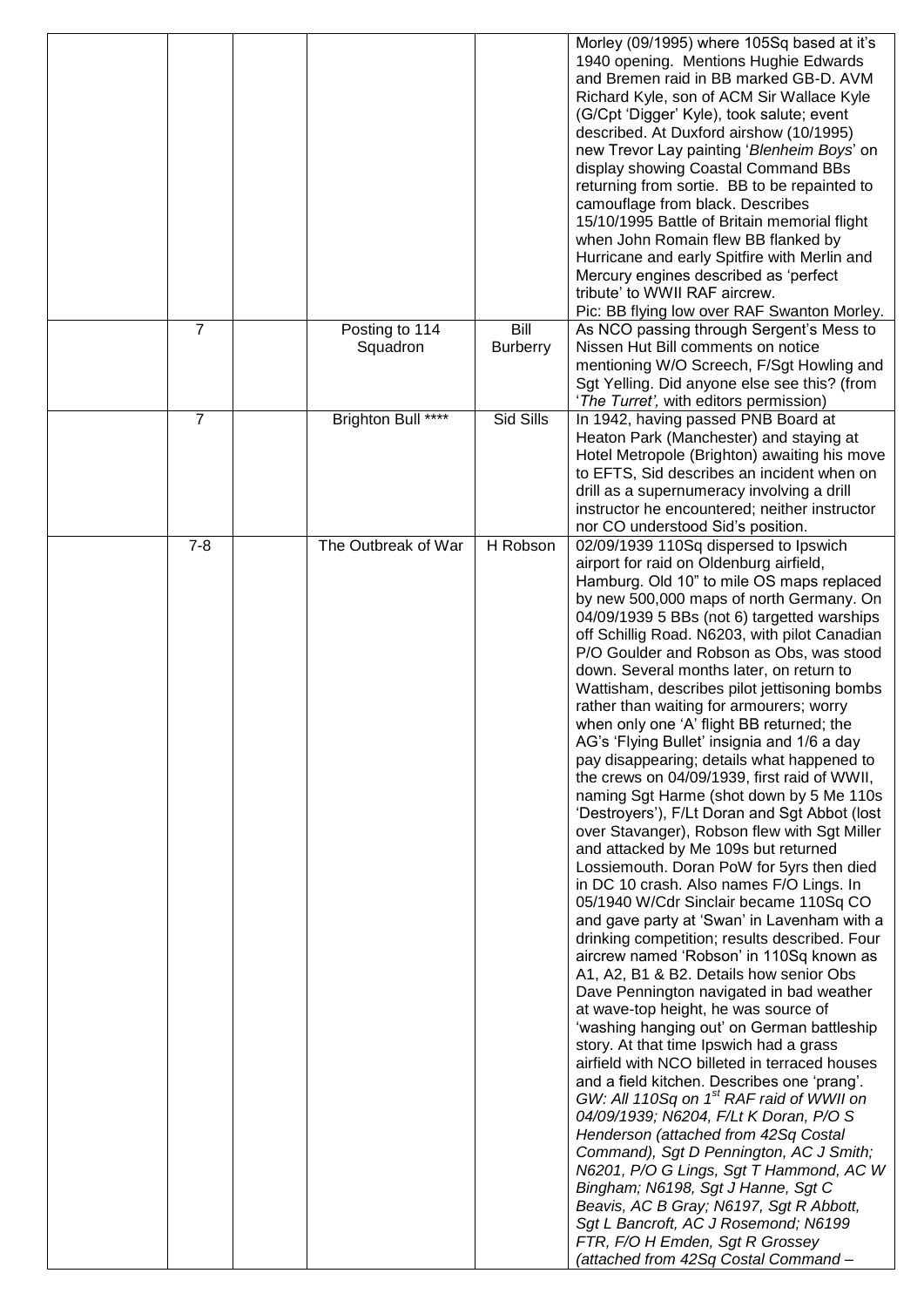|  |         |                                 |         | commemorated Runnymede), Sqt S McK<br>Otty, AC R Evans KIA. Emden, Grossey &<br>Otty buried Sage War Cemetery, Oldenburg. |
|--|---------|---------------------------------|---------|---------------------------------------------------------------------------------------------------------------------------|
|  | Cartoon | 'Ark the 'Erald Angles'<br>Sina | 'Holly' | Cartoon of four young carol-singers at a front<br>door                                                                    |

| <b>Topic</b>                  | Page           | Type   | <b>Title</b>              | <b>Author</b>   | <b>Notes &amp; Search Words</b>                                                                                                                                                                                                                                                                                                                                                                                                                                                                                                                                                                                                                                                         |
|-------------------------------|----------------|--------|---------------------------|-----------------|-----------------------------------------------------------------------------------------------------------------------------------------------------------------------------------------------------------------------------------------------------------------------------------------------------------------------------------------------------------------------------------------------------------------------------------------------------------------------------------------------------------------------------------------------------------------------------------------------------------------------------------------------------------------------------------------|
|                               |                | Report | Chairman's Message        | Hugh<br>George  | Mentions 50 <sup>th</sup> anniversary of VE day, but not<br>to forget FE prison camps for PoWs and<br>civilians (Dutch & British), jungle fighting, etc,<br>which went on much longer. Support Gurkha<br>Welfare Trust appeal; our allies from Nepal<br>in British army for over century.                                                                                                                                                                                                                                                                                                                                                                                               |
|                               | 1              | Data   | Committee for 1995        |                 | Names all 12 Committee Members.                                                                                                                                                                                                                                                                                                                                                                                                                                                                                                                                                                                                                                                         |
|                               | 1              | Obits  | May They Rest in<br>Peace |                 | Mrs S Sill (wife of Sid Sills, member 210); Mr<br>James Murray (186, died in garden<br>23/12/1994); Sq/Ldr Bunny Moffatt (627,<br>Obs to Hugh George in XVSq 1940; heart<br>attack 08/03/1995); Doug Pole (121, died<br>04/1995); Sq/Ldr Peter Travers-Wakeford<br>(410, ex-40Sq, died 05/1995, cheered when<br>TV showed BB over Buckingham Palace);<br>Jack Swaffer (317, ex-21Sq, died 06/1995,<br>joined RAF with friend Peter Sarll); Ken<br>Whittle (743, died 05/1995, farewell letter<br>'flier' in journal). Sympathies to all friends                                                                                                                                         |
|                               | $1 - 2$        |        | Apologies                 |                 | and families<br>Incorrect date for Autumn Airshow at<br>Duxford in 22/01 which is on 15/10/1995.<br>Book early; form enclosed. Society tent on<br>flight-line.<br>Correction: 22/02 - Mr KP Collins is alive! So<br>who is K Collins whose death reported?<br>Correction: Albert Butterworth denies writing<br>item on 62Sq (22/07) which is from JJ<br>Halley's book 'The Squadrons of the RAF'.<br>Clarification: (22/02) author of 'History of the<br>DFM' is not also author 'History of the DFC'                                                                                                                                                                                   |
| CE Coote,<br>Wop/AG,<br>107Sq | $\overline{2}$ | Wanted | Research                  | CE Coote        | On 12/05/1940 Maastricht raid Coote shot<br>down and taken as PoW to Lamsdorf. With<br>other RAF PoWs taken to Stalag Luft 111 at<br>Sagan where met Larry Slattery and George<br>Booth. Larry gave him photo from German<br>newspaper of German warship with remains<br>of a/c on deck, fuselage at 45° upward slant<br>showing letter 'C'. This was N6189 which<br>crashed at Emden. Newpaper photo lost at<br>end of war. Coote asks if anyone could find it<br>in German Newpaper archives.<br>GW: 04/09/1939, N6189, 107Sq. FTR hit by<br>flak from unidentified warship and crashed<br>on shore before it could attack. F/O H<br>Lightoller, Sgt O Howells and AC1 E Lyon<br>KIA. |
| L1476<br>L6800                | $\overline{2}$ | Wanted | <b>Peak National Park</b> | <b>SF Lewes</b> | Lewes seeks more info/photos about BB<br>crashes in Peak National Park. 30/01/1939,<br>L1476, flying from Church Fenton, P/O SJD<br>Robinson and A/P/O JE Thomas died. Also<br>L6800 from 2(5) OTU 22 Group based<br>Andover; pilot GF Kilburn survived crash; a/c<br>repaired. Lewes' address given.<br>GW: 30/01/1939, L1476, 64Sq, aircraft flew<br>into high ground in cloud at Bleaklow Moor,<br>Derbyshire, P/O S Robinson and P/O J                                                                                                                                                                                                                                              |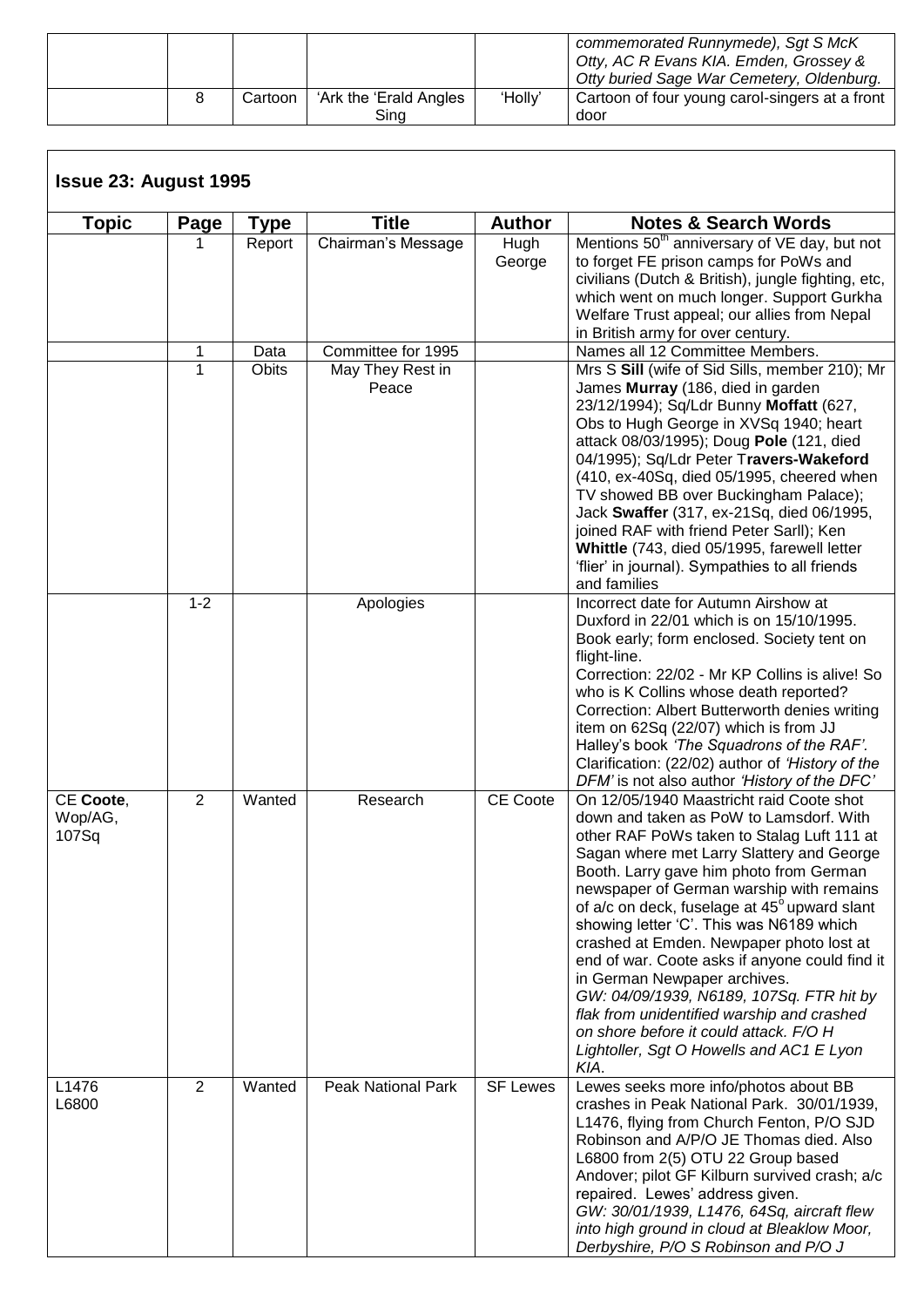|                             |                |        |                                              |                 | Thomas killed. 25/07/1941, L6800, 17 OTU,                                                               |
|-----------------------------|----------------|--------|----------------------------------------------|-----------------|---------------------------------------------------------------------------------------------------------|
|                             |                |        |                                              |                 | crashed on landing at Upwqood, Sgt A                                                                    |
|                             | 2              | Wanted | <b>Basil H Yarwood</b>                       | Wilf Jessop     | Johnson (solo pilot) killed.<br>Wilf owns labelled photos taken by his uncle,                           |
|                             |                |        |                                              |                 | Basil Yarwood, between 05/1941 & 08/1942.                                                               |
|                             |                |        |                                              |                 | He seeks info from those named. Places:                                                                 |
|                             |                |        |                                              |                 | Bulawayo, Benap Gold Mine, Woona,                                                                       |
|                             |                |        |                                              |                 | Kumalo, Johannesburg (Jo'burg), Durban,                                                                 |
|                             |                |        |                                              |                 | Nauvasha (Kenya), Kisimu, Gil Gil,                                                                      |
|                             |                |        |                                              |                 | Muhoroni, Nairobi, Naburn, Habbaniya,                                                                   |
|                             |                |        |                                              |                 | Baghdad. People: E Maitland, Herist, BWE                                                                |
|                             |                |        |                                              |                 | Epstein, Polland, Gordon, Hampson, Ron,                                                                 |
|                             |                |        |                                              |                 | Dicky, Betty, Moira, Cherry, Bob, Cameron,<br>Syd, Melvin, Ted Grant, Roy Price, T                      |
|                             |                |        |                                              |                 | Russell, Gus Curry, Fred Mason, Harry                                                                   |
|                             |                |        |                                              |                 | Sherratt, Eric TH Maclean, Chummy, Dyer,                                                                |
|                             |                |        |                                              |                 | Jack Warburton, Jeff Harnett, Mrs Nottidge,                                                             |
|                             |                |        |                                              |                 | Ken Roberts, RD Cotterell, D Todhunter,                                                                 |
|                             |                |        |                                              |                 | Norman Gilmour, Claude Lee, Fred Giblett,                                                               |
|                             |                |        |                                              |                 | Harry (Aussie), D Fairclough. Wilf's address                                                            |
|                             | $\overline{2}$ |        |                                              |                 | given.                                                                                                  |
| Sq/Ldr WH<br><b>Edwards</b> |                | Wanted | 107 Squadron                                 | Ross<br>Lindsay | Ross seeks info ref grandparents 107Sq<br>Sq/Ldr William Henry Edwards, also Cypher                     |
|                             |                |        |                                              | Edwards         | Officer Monica Hay Fenton Wingate.                                                                      |
|                             |                |        |                                              |                 | Address in Australia given.                                                                             |
| <b>Sgt Arthur</b>           | $\overline{2}$ | Wanted | 110 Squadron                                 | <b>Brian</b>    | Info wanted about Sgt AE Gibbs and his                                                                  |
| <b>Edgar Gibbs</b>          |                |        |                                              | Gibbs           | pilot, Sgt Cathles, of 110Sq based                                                                      |
|                             |                |        |                                              |                 | Wattisham 03/1940 - 06/1941 by former's                                                                 |
|                             |                |        |                                              |                 | son. Address provided.                                                                                  |
| Sgt RA<br><b>Bowmann</b>    | $\overline{2}$ | Wanted | 101Sq/107Sq                                  |                 | Bowman's wife and daughter (2mths old<br>when orphaned) request photo as one they                       |
| ('Tony')                    |                |        |                                              |                 | had is lost. Paddy Porter, who knew Tony,                                                               |
|                             |                |        |                                              |                 | said he was Obs with 107Sq who took off                                                                 |
|                             |                |        |                                              |                 | from Wattisham in L9325 at 1025hrs on                                                                   |
|                             |                |        |                                              |                 | 09/06/1940 to bomb German armoury near                                                                  |
|                             |                |        |                                              |                 | Poix. Hit by flak and crashed at Torcy-le-                                                              |
|                             |                |        |                                              |                 | Petit, near Dieppe. Sgt Bowman and pilot                                                                |
|                             |                |        |                                              |                 | F/O Bomford KIA; Wop/AG P/O Frayn                                                                       |
|                             |                |        |                                              |                 | injured but survived. Tony had a Austin<br>saloon UV8625. Group photo, but which is                     |
|                             |                |        |                                              |                 | Tony?                                                                                                   |
|                             |                |        |                                              |                 | GW: 09/06/1940, L9323, 107Sq, FTR on raid                                                               |
|                             |                |        |                                              |                 | to Boray, shot down leaving battle area. F/O                                                            |
|                             |                |        |                                              |                 | C Bomford (Pilot) and Sgt R Bowman (Obs)                                                                |
|                             |                |        |                                              |                 | KIA. P/O F Frayn (Wop/AG) injured.                                                                      |
|                             | 2              | Wanted | <b>Bircham Newton</b>                        | Keith R         | Keith requests info/photos for book about                                                               |
|                             |                |        |                                              | Webster         | Bircham Newton from anyone who served                                                                   |
|                             | 3              | Wanted | Belgium May 1940                             | Peter           | there. Address given<br>Peter has published 3 books ('Belgique Mai                                      |
|                             |                |        |                                              | Taghon          | 40-Belgique 44', 'La Liberation - Belgique                                                              |
|                             |                |        |                                              |                 | 44-45' and 'La Battaille d'Ardennes') and                                                               |
|                             |                |        |                                              |                 | seeks memories and stories for 4 <sup>th</sup> book                                                     |
|                             |                |        |                                              |                 | about events of 05/1940. Editor recommends                                                              |
|                             |                |        |                                              |                 | his books; Peter's address given.                                                                       |
|                             | 3              | Wanted | 'Blenheim Strike'                            | Dr Theo         | 'Blenheim Strike' out late 1995, £24.95.                                                                |
|                             |                |        |                                              | <b>Boiten</b>   | Photos and crew stories needed for 2 <sup>nd</sup> book<br>on history of BB 1935-1945, incl Bisleys and |
|                             |                |        |                                              |                 | Bolingbrokes, all theatres of war and BBs                                                               |
|                             |                |        |                                              |                 | bought by other countries. Address given.                                                               |
|                             | 3              | Wanted | Dilip Sarkar                                 | D Sarkar        | Dilip preparing book on W/Cdr Bader,                                                                    |
|                             |                |        |                                              |                 | 05/1941 - 11/1941. Esp wants Blenheim                                                                   |
|                             |                |        |                                              |                 | crew memories of 'Nonstop Offensive' and                                                                |
|                             |                |        |                                              |                 | escorting Spitfires. Address given.                                                                     |
|                             | 3              | Data   | <b>Exhibition in Niew</b>                    |                 | Exhibition similar to 'Battle of Britain                                                                |
|                             |                |        | Land Poldermuseum,<br>Oostvaadersdijk, April |                 | experience' at Hendon, but about Holland,<br>esp Zuider Zee, in WW2. Many items                         |
|                             |                |        | 12 to November 30.                           |                 | recoved from ditched a/c and restored. Runs                                                             |
|                             |                |        |                                              |                 | 12/04/1995-30/11/1995. All welcome, esp                                                                 |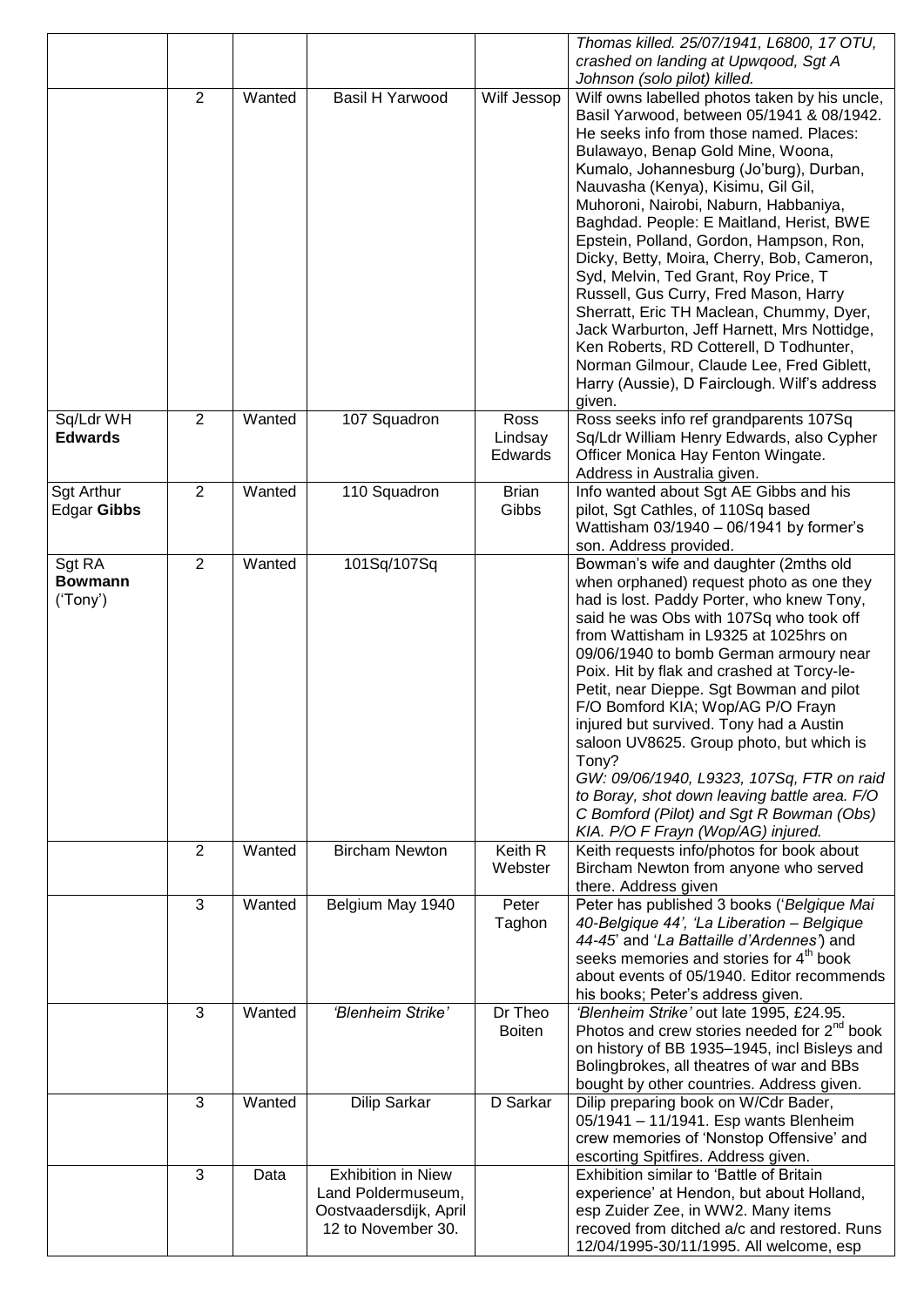|         |        |                                                 |                                                       | ex-RAF. Nr Amsterdam so if interested in<br>coach trip there in 09/1995 contact Betty or<br>Jeanne.                                                                                                                                                                                                                                                                                                                                                                                                                                                                                                                                                                                                                                                                                                                                                                                                                                                                                                                                                                                                                                                                      |
|---------|--------|-------------------------------------------------|-------------------------------------------------------|--------------------------------------------------------------------------------------------------------------------------------------------------------------------------------------------------------------------------------------------------------------------------------------------------------------------------------------------------------------------------------------------------------------------------------------------------------------------------------------------------------------------------------------------------------------------------------------------------------------------------------------------------------------------------------------------------------------------------------------------------------------------------------------------------------------------------------------------------------------------------------------------------------------------------------------------------------------------------------------------------------------------------------------------------------------------------------------------------------------------------------------------------------------------------|
| 3       | Wanted | <b>Blickling Hall</b>                           | Beryl<br>Griffiths                                    | National Trust (NT) volunteers require<br>memories, photos and info for display about<br>RAF at Blickling Hall and Outlon in WW2.<br>May become permanent exhibition.                                                                                                                                                                                                                                                                                                                                                                                                                                                                                                                                                                                                                                                                                                                                                                                                                                                                                                                                                                                                    |
| 3       | Wanted | Also                                            | <b>B</b> Agnew                                        | A commemorative plaque to crew of BB<br>which crashed in Oulton Hall grounds found<br>in store cupboard. Plan to have this<br>dedicated in Oulton Church 10/1995. Need<br>to trace crew's relative. See details 26/03                                                                                                                                                                                                                                                                                                                                                                                                                                                                                                                                                                                                                                                                                                                                                                                                                                                                                                                                                    |
| 3       |        | Swanton Morley                                  |                                                       | Army wants to use this airfield so Bomber<br>Airfield Association may have to move to<br>West Raynham.                                                                                                                                                                                                                                                                                                                                                                                                                                                                                                                                                                                                                                                                                                                                                                                                                                                                                                                                                                                                                                                                   |
| 3       | Report | Society Events -<br>AGM                         |                                                       | AGM and lunch followed by Doug Ratcliffe of<br>Bomber Command Association talking about<br>progress of film they're making.                                                                                                                                                                                                                                                                                                                                                                                                                                                                                                                                                                                                                                                                                                                                                                                                                                                                                                                                                                                                                                              |
| 3       | Report | North Weald                                     |                                                       | Don Anderson and Betty hosted meal after<br>which visited Museum and left flowers at<br>Norwegian memorial as do at Leefe<br>Robinson's grave.                                                                                                                                                                                                                                                                                                                                                                                                                                                                                                                                                                                                                                                                                                                                                                                                                                                                                                                                                                                                                           |
| 3       | Report | VE at Duxford                                   |                                                       | Cold day for Duxford VE Commorative<br>Airshow and tent not in flight-line as<br>previously. Donna and Kirsty from ATC<br>helped set up; GW offered them flight as<br>reward! Retun to Duxford in October.                                                                                                                                                                                                                                                                                                                                                                                                                                                                                                                                                                                                                                                                                                                                                                                                                                                                                                                                                               |
| $3 - 4$ | Report | Gellick, Lanaken,<br>Belgium                    |                                                       | Six Society members, Colour Party,<br>Standard and 9 members XVSq (R), Mayors<br>of Lanaken and Vraux, G/Cpt from RAFA<br>Brussels, Military Attache from Canadian<br>Embassy, Officers from Assn Maison Rouge<br>and others from Belgian, Holland, Britain and<br>USA attended Memorial Ceremonies at<br>Gellick War Memorial and RAF Memorial on<br>50 <sup>th</sup> anniversary with procession led by 15<br>wartime US Army vehicles. Also exhibition of<br>WW1 and WW2 memorabilia; Walter<br>Veugen showed local school children<br>around. Children all helped with wreath<br>laying.                                                                                                                                                                                                                                                                                                                                                                                                                                                                                                                                                                             |
| 4       | Report | Dronton '95 Annual<br>Air Gunners<br>Pilgrimage | Bill<br><b>Burberry</b><br>(ex 114Sq<br>& ex-<br>13Sq | On 30/04/1995 150 AGs accepted invitation<br>to Dronton and area SE of Ijselmeer (was<br>Zuider Zee) for a cost-free week. Bill<br>describes hospitality, exhibition to all allied<br>AGs at Dronton Town Hall (incl 1945<br>Operation Manna) and school at Vassen,<br>street decorations, including Canadian flags<br>(Canadian army helped liberated Holland<br>1945). Week ended with service at Dronton<br>Church and parade to Air Gunners Memorial,<br>with wreaths by AGA, Air Attaches from<br>Embassies at Hague, New Zealand Air<br>Minister, Lt General of Norwegian Air Force<br>and fly-past by RAF Historic Flight<br>(Lancaster & Spitfire) and Sally B (Fortress<br>from Duxford). Comments that museums at<br>Dronton Town Hall and Lelystad/Schiphol<br>showed nothing about 1942 a/c and<br>Squadron attacking Germans in Holland (Bill<br>recalls night intruder raids on Schiphol,<br>Soesterburg, Eindhoven, Leeuwarden). Bill<br>gave museum copy 'Spirit of Britain First'<br>and plans to present both museums with<br>model BBs. Let Betty know if have models.<br>Contact John Fenn to join AGA if wish to<br>attend in 1996 (address given). |
| $4 - 5$ | Poem   | The Air Gunners                                 |                                                       | Poem praising the role of the Wop/AG send                                                                                                                                                                                                                                                                                                                                                                                                                                                                                                                                                                                                                                                                                                                                                                                                                                                                                                                                                                                                                                                                                                                                |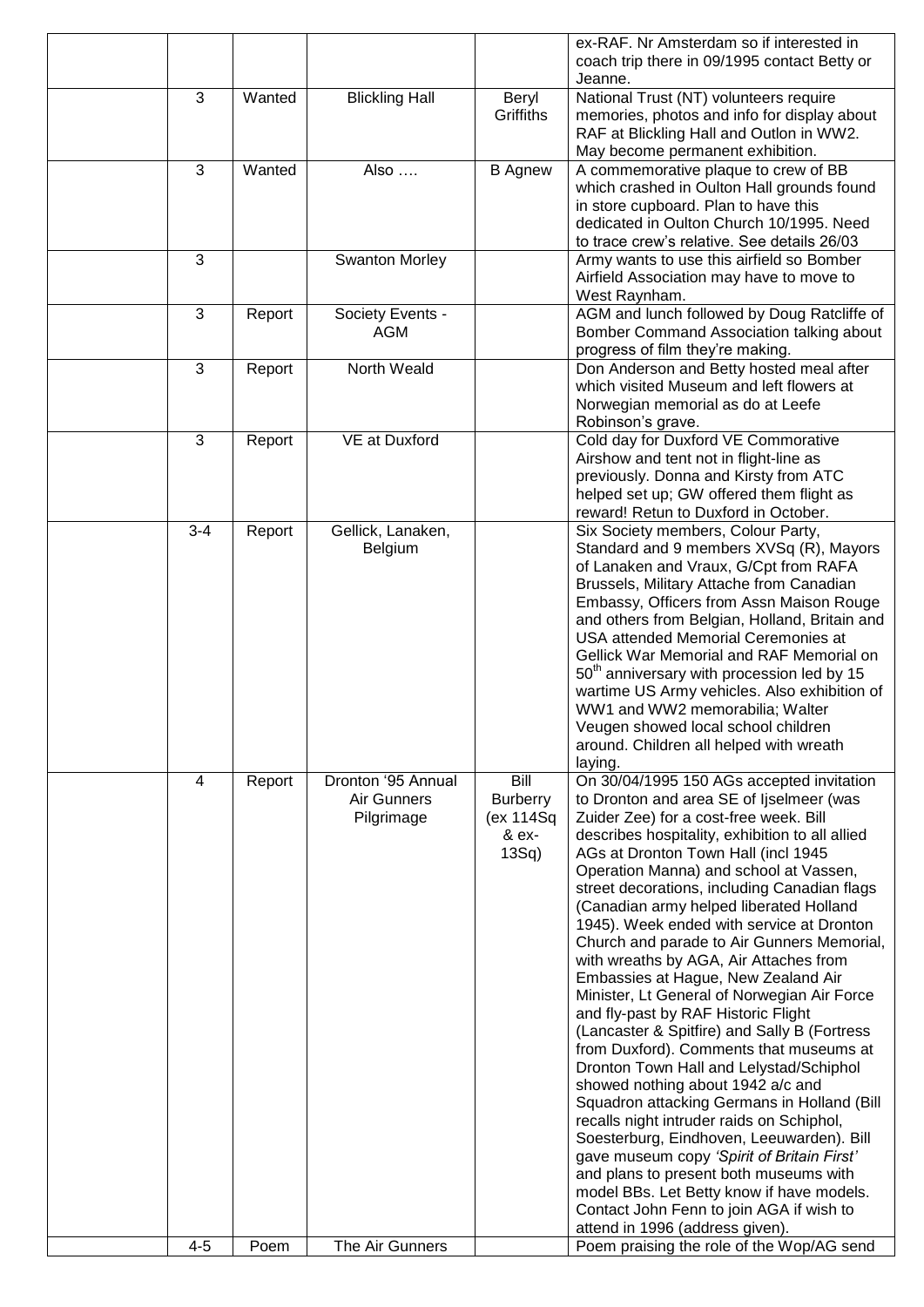|         |             | Lament                       |                         | in by Jim Moore. Author's name not given;                                                  |
|---------|-------------|------------------------------|-------------------------|--------------------------------------------------------------------------------------------|
|         |             |                              |                         | search showed very similar poem credited to                                                |
|         |             |                              |                         | Canadian airman George Harding.                                                            |
| 5       | Letter      |                              | Mike                    | Muses on meaning of 'VE' which letters on                                                  |
|         |             |                              | Henry                   | 110Sq (Hyderabad). First raid of WW2 on                                                    |
|         |             |                              | <b>DFC</b>              | 04/09/1939 was 15 BBs of Group 2 RAF (5                                                    |
|         |             |                              |                         | 139Sq, 5 110Sq and 5 107Sq, latter two                                                     |
|         |             |                              |                         | from RAF Wattisham). Targets were German                                                   |
|         |             |                              |                         | fleet off Wilhelmshaven, and Jade & Schilling                                              |
|         |             |                              |                         | Roads. Mike details the 3 flights; 139Sq                                                   |
|         |             |                              |                         | didn't find target; 110Sq (led by Sq/Ldr                                                   |
|         |             |                              |                         | Doran) attacked Admiral Scheer and lost 1                                                  |
|         |             |                              |                         | BB; 107Sq lost 4 BBs and Obs George                                                        |
|         |             |                              |                         | Booth first PoW. Mike joined 110Sq 08/1940<br>for 16 ops with 38 ops in other BB squadrons |
|         |             |                              |                         | GW: see 24/7-8 above for details.                                                          |
| 5       | <b>Pics</b> | This is Your Life            | Mrs Arlette             | Sir Ivor Broom 'caught' by Michael Aspell                                                  |
|         |             |                              | Tedder.                 | outside St Clement Dane's Church on                                                        |
|         |             |                              |                         | 02/04/1995. Programme made by Thames                                                       |
|         |             |                              |                         | TV Studios at Teddington Lock. 2 <sup>nd</sup> pic                                         |
|         |             |                              |                         | shows Arlette Tedder with Bill Corfield                                                    |
|         |             |                              |                         | (Barnet) and Al Glazer (Canada)                                                            |
| $5-6$   | Article     | <b>Summary of Events</b>     | F/Lt WM                 | On 22/05/1942 plan for 6 113Sq BBs to                                                      |
|         |             | of Bombing Raid on           | Huggard                 | attack barges on Mayu river (Arakan                                                        |
|         |             | Ayab and                     | RAF (ret'd)             | Peninsula) with 3 60Sq BBs attacking Akyab                                                 |
|         |             | <b>Subsequent Air Battle</b> |                         | airfield simultaneously; details given. W/O                                                |
|         |             | on 22 <sup>nd</sup> May 1942 |                         | Boyd (60Sq, a/c 3) didn't take off & F/Sgt                                                 |
|         |             |                              |                         | Braithwaite (a/c 2) returned to base (both                                                 |
|         |             |                              |                         | due to engine problems), leaving Z9808 with                                                |
|         |             |                              |                         | Huggard (Pilot), Sgt John Howitt (Obs) and                                                 |
|         |             |                              |                         | F/Sgt Jock McLuckie (Wop/AG) to follow                                                     |
|         |             |                              |                         | 113Sq a/c. As lone a/c Huggard describes                                                   |
|         |             |                              |                         | decision that needed to be taken and the                                                   |
|         |             |                              |                         | consequences. Includes info from Yoshito                                                   |
|         |             |                              |                         | Yasuda about attack on Z9808 by three pairs                                                |
|         |             |                              |                         | of Japanese pilots from 64 <sup>th</sup> Senta JAF flying                                  |
|         |             |                              |                         | Oscars (Nakajima KI-43, Hayabusas). Pilots                                                 |
|         |             |                              |                         | named as Yasuda and Capt Masuzo Otani                                                      |
|         |             |                              |                         | (killed NW Chittigong 25/12/1942) both hit                                                 |
|         |             |                              |                         | but landed Akyab; Col Takeo Kato (CO 64 <sup>th</sup>                                      |
|         |             |                              |                         | Flying Sentai) was killed, and Sgt Itoh (KIA                                               |
|         |             |                              |                         | Akyab 10/11/1942); then Sgt Kondo and Sgt                                                  |
|         |             |                              |                         | Kikuchi (who both KIA 19/09/1942 off Da-                                                   |
|         |             |                              |                         | Nang). Huggard estimates receiving 25                                                      |
|         |             |                              |                         | attacks in 35 minutes. BB arrived back Dum-                                                |
|         |             |                              |                         | Dum airfield after 4hr 55mins but under-                                                   |
|         |             |                              |                         | carriage damaged; describes landed on one                                                  |
|         |             |                              |                         | wheel. Interesting article esp with data from                                              |
|         |             |                              |                         | Japanese side too.                                                                         |
|         |             |                              |                         | GW: 22/05/1942, Z9809, 60Sq, damaged in                                                    |
|         |             |                              |                         | action shooting down Oscar, belly-landed                                                   |
|         |             |                              |                         | Dum Dum, Calcutta; W/O M Huggard, Sgt J                                                    |
|         |             |                              |                         | Howitt and F/Sgt J McLuckie uninjured,                                                     |
|         |             |                              |                         | aircraft repaired.                                                                         |
| 6       | Article     | These Blenheims              | <b>JAS</b>              | On 02/09/1939 SS Manaar of T & J                                                           |
|         |             | Never Made It into           | Watson                  | Brocklebank, captained by Campbell Shaw,                                                   |
|         |             | the Air                      | <b>MBE</b>              | left Liverpool for India with crated BBs on                                                |
|         |             |                              |                         | deck for RAF Alexandria. On 06/09/1939 70                                                  |
|         |             |                              |                         | miles W Cape Roca, Portugal, encountered                                                   |
|         |             |                              |                         | U Boat U38 (KT Liebe). Watson describes                                                    |
|         |             |                              |                         | the incident, shots exchanged and SS                                                       |
|         |             |                              |                         | Manaar torpoed; crew took to lifeboats. This                                               |
|         |             |                              |                         | 4 <sup>th</sup> sinking of war                                                             |
| $6 - 8$ | Article     | A Friendly Favour            | Bill                    | On 04/08/1941 226Sq left Wattisham for                                                     |
|         |             |                              | O'Connell<br>(via Peter | detachment to Manston to relieve 18Sq                                                      |
|         |             |                              | Saunders)               | (Group 2) attacking German convoys in<br>Dover Straits. Details 'stand-by' and 'stand-     |
|         |             |                              |                         | to' and 'stand-down' rota. Convoys detailed                                                |
|         |             |                              |                         | (armed, flakship & fighters). 09/08/1941 'A'                                               |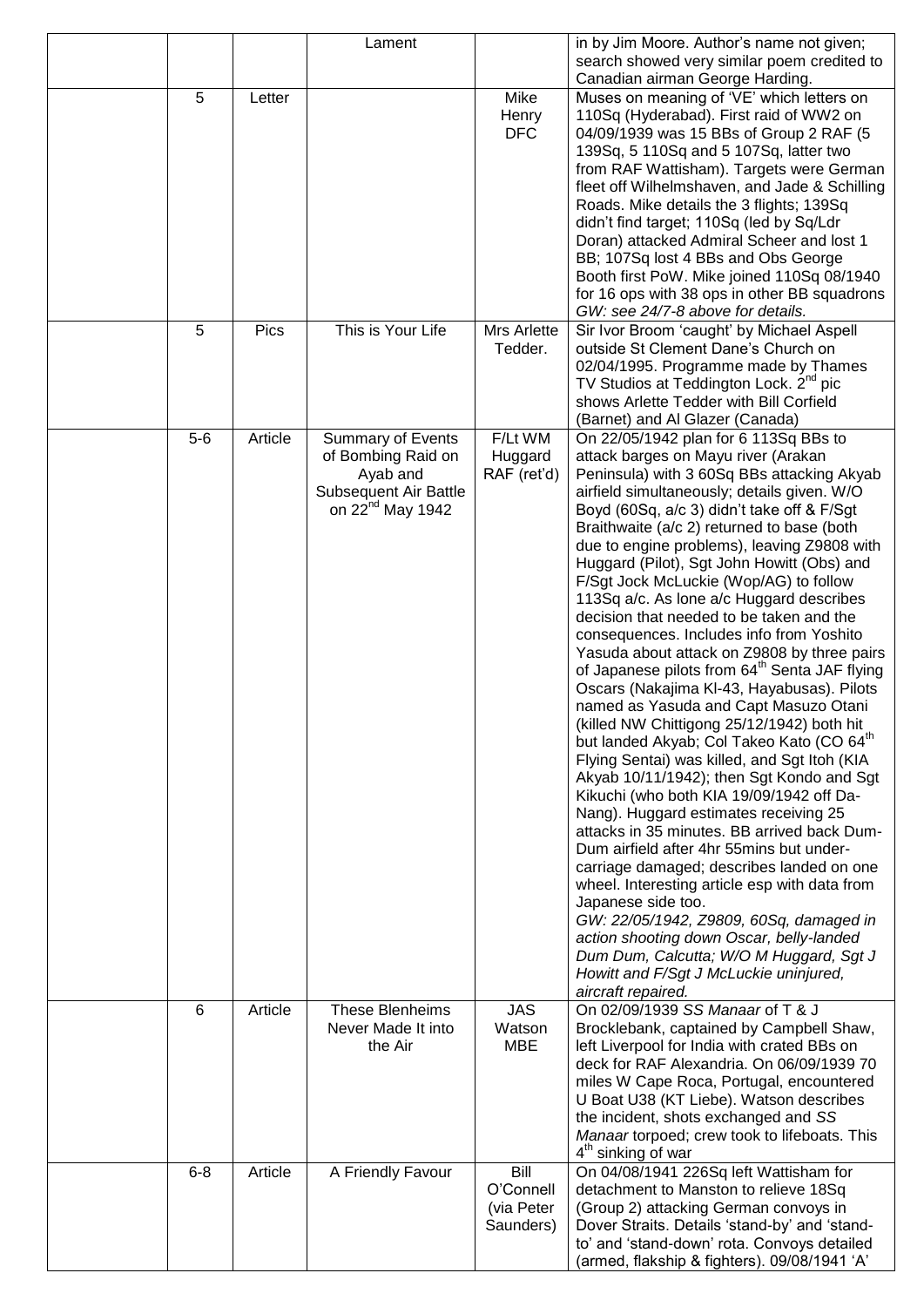|   |         |                                        |                        | flight (O'Connell, Peter Saunders and Les<br>Harrell) on 'stand-by' at 1pm (double BST).<br>O'Connell and friend 'Ossie' Osborne ('B'<br>flight) trained together as Sgt pilots in RCAF<br>attached to RAF. Osborne met lady in<br>Ramgate and Margate; O'Connell details<br>how Flights A and B swapped rotas so Ossie<br>could keep appt with lady on 10/08/1941. Bill<br>vividly describes returning to Mess after<br>lunch to learn that 'A' Flight had lost 5 of 6<br>BBs by Me 109s convoy escorts; Hurricane<br>escort found no survivors. Epilogue: Wop/AG<br>Sgt GW Goult ('Bill') from Ely/Newmarket<br>area, was on the only surviving BB. On<br>26/08/1941 Bill's Wop/AG, Les Harrell<br>wounded by flak on convoy raid in North Sea<br>near ljmuiden & leg amputated; Goult joined<br>Saunders and O'Connell and crewed<br>together until 06/1942. P/O GW Goult DFM<br>KIA when B-25 Mitchell of $2^{nd}$ Tactical Air<br>Force exploded in winter 1943/44; pilot was<br>W/Cdr Wheeler ('Digger'). Note: record show<br>two 226Sq BB's lost, not five. Article give<br>human side behind the facts below.<br>GW: both 10/08/1941, Z7280, 226Sq, FTR,<br>shot down into Channel by Me.109S while<br>attacking shipping. Sgt J Osborne RCAF,<br>Sgt K McManus RCAF and Sgt W Roberts<br>KIA. Sgt Osborne buried at Sagan. V5854,<br>226Sq, FTR, shot down off Holland leading<br>attack on shipping; Sq/Ldr M Waddington,<br>F/Sgt I Forsyth and F/Sgt D Palmer KIA; |
|---|---------|----------------------------------------|------------------------|---------------------------------------------------------------------------------------------------------------------------------------------------------------------------------------------------------------------------------------------------------------------------------------------------------------------------------------------------------------------------------------------------------------------------------------------------------------------------------------------------------------------------------------------------------------------------------------------------------------------------------------------------------------------------------------------------------------------------------------------------------------------------------------------------------------------------------------------------------------------------------------------------------------------------------------------------------------------------------------------------------------------------------------------------------------------------------------------------------------------------------------------------------------------------------------------------------------------------------------------------------------------------------------------------------------------------------------------------------------------------------------------------------------------------------------------------------------------------------|
| 8 |         | <b>Memories</b>                        |                        | commemorated Runnymede.<br>Reminder about the 'forgotten war' in Far<br>East and VJ day. Blen Soc stall next to<br>Gurkhas at Duxford, who asked for support                                                                                                                                                                                                                                                                                                                                                                                                                                                                                                                                                                                                                                                                                                                                                                                                                                                                                                                                                                                                                                                                                                                                                                                                                                                                                                                    |
|   |         |                                        |                        | for Gurkha Welfare Trust's work in Nepal<br>which affected by Army funding cuts.<br>Enclose sponsorship form for cycle ride<br>Land's End to John o' Groats. Contact Betty                                                                                                                                                                                                                                                                                                                                                                                                                                                                                                                                                                                                                                                                                                                                                                                                                                                                                                                                                                                                                                                                                                                                                                                                                                                                                                      |
|   |         |                                        |                        | for copy of video showing work of Gurkha<br>Welfare Trust in Nepal - £9 (£3.50 to GWT)                                                                                                                                                                                                                                                                                                                                                                                                                                                                                                                                                                                                                                                                                                                                                                                                                                                                                                                                                                                                                                                                                                                                                                                                                                                                                                                                                                                          |
| 8 | Letter  |                                        | Jack<br><b>Bennett</b> | As flight mechanic for Phil Fougere at Wyton<br>in 1940, Jack went on several test flights.<br>Recalls being first a/c to land at newly built<br>runway at Alconbury. On take-off Phil circled<br>low over workers still laying drains beside                                                                                                                                                                                                                                                                                                                                                                                                                                                                                                                                                                                                                                                                                                                                                                                                                                                                                                                                                                                                                                                                                                                                                                                                                                   |
|   |         |                                        |                        | North Road/A1.                                                                                                                                                                                                                                                                                                                                                                                                                                                                                                                                                                                                                                                                                                                                                                                                                                                                                                                                                                                                                                                                                                                                                                                                                                                                                                                                                                                                                                                                  |
| 8 |         | One Way to Work on<br><b>Blenheims</b> | Malcolm W<br>Hewlett   | 1939 Malcolm Hewlett working on a/c<br>electric wiring at BAC Filton, Bristol.<br>Volunteered for aircraft mechanic on BB and                                                                                                                                                                                                                                                                                                                                                                                                                                                                                                                                                                                                                                                                                                                                                                                                                                                                                                                                                                                                                                                                                                                                                                                                                                                                                                                                                   |
|   |         |                                        |                        | to Manston then North Weald (Essex), Silloth<br>(Cumbria), Thornaby-on-Tees and Dunstable<br>(details BB crash in wheatfield). Then to<br>Gatwick Aerodrome, Catfoss (nr Hornsea).                                                                                                                                                                                                                                                                                                                                                                                                                                                                                                                                                                                                                                                                                                                                                                                                                                                                                                                                                                                                                                                                                                                                                                                                                                                                                              |
|   |         |                                        |                        | This was BB repair training station; with<br>many crashes staff here grew from 5 to<br>almost 100 over 3 years. RAF ground staff                                                                                                                                                                                                                                                                                                                                                                                                                                                                                                                                                                                                                                                                                                                                                                                                                                                                                                                                                                                                                                                                                                                                                                                                                                                                                                                                                |
| 8 | Cartoon | 'I didn't know which                   | Holly                  | respopnsible for a/c engines.<br>As the mechanic fitting BB with guns said to                                                                                                                                                                                                                                                                                                                                                                                                                                                                                                                                                                                                                                                                                                                                                                                                                                                                                                                                                                                                                                                                                                                                                                                                                                                                                                                                                                                                   |
|   |         | you preferred '                        |                        | the pilot                                                                                                                                                                                                                                                                                                                                                                                                                                                                                                                                                                                                                                                                                                                                                                                                                                                                                                                                                                                                                                                                                                                                                                                                                                                                                                                                                                                                                                                                       |

| <b>Issue 22: March 1995</b> |      |        |                    |               |                                              |  |  |  |
|-----------------------------|------|--------|--------------------|---------------|----------------------------------------------|--|--|--|
| <b>Topic</b>                | Page | `ype : | Title              | <b>Author</b> | <b>Notes &amp; Search Words</b>              |  |  |  |
|                             |      | Report | Chairman's Message | Hugh          | Expresses concern about wife's health (Betty |  |  |  |
|                             |      |        |                    | George        | George, editor). Recommends Graham           |  |  |  |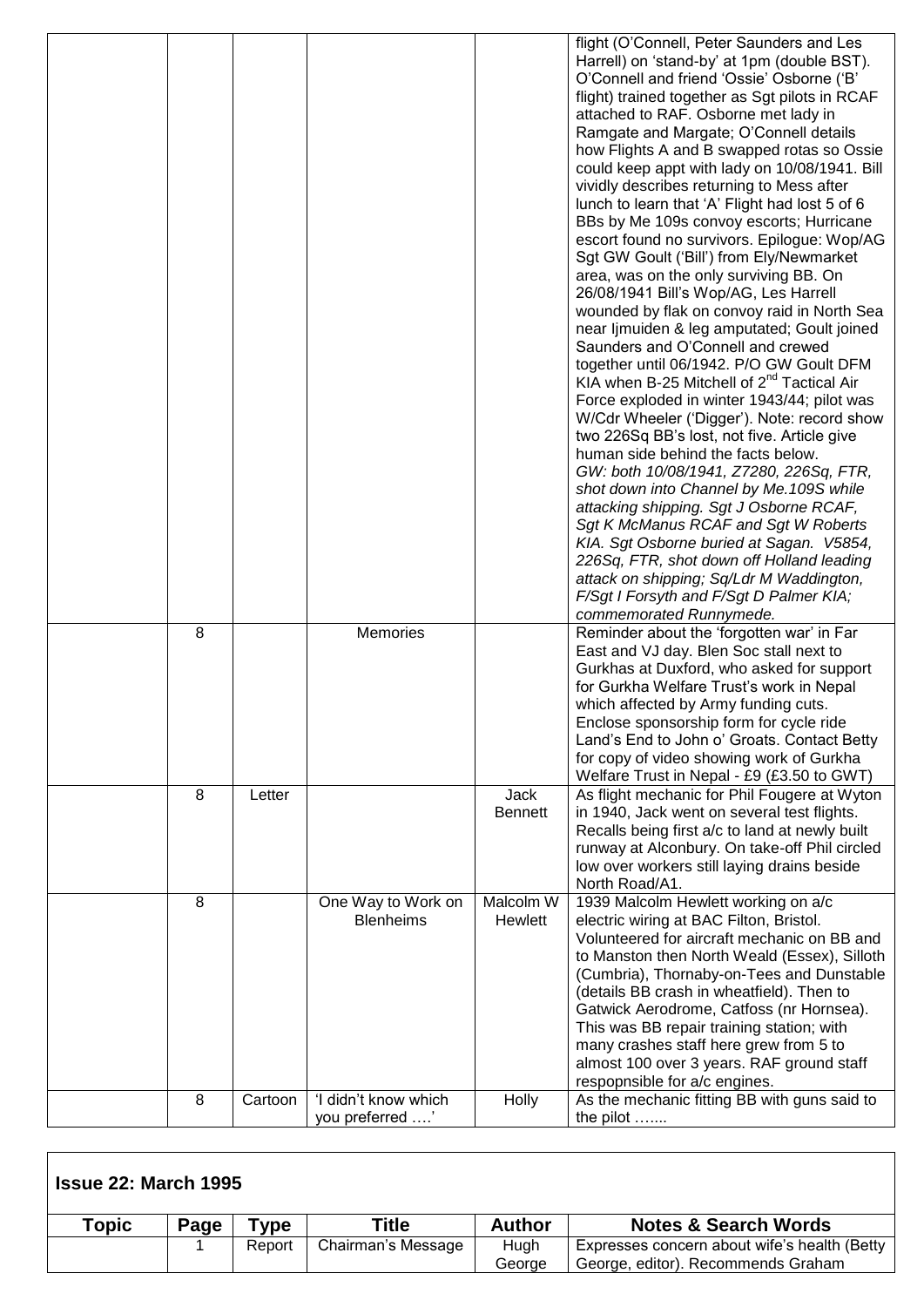|                                                               |                |        |                                           |                                                    | Warner's new video 'Spirit of Britain First'<br>esp Roger Baxter reading Roger Peacock's                                                                                                                                                                                                                                                                                                                                                                                               |
|---------------------------------------------------------------|----------------|--------|-------------------------------------------|----------------------------------------------------|----------------------------------------------------------------------------------------------------------------------------------------------------------------------------------------------------------------------------------------------------------------------------------------------------------------------------------------------------------------------------------------------------------------------------------------------------------------------------------------|
|                                                               |                |        |                                           |                                                    | poem. Suggests we all badger air-shows to                                                                                                                                                                                                                                                                                                                                                                                                                                              |
|                                                               |                |        |                                           |                                                    | book the Blenheim.                                                                                                                                                                                                                                                                                                                                                                                                                                                                     |
|                                                               | 1              | Data   | <b>Society Notes</b>                      |                                                    | Lists dates and venue of 1995 airshows and<br>other events.                                                                                                                                                                                                                                                                                                                                                                                                                            |
|                                                               | 2              | Obits  | Deaths                                    |                                                    | Harold Robson (Member 85) held Finnish<br>Winter War Medal, died 07/08/1994; Sq/Ldr<br>Don Richardson (306) ex-114Sq, died<br>08/1994; Mr Charlish (472) died 30/12/1994;                                                                                                                                                                                                                                                                                                              |
|                                                               |                |        |                                           |                                                    | Mr KP Collins (551, no details). Sympathies<br>to families and friends.                                                                                                                                                                                                                                                                                                                                                                                                                |
| Sgt R<br><b>Gunning DFM</b><br>Sq/Ldr R<br><b>Spencer DFC</b> | 2              | Wanted | 107, 211 and 113<br>Squadrons             | A/Cdr GR<br>Pitchfork,<br>MBE, BA,<br><b>FRAES</b> | Researching Sgt Richard Gunning (later<br>Sq/Ldr), Wattisham, awarded DFM for<br>sinking sub 03/1941. Also Sq/Ldr Roderick<br>Spencer DFC, 211Sq in Egypt, then 113Sq<br>in Greece & N Africa, KIA 08/1941 on<br>Benghazi harbour raid. Requests photos of<br>men and 107Sq BBs. Address given.<br>GW: 31/08/1941, V6136, 113Sq, FTR to<br>LG14 from raid on Benghazi; W/Cdr R<br>Spencer DFC, P/O W Spears and F/Sgt P<br>Robinson-Pratt KIA, commemorated Alamein<br>memorial.       |
|                                                               | $\overline{2}$ | Wanted | Drs Theo Boiten                           | Theo<br><b>Boiten</b>                              | Seeks contact with BB crews involved with<br>Airborne Radar experiments 1939-1948, esp<br>involved with AI radar were 25Sq, 600Sq<br>and 604Sq, Fighter Interception Unit (FIU)<br>and Special Duty Flight at Martlesham<br>Heath. Address given.                                                                                                                                                                                                                                      |
|                                                               | $\overline{2}$ | Wanted | P Pouwels                                 | P Pouwels                                          | Asks ex-114Sq crews for info about 114Sq<br>BB, R3847 or R3897 shot down 31/12/1940<br>near Eishout. Crew Sgt Young, Sgt Brown<br>and Sgt Coates KIA. Contact given.<br>GW: 31/12/1940, 114Sq, FTR from sortie to<br>Gilze-Rijen airfield, shot down by light flak<br>over target and exploded. Sgt L Young, Sgt J<br>Brown and Sgt J Coates (age 19) KIA &<br>buried Bergen-op-Zoom                                                                                                   |
| F/O PJH<br><b>Rowan, 36133</b>                                | $\overline{2}$ | Wanted | Peter C Louis                             | Peter Louis                                        | Peter is vice-chair RBL Amsterdam and<br>seeking relatives of F/O Percival John<br>Hamilton Rowan (36133), 40Sq, Wyton, shot<br>down 10/05/1940, for special ceremony on<br>05/1995 at Rozenburg where he is buried.<br>Expenses paid. Address given.<br>GW: 10/05/1940, L8828, 40Sq, shot down in<br>sea off Rotterdam by Me 110s. P/O P<br>Rowan, Sgt G Beardwood, & Cpl T Clark<br>KIA; bodies washed ashore & buried<br>Rozenburg, South Gravenzsande &<br>Rockanje, respectively. |
| G/Cpt D Roe                                                   | $\overline{2}$ | Wanted | <b>Group Captain Derek</b><br>Roe DSO DFC | Robert H<br>Ward                                   | D Roe at Watton where Robert's father, F/Lt<br>Ward, Adjutant. Robert request info about<br>him and a pilot from Tottersett called Morton<br>based at West Raynham who looped BB on<br>return from ops. Contact given.                                                                                                                                                                                                                                                                 |
|                                                               | 2              | Notice | History of DFC                            | Alf<br><b>Butterworth</b>                          | Three volumes history of DFC listing all<br>WW2 DFCs & citations available from I<br>Tavender, author of 'Distinguished Flying<br>Medal; a Record of Courage 1918 to 1991'.<br>Address given.<br>Note: This may be 'The Distinguished Flying<br>Cross and How It Was Won, 1918-95' by<br>Nick Carter & Carol Carter (almost 2000pgs)                                                                                                                                                   |
|                                                               | $\overline{2}$ | Notice | <b>Illustrated British</b>                | Peter Jeevar                                       | Written and drawn by Jeevar, 150 A4                                                                                                                                                                                                                                                                                                                                                                                                                                                    |
|                                                               |                |        | Military Aircraft of<br>World War II      |                                                    | monochrome prints of WWII british military<br>a/c. Hard backs available from Ketton<br>Publishing in Haverhill. Price £16.99                                                                                                                                                                                                                                                                                                                                                           |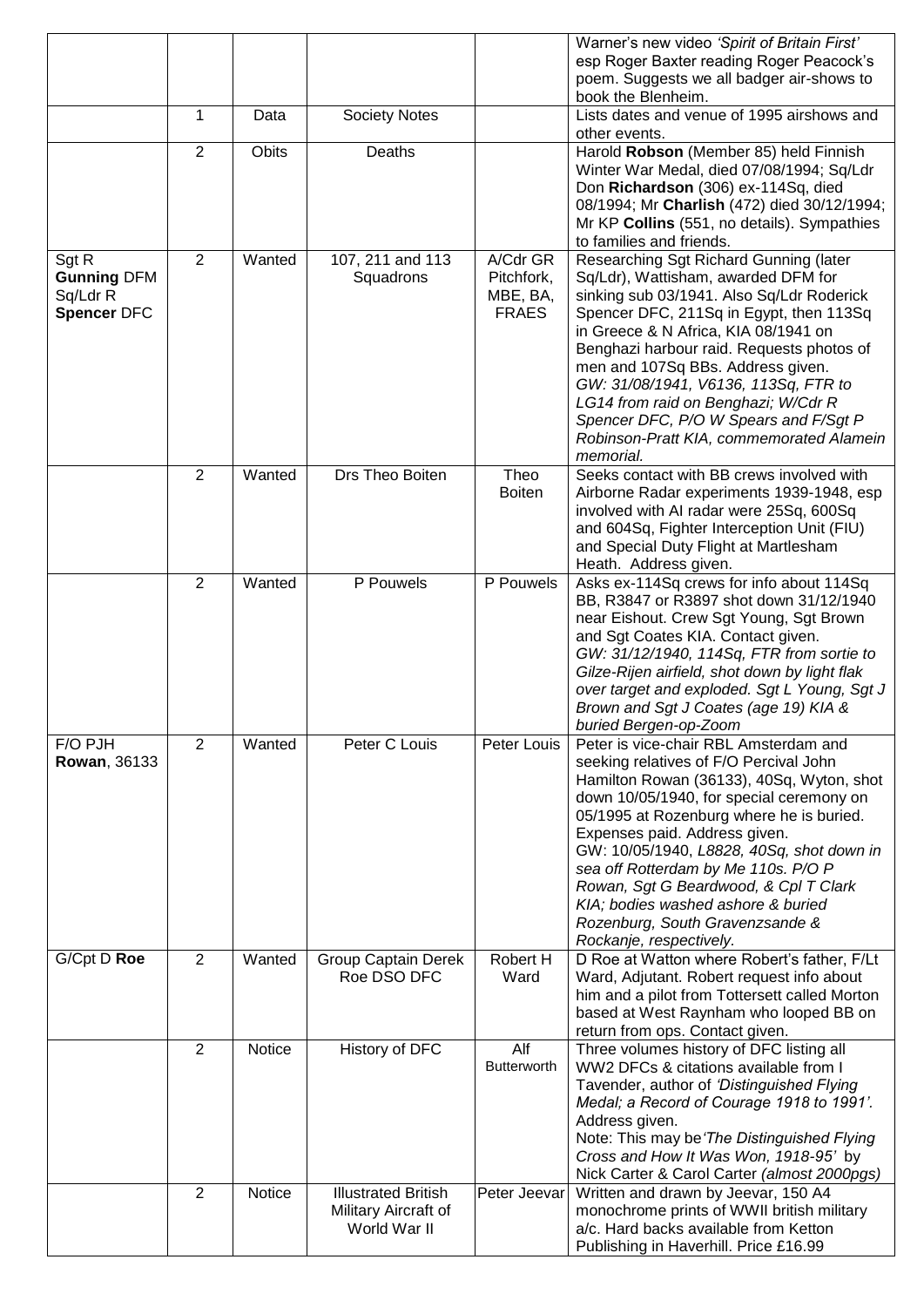|                                    | $\overline{2}$ | <b>Notice</b> | Wilhelmshaven                  | Mrs Hilary                     | Pupils and staff at Prince Rupert School                                                                                                                                                                                                                                                                                                                                                                                                                                                                                                                                                                                                                                                                                                                                                                                                                                                                                                                                                                                                                                                                                                                                                                          |
|------------------------------------|----------------|---------------|--------------------------------|--------------------------------|-------------------------------------------------------------------------------------------------------------------------------------------------------------------------------------------------------------------------------------------------------------------------------------------------------------------------------------------------------------------------------------------------------------------------------------------------------------------------------------------------------------------------------------------------------------------------------------------------------------------------------------------------------------------------------------------------------------------------------------------------------------------------------------------------------------------------------------------------------------------------------------------------------------------------------------------------------------------------------------------------------------------------------------------------------------------------------------------------------------------------------------------------------------------------------------------------------------------|
|                                    |                |               | Association                    | N<br>Seabourne                 | 1947-1972 invited to re-union in 06/1995.<br>Contact for Hilary Seaborne provided.                                                                                                                                                                                                                                                                                                                                                                                                                                                                                                                                                                                                                                                                                                                                                                                                                                                                                                                                                                                                                                                                                                                                |
|                                    | 2              | Notice        | Distinguished                  | Editor                         | Congratulations to Junior member, Andrew                                                                                                                                                                                                                                                                                                                                                                                                                                                                                                                                                                                                                                                                                                                                                                                                                                                                                                                                                                                                                                                                                                                                                                          |
|                                    |                |               | Members                        |                                | Griffiths, who sang soprano at Christmas<br>with Stuart Burrows.                                                                                                                                                                                                                                                                                                                                                                                                                                                                                                                                                                                                                                                                                                                                                                                                                                                                                                                                                                                                                                                                                                                                                  |
| 263 Squadron                       | $2 - 3$        | Article       | An Airman Looks<br><b>Back</b> | Pat<br>Griffith-<br>Jones      | In over 6 years in RAF Pat describes St Eval<br>as his worst posting (food, accommodatiosn,<br>feuds, etc) when dispersed away from<br>263Sq HQ, with its Westland Whirlwinds,<br>and next to a Beaufort Squadron. Describes<br>detachment to Aldergrove (near Belfast),<br>route, stop-over at Silloth (near Carlisle),<br>conditions, flying there in Handley Page<br>Harrows and returning by ship to Heysham.<br>Later 236Sq moved to Carew Cheriton,<br>Pembrokshire; describes 24hr train journey<br>incl air-raid at Plymouth. Main work of 263Sq<br>at St Eval and Carew was convoy escort;<br>refers to Fastnet Rock's location. Recalls<br>events at Carew; all a/c being used in hunt<br>for Bismark; painting egg-blue underside of<br>BB's black for night ops (believes 1,000<br>bomber raid); below-tree level pass over<br>Carew by CO F/Lt Power (RAAF); effects of<br>air raid incident on base; double BST duty<br>rotas; days off to Tenby or Carmarthen, lifts<br>in lorries and one with lady in MG!; names<br>Sgt Parish (later commissioned), his Sgt pilot<br>friend 'Tiger' and P/O Stevens DFM.<br>Jefford: Dates: 236Sq moved to St Eval<br>08/08/1940 & to Carew Cheriton 21/03/1941 |
| Maintenance                        | 3              | Letter        | From W McFarlane               | $\overline{W}$<br>McFarlane    | 10/05/1940 McFarlane, RAF ground crew on<br>pass in London, heard news of German<br>invasion of Low Countries and Churchill took<br>over from Chamberlain. 11/05/1940 gets<br>recall telegram & sent direct to Maintenance<br>Hanger. Describes 'patching up' and<br>modifying a/c, 7am starts, frequent 24 hour<br>shifts with 6hrs off, but also a week off as<br>'rest'. Describes some a/c damage<br>encountered. Asks truth about Canadian ex-<br>bush-pilot fitter-mechanic who supposedly<br>stole an a/c & RAF shot down over Channel<br>in 07/1940. Note: Article illustrates pressure<br>on Maintenance staff.                                                                                                                                                                                                                                                                                                                                                                                                                                                                                                                                                                                          |
| Early<br><b>Blenheim</b><br>flying | $4 - 5$        | Article       | Landings                       | Sq/Ldr G<br>Haworth<br>DFC DFM | In 1938 Sq/Ldr Haworth was at Waddington<br>with 44Sq where new BB bombers based.<br>Haworth contrast experience as Obs in open<br>cockpits single engine bi-planes with his first<br>BB flight. There was no 'study course' for<br>BB pilots, who learnt on the job; speed, two<br>engines, retractable wheels, landing flaps,<br>adjustable airscrew all caused problems.<br>Also lack of training, no set 'crews' or pre-<br>flight planning and expectation that could<br>'scamble' bombers. Details seeing worried<br>look on pilots face and clear view of fast<br>approaching ground, old convention of 'dead<br>stick' (no throttle) landing all made early<br>landings nerve-wracking. Describes his pilot<br>landing at BAC, Filton in front of crowd of<br>workers at 3 <sup>rd</sup> attempt and comments from<br>Mr Cyril Unwin, senior test pilot with Bristol<br>Company, about use of landing flaps.<br>Dilemma of when an Obs should advise a<br>pilot! Well written, very interesting article<br>with gives insight into impact of flying/landing<br>new BBs in 1938 & the high crash rate.                                                                                                     |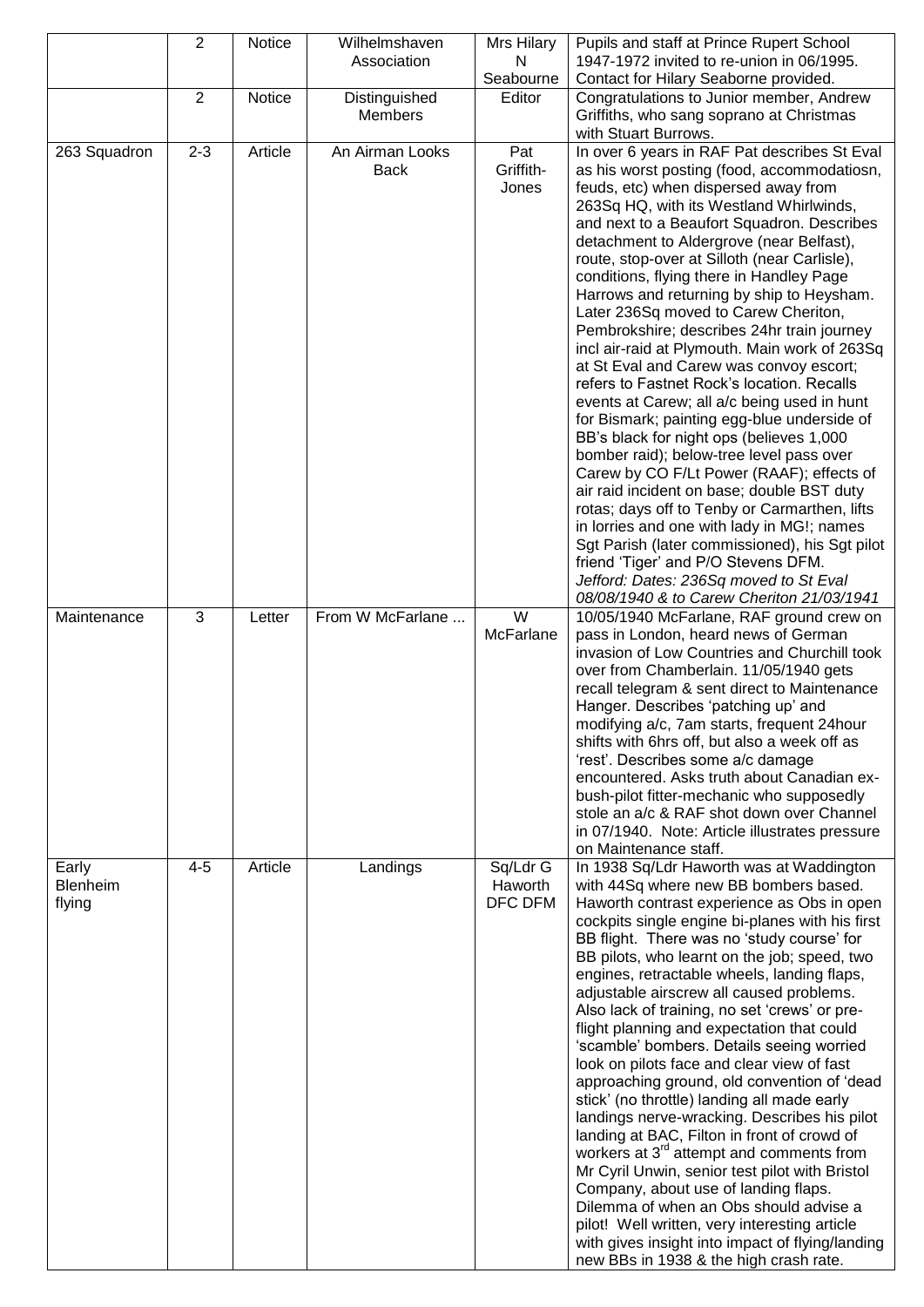|             | $5 - 6$        | Article | Flight Mechanic at 17<br>OTU Upwood | <b>JD Bottle</b>   | Jefford: At Waddington 44Sq had BB Mk 1<br>12/1937 to 02/1939 and 110Sq 01/1938 to<br>05/1939. GW: Pics - 110Sq, K7144 burst<br>tyre & tipped up on landing 1938 (DBR<br>14/03/1939 when engine cut and belly-<br>landed). N6196 Mk IV DBR 26/06/1939<br>when brakes failed & over-ran at Wattisham<br>After Flight Mechanics course at Morecombe<br>Bottle posted 17 OTU at RAF Upwood with<br>BB Mk I & Mk IV on 'C' flight. Long working<br>hours & recalls 1,000 bomber Cologne raid<br>when BB's used to rescue ditched air-crews.<br>Occasional 'test flight' and describes 'hedge-<br>hopping' near Ramsey, Huntingdonshire.<br>Describes a BB crash at 50' on take-off.<br>Some flight mechanics trained in aerodrome<br>defence; describes practice with low-flying                                                                                                                                                                                                                                                                                                                                                                                                                                                                                                                                                                                                                                                                                                                                                                                                                                                                                                                                                                                           |
|-------------|----------------|---------|-------------------------------------|--------------------|------------------------------------------------------------------------------------------------------------------------------------------------------------------------------------------------------------------------------------------------------------------------------------------------------------------------------------------------------------------------------------------------------------------------------------------------------------------------------------------------------------------------------------------------------------------------------------------------------------------------------------------------------------------------------------------------------------------------------------------------------------------------------------------------------------------------------------------------------------------------------------------------------------------------------------------------------------------------------------------------------------------------------------------------------------------------------------------------------------------------------------------------------------------------------------------------------------------------------------------------------------------------------------------------------------------------------------------------------------------------------------------------------------------------------------------------------------------------------------------------------------------------------------------------------------------------------------------------------------------------------------------------------------------------------------------------------------------------------------------------------------------------|
|             |                |         |                                     |                    | BB, 17 OTU later moved to Silverstone with<br>Wellingtons. Later Upwood's grass replaced<br>with hard runways; 156Sq and 139Sq there<br>with Lancasters on Pathfinder duties                                                                                                                                                                                                                                                                                                                                                                                                                                                                                                                                                                                                                                                                                                                                                                                                                                                                                                                                                                                                                                                                                                                                                                                                                                                                                                                                                                                                                                                                                                                                                                                           |
| 14 Squadron | $6 - 7$        | Article | 14 Squadron                         | John Willis        | Extracts from John's long & careful report on<br>14Sq using some info from PRO. This<br>showed 14Sq's last op in East Africa on<br>03/04/1941 with 7 BBs (pilots Stapleton, Hill,<br>Buchanan, Le Cavalier, Lewis, McKenzie<br>and Illsley). It then moved from Port Sudan<br>to LG 21 (7miles SW Daba) on 31/03/1941.<br>On 05/05/1941 8 BBs bombed MT at Tobruk,<br>Bir Aziz & Barbia; 10/05/1941 bombed Derna<br>Satellite & 3 BBs recce Tobruk, Gambut & El<br>Adem; Sgt Taylor attacked by CR42 & crash<br>landed E of Sollum. 11/05/1941 4 BBs on<br>night raid, one crashed Aboukir. 15/05/1941<br>8 BBs bombed MT nr Sollum/Halfa Pass.<br>18/05/1941 again bombing. Following week<br>5 of 7 BBs lost over Capuzzo & Tobruk, and<br>5 more lost on raid on Maleme, Crete by<br>JU52s. This explains why 14Sq 'depressed'<br>when Willis (& 4 others from 70 OTU<br>Ismailia) joined 14Sq at LG 21 on<br>04/06/1941 as 'replacement' crew with 23hrs<br>flying on BB Mk I, Hart and Audax a/c at 4<br>SFTS Habbaniyah. Sq/Ldr Stapleton taught<br>conversion to Mk IV, use of 9lb 'boost' (to<br>outfly 109s) & tight formation flying. First op<br>17/06/1941 in Sisi Omar then Sollum areas.<br>Vichy French in Syria so 14Sq moved to<br>Tetah Tiqva, Palestine on 0907/1941. Details<br>incidents and accommodation, his spell in<br>Haila Army hospital, and convalescence<br>near Jerusalem where he and Paul Reynolds<br>befriended by family from Tel Aviv. 14Sq<br>spent 08/1941 formation training ending near<br>Mosul in N Iraq/Persia and leafletting raids<br>over Tehran where saw Hawker Biplanes.<br>Mosul hot (described); John flew COs Audax<br>to Habbaniyah for FFI treatment for wayward<br>lad; CO Stapleton left 14Sq at end 10/1941. |
|             | $\overline{7}$ | Article | The Far East                        | G/Cpt CH<br>Boxall | Writing from Zimbabwe, Boxall recalls that<br>on 1 <sup>st</sup> raid against Germany in 04/09/1939<br>BB Mk IVs used; when Japanese invading<br>Malaya first raid on 08/12/1941 by 62Sq with<br>BB Mk Is! 62Sq equipped with Mk Is 1938,<br>flew to Singapore 1939, no BB spares or<br>replacements reached FE; by 12/1941 flight<br>radius restricted by oil consumption!<br>Reinforced with few more MK 1s and fight<br>against Japanese continued until all BBs                                                                                                                                                                                                                                                                                                                                                                                                                                                                                                                                                                                                                                                                                                                                                                                                                                                                                                                                                                                                                                                                                                                                                                                                                                                                                                    |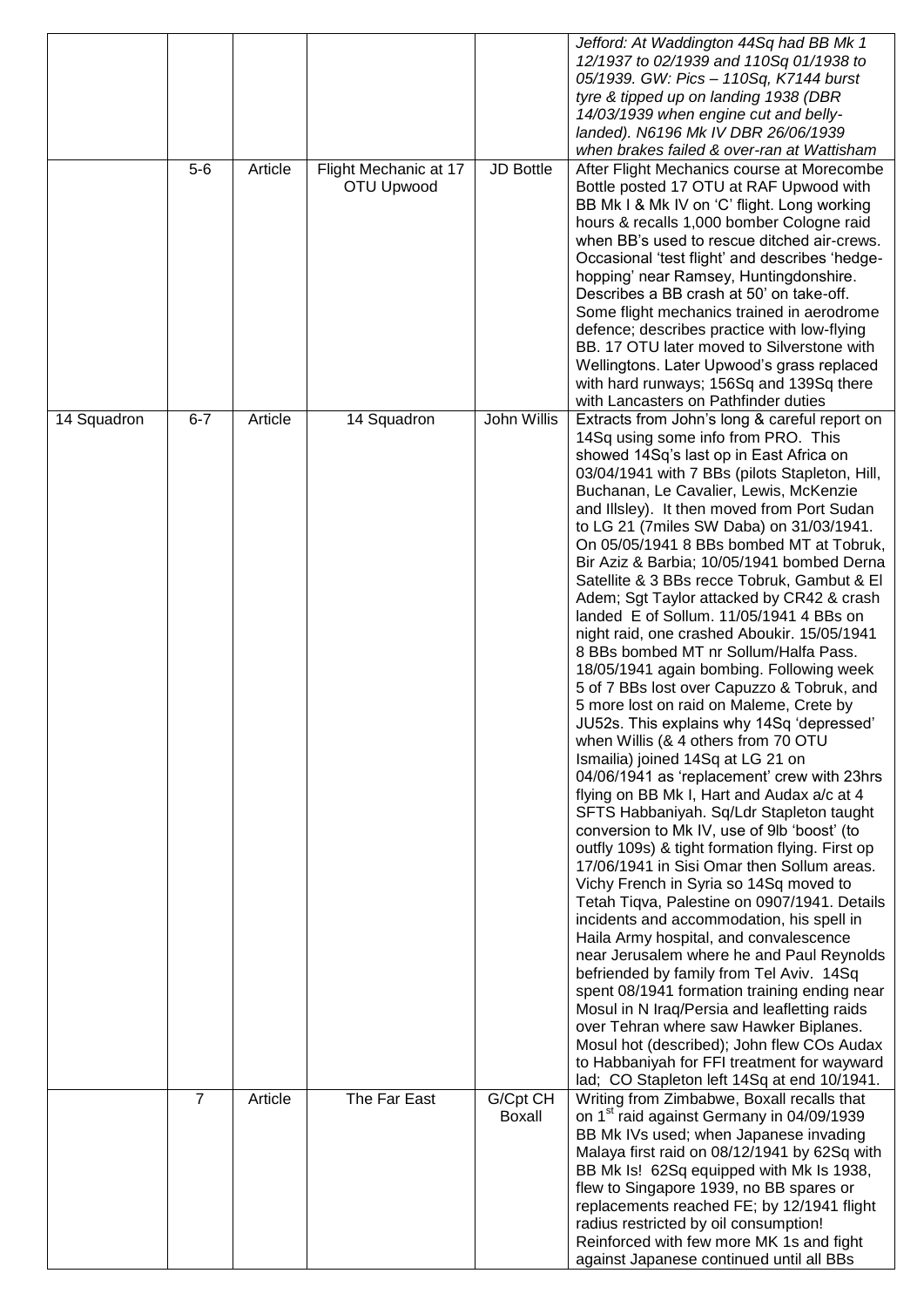|             |                |         |             |                         | lost/destroyed and most crew killed or MIA.                                                |
|-------------|----------------|---------|-------------|-------------------------|--------------------------------------------------------------------------------------------|
|             | $\overline{7}$ | Article | 62 Squadron | Α<br><b>Butterworth</b> | Butterwoth gives a potted history of 62Sq<br>from 09/1939 to 31/01/1963 covering costal    |
|             |                |         |             |                         | patrols/trainig at Singapore; after 12/1941                                                |
|             |                |         |             |                         | invasion, attacks on Japanese shipping off                                                 |
|             |                |         |             |                         | Thailand from Malaya; loss of most of 62Sq<br>BBs at airfield; re-equipment with Hudsons   |
|             |                |         |             |                         | and withdrawal to Sumatra; move to Burma                                                   |
|             |                |         |             |                         | and absorbing remnants of 139Sq; continued                                                 |
|             |                |         |             |                         | shipping/airfield attacks & recces over Bay of<br>Bengal; 05/1943 62Sq withdrew, converted |
|             |                |         |             |                         | to Dakotas and, from 07/01/1944, dropping                                                  |
|             |                |         |             |                         | supplies to 14 <sup>th</sup> Army Front in Burma; from                                     |
|             |                |         |             |                         | end WWII on general transport duties until<br>disbanded 15/03/1946; 01/09/1946 76Sq re-    |
|             |                |         |             |                         | numbered 62Sq at Mingaladon, Rangoon,                                                      |
|             |                |         |             |                         | flying Dakotas; in 03/1947 moved to India,                                                 |
|             |                |         |             |                         | re-equipped, but disbanded 10/08/1947;<br>08/12/1947 62Sq re-formed at Waterbeach,         |
|             |                |         |             |                         | flew Dakotas on Berlin Airlift until disbanded                                             |
|             |                |         |             |                         | 01/06/1949; re-formed 01/02/1960 at                                                        |
|             |                |         |             |                         | Woolfox Lodge as ground-to-air missle unit;<br>until finally disbanded 31/01/1963.         |
| 62 Squadron | $7 - 8$        | Article | 62 Squadron | <b>PW Smith</b>         | 62Sq equipped with BBs 1938 and left                                                       |
| In Far East |                |         | Singapore   | <b>DFC</b>              | Cranfield for Singapore 08/1939 with 12 BBs                                                |
|             |                |         |             |                         | (L1339 crashed en route). Stationed Alor<br>Star (N Malaya) when Japanese attacked;        |
|             |                |         |             |                         | lost most of their 11 a/c. Sq/Ldr Scarf earned                                             |
|             |                |         |             |                         | VC (see 'Bristol Blenheim' by Chas Bowyer).                                                |
|             |                |         |             |                         | Wth rapid Japanese advance 62Sq returned<br>to Singapore where still attacked daily so     |
|             |                |         |             |                         | evacuated to Palembang, Sumatra. In 1941                                                   |
|             |                |         |             |                         | Smith with 59Sq, Thorney Island, flying ops                                                |
|             |                |         |             |                         | over Channel in BBs. Re-equipped Hudsons<br>09/1941. In 12/1941 half 62Sq crew told        |
|             |                |         |             |                         | going to Singapore, as were half 53Sq from                                                 |
|             |                |         |             |                         | St Eval. Tested new Hudsons at Kemble &                                                    |
|             |                |         |             |                         | left 07/01/1942; other crews left earlier or<br>later. Some arrived Singapore before       |
|             |                |         |             |                         | evacuation; Smith got to Palembang and                                                     |
|             |                |         |             |                         | 62Sq on 26/01/1942, others only made                                                       |
|             |                |         |             |                         | Calcutta as Rangoon re-fuelling stop<br>captured. Two Palembang airfields; P1              |
|             |                |         |             |                         | Dutch with Hurricanes, P2 a jungle clearing.                                               |
|             |                |         |             |                         | Describes chaos with crew from Squadrons                                                   |
|             |                |         |             |                         | (incl RAAF 8Sq) from all over SE Asia, few<br>a/c (Hudsons and BBs) and no admin.          |
|             |                |         |             |                         | Suddenly told to evacuate & destroy                                                        |
|             |                |         |             |                         | everything as Japs at P1 and get to port in<br>south Samatra. Describes evacuation to      |
|             |                |         |             |                         | airfield in Java, which soon attacked; no                                                  |
|             |                |         |             |                         | defences, a Buffalo fighter tried but not seen                                             |
|             |                |         |             |                         | again. Packed into Dutch merchant ship<br>'Kota Gede'; terrible conditions, Captain took   |
|             |                |         |             |                         | them to Ceylon which probably saved their                                                  |
|             |                |         |             |                         | lives as ship to Australia sunk by Japanese                                                |
|             |                |         |             |                         | fleet. Describes journey to Cuttack (east                                                  |
|             |                |         |             |                         | coast of India) via Colombo and Karachi<br>where 62Sq re-formed, some raids on             |
|             |                |         |             |                         | Burma from India, but a/c spares non-                                                      |
|             |                |         |             |                         | existent. 11/1943 moved to Rawlpindi (NW                                                   |
|             |                |         |             |                         | Frontier) and learnt to fly/drop supplies from<br>Dakotas. Returned to Bengal and pressure |
|             |                |         |             |                         | on; in 02/1944 Smith did 30 ops trip to                                                    |
|             |                |         |             |                         | Burma in 26 days. Smith returned to UK for<br>invasion of Europe, but 62Sq in India/Burma  |
|             |                |         |             |                         | until WWII ended.                                                                          |
|             |                |         |             |                         | GW: 17/09/1939, L1339, 62Sq, crashed on                                                    |
|             |                |         |             |                         | landing at Trang, Siam, en route to Tengah,                                                |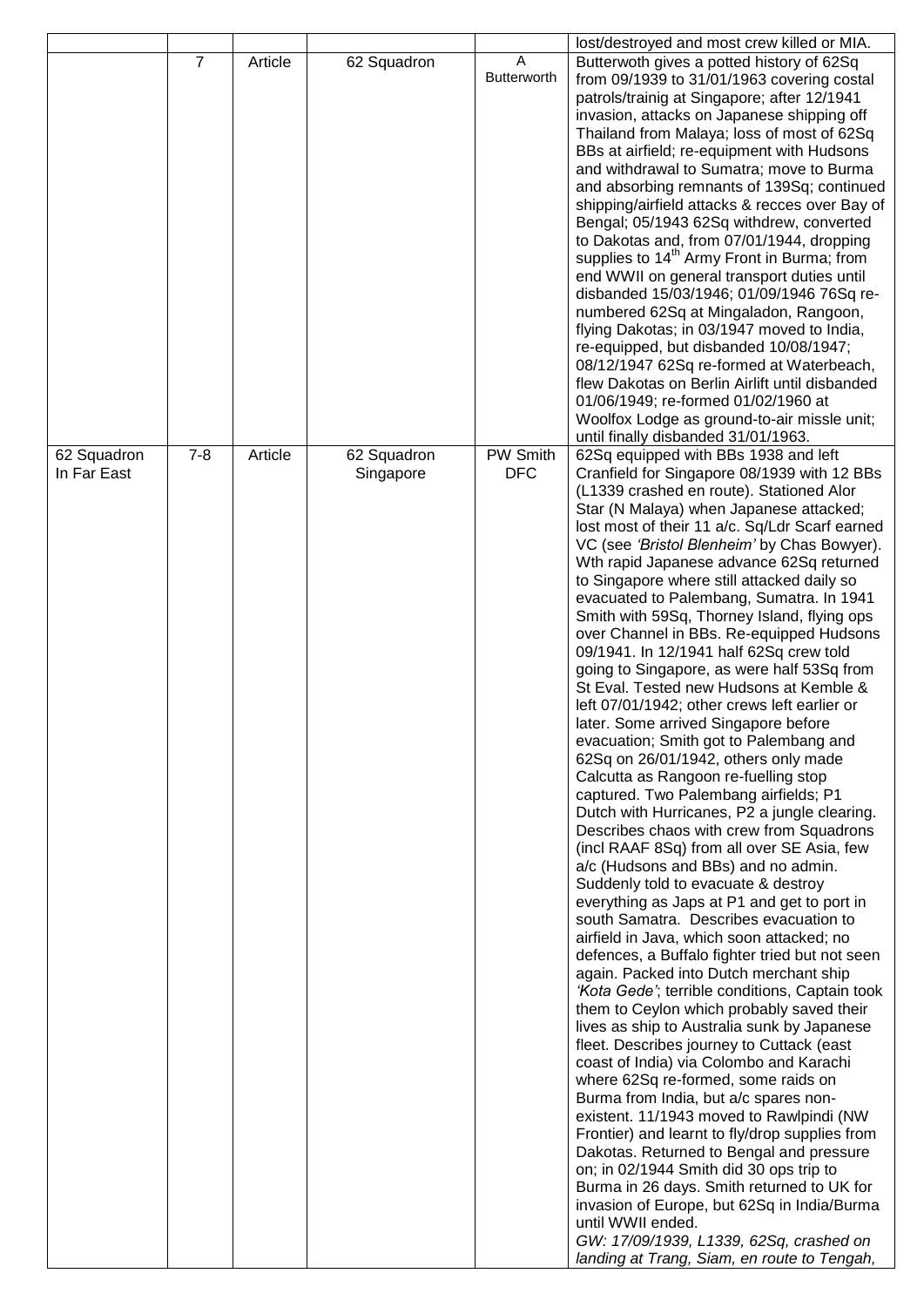|  |  | rar.<br>ott.<br>$- - - -$<br>- - -<br>ınto<br>rınnec<br>ano<br>soif<br>oroune<br>LI/C |
|--|--|---------------------------------------------------------------------------------------|
|  |  |                                                                                       |

| <b>Issue 21: December 1994</b> |                |        |                                                               |                |                                                                                                                                                                                                                                                                                                                                                                                                                                                                                                                                                      |
|--------------------------------|----------------|--------|---------------------------------------------------------------|----------------|------------------------------------------------------------------------------------------------------------------------------------------------------------------------------------------------------------------------------------------------------------------------------------------------------------------------------------------------------------------------------------------------------------------------------------------------------------------------------------------------------------------------------------------------------|
| <b>Topic</b>                   | Page           | Type   | <b>Title</b>                                                  | <b>Author</b>  | <b>Notes &amp; Search Words</b>                                                                                                                                                                                                                                                                                                                                                                                                                                                                                                                      |
|                                |                | Report | The President's<br>Message                                    | Ivor Broom     | Good to see Blenheim flying at events,<br>thanks to Graham Warner but continued<br>support needed; shared Spitfire Soc tent at<br>Biggin Hill but own tent at Duxford. Last<br>AGM at RAF Museum like a re-union lunch;<br>next on 25/03/1995.                                                                                                                                                                                                                                                                                                       |
|                                | 1              | Report | Messages from the<br>Secretaries                              |                | Betty and Jeanne thank members for<br>support given to Society events, esp<br>financial support 11/09/1994.                                                                                                                                                                                                                                                                                                                                                                                                                                          |
|                                | 1              | Report | Chairman's Message                                            | Hugh<br>George | Eighth Christmas as a Society in which lot<br>achieved; financial aid to GW and Blenheim,<br>putting people in contact, correcting<br>misconceptions about WWII. Book out about<br>Soc President Sir Ivor Broom (see enclosed)                                                                                                                                                                                                                                                                                                                       |
|                                | 1              | Obits  | Deaths                                                        |                | Ted Radford (member 586), Babs Drew's<br>brother died of heart attack; William Tulloch<br>(117) died 03/1994; RE Butcher (265) ex-<br>105Sq died of heart attack 27/06/1994;<br>W/Cdr FA Buckingham (647) died o1/1994;<br>AVM Sir Ian Spencer CB, DFC (49).<br>Condolences to families and friends.                                                                                                                                                                                                                                                 |
|                                | $\overline{2}$ | Report | <b>Society Notes</b><br>Trip to France                        |                | Report of enjoyable trip to France with<br>thanks to Jeanne Gibbs, Irene Murphy,<br>Renee Bysouth, Laurie Eames and Vic<br>Bingham for organising. Gerard Bernard and<br>Denis renovating Museum at 28 rue Basse<br>which 'treasure of information' on RAF<br>overseas camps 1939/40. Details reactment<br>of 'American' troops advance into village.                                                                                                                                                                                                |
|                                | $\overline{2}$ |        | Later Note                                                    |                | John Morton wrote to Queen Mother<br>requesting photo of Queen Elizabeth and<br>King George IV; she sent signed copy to<br>Bernard Pauzed, President of Assn Maison<br>Rouge. Extract from letter by Ken Garrett (ex<br>XVSq/15Sq) about visit, seeing 'Red'<br>Eames, recalling incident from Wyton, re-<br>meeting Madame Pariset in the same farm<br>114Sq had billetted in 1939 when she was<br>aged aged 11. Ken vividly describes events<br>from those days, cost of farm products, help<br>with homework and old postcard she's<br>kept, etc. |
|                                | 2              | Notice | Reunion Lunch, AGM<br>and Talk                                |                | AGM on 25/03/1995 at RAF Museum,<br>Hendon with reunion lunch and talk by BCA<br>about TV coverage of Bomber Command.<br>Prices and times given, also a reminder<br>about Blen Soc subs due 01/01/1995                                                                                                                                                                                                                                                                                                                                               |
|                                | $\overline{2}$ | Report | Local Lunches                                                 | Editor         | Jeanne has arranged 4 lunches: Three<br>Swams, Market Harborough by Len Hayes;<br>Marsham Arms, nr Norwich by Bill Burbery<br>(with Chaz Bowyer as Guest of Honour); San<br>Clu in Ramsgate by June Humphreys;<br>Christmas lunch will be at Leefe Robinson<br>VC. Please phone Jeanne ref future lunches<br>as expensive to send notices to everyone.                                                                                                                                                                                               |
|                                | 3              | Notice | <b>Advance Notice:</b><br><b>Closure of Swanton</b><br>Morley |                | Those wishing to attend event on 06/11/1995<br>should contact Sq/Ldr ME Daniels (rtd) at<br><b>RAF Swanton Morley</b>                                                                                                                                                                                                                                                                                                                                                                                                                                |
|                                | $\mathfrak{S}$ | Letter | <b>RAF Castle Camps</b><br><b>Memorial Trust</b>              | Ken Spells     | Ken was active bringing Memorial Trust into<br>being (see GW's report) & sent leaflet about<br>it's history (next item)                                                                                                                                                                                                                                                                                                                                                                                                                              |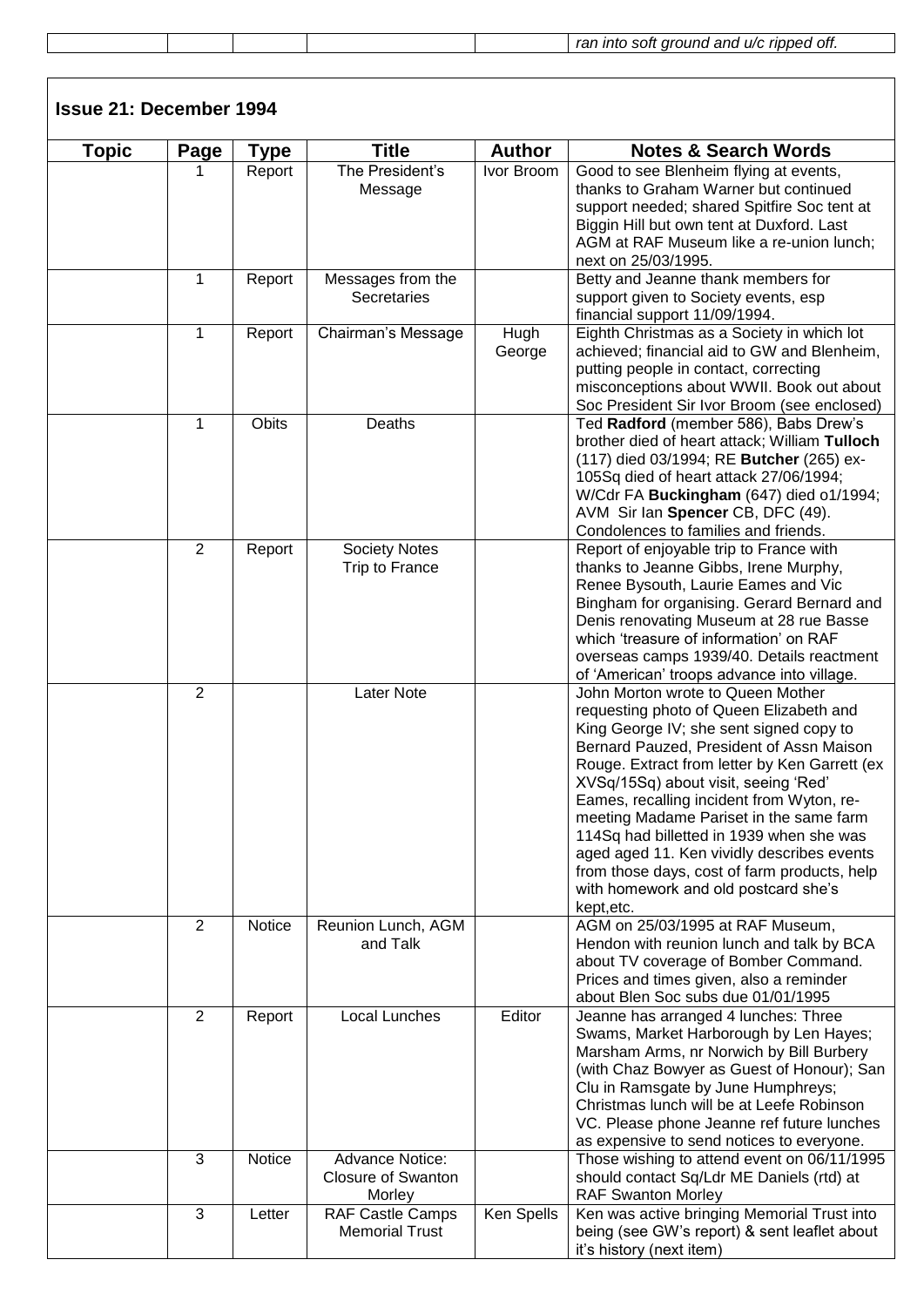| 3       | Article | A Brief History of                                 |                 | 85Sq Hurricanes first at Castle Camps (SW                                              |
|---------|---------|----------------------------------------------------|-----------------|----------------------------------------------------------------------------------------|
|         |         | RAF Castle Camps                                   |                 | Havershill), satellite of Debden, under Peter                                          |
|         |         |                                                    |                 | Townsend ('A' flight) and 'Dickie' Lee ('B'                                            |
|         |         |                                                    |                 | flight) between 27/06/1940 and 05/09/1940.                                             |
|         |         |                                                    |                 | 73Sq next (under canvas) until move to ME                                              |
|         |         |                                                    |                 | 11/1940. 18/04/1941: opened as full RAF                                                |
|         |         |                                                    |                 | base under Sq/Ldr Coote-Robinson &                                                     |
|         |         |                                                    |                 | guarded by King's Royal Rifle Corps. 157Sq<br>re-formed there 18/12/1941 under W/Cdr   |
|         |         |                                                    |                 | Gordon Slade; Mosquitos arrived 01/1942                                                |
|         |         |                                                    |                 | with first ops from Castle Camp (CC)                                                   |
|         |         |                                                    |                 | 27/04/1942. Duke of Kent visited                                                       |
|         |         |                                                    |                 | 08/06/1942. 157Sq moved to Bradwell Bay                                                |
|         |         |                                                    |                 | 03/1943 and replaced by 605Sq making                                                   |
|         |         |                                                    |                 | intruder missions with RAF Regiment on                                                 |
|         |         |                                                    |                 | guard & Searchlight & Gun Units around                                                 |
|         |         |                                                    |                 | base. 527Sq on North side of base for 8mths                                            |
|         |         |                                                    |                 | testing new Radar with BBs and Hurricanes.                                             |
|         |         |                                                    |                 | Then Canadian 410Sq with 26 Mosquitos &                                                |
|         |         |                                                    |                 | one Magister there until 04/1944. 02/1944                                              |
|         |         |                                                    |                 | 91Sq there for 8 days with Spitfires; NZ                                               |
|         |         |                                                    |                 | 486Sq arrived with Typhoons then Tempests                                              |
|         |         |                                                    |                 | leaving 04/1944. Many Czech pilot in 68Sq<br>Mosquitos at CC 06/1944 to 10/1944        |
|         |         |                                                    |                 | followed by Polish 307Sq for 3 mths until                                              |
|         |         |                                                    |                 | 03/1945 (Mosquitos again). 25Sq at CC                                                  |
|         |         |                                                    |                 | 10/1944 until moved to Boxford 20/12/1945,                                             |
|         |         |                                                    |                 | sharing field with 85Sq from 06/1945 until                                             |
|         |         |                                                    |                 | 85Sq moved to Tangmere 10/1945. On                                                     |
|         |         |                                                    |                 | 17/01/1946 last RAF/WRAF personnel                                                     |
|         |         |                                                    |                 | moved out and RAF CC closed down.                                                      |
|         |         |                                                    |                 | Occupied 05/1947 to 09/1947 by RAOC for                                                |
|         |         |                                                    |                 | vehicle storage and repairs by REME.                                                   |
| $3 - 4$ | Article | Visit to Wittes<br>18 <sup>th</sup> September 1994 | Betty<br>George | On 30/06/1940 raid on Merville 3 BBs from<br>107Sq shot down by ME109s; one crashed    |
|         |         |                                                    |                 | at Wittes (between St Omer & Aire sur la                                               |
|         |         |                                                    |                 | Lys). Describes scene. P/O Bennett, Sgt                                                |
|         |         |                                                    |                 | Langford and LAC Harrison burried in local                                             |
|         |         |                                                    |                 | church and honoured by villagers each 11 <sup>th</sup>                                 |
|         |         |                                                    |                 | Nov. On 18/09/1994 Wittes celebrated                                                   |
|         |         |                                                    |                 | liberation by Polish troops in 1944 at Polish                                          |
|         |         |                                                    |                 | memorial; many Poles moved to Wittes in                                                |
|         |         |                                                    |                 | 1920s to work in sulphur mines. Blen Soc                                               |
|         |         |                                                    |                 | contacted via Alan Blackburn for ex-107Sq<br>members to join memorial of RAF crew; Ted |
|         |         |                                                    |                 | Coote, Len Fearnley and Paddy Quirke (who                                              |
|         |         |                                                    |                 | shot down in same 30/06/1940 raid) unable                                              |
|         |         |                                                    |                 | to attend, but Hugh George and Betty did on                                            |
|         |         |                                                    |                 | way to Bayeux. Betty reports on event with 3                                           |
|         |         |                                                    |                 | bands, choirs, British, Polish & French                                                |
|         |         |                                                    |                 | officials, and ex-service organisation and                                             |
|         |         |                                                    |                 | French Army, etc. Describes crowded village                                            |
|         |         |                                                    |                 | church, laying of wreaths at French & Polish                                           |
|         |         |                                                    |                 | memorials and three RAF graves and meal                                                |
|         |         |                                                    |                 | and concert that followed. Site of crash,<br>which accessibe to vehicles, visited and  |
|         |         |                                                    |                 | described. Hugh able to reassure guide that                                            |
|         |         |                                                    |                 | crew member with unopened parachute was                                                |
|         |         |                                                    |                 | pilot but that all 3 killed in the a/c.                                                |
|         |         |                                                    |                 |                                                                                        |
|         |         |                                                    |                 | GW: On 30/06/1940 following 3 BBs of                                                   |
|         |         |                                                    |                 | 107Sq FTR to Wattisham from Merville;                                                  |
|         |         |                                                    |                 | R3823 shot down by flak at Wittes, nr St                                               |
|         |         |                                                    |                 | Omer; crew P/O R Bennett, Sgt A Langford                                               |
|         |         |                                                    |                 | and Sgt D Harrison KIA and buried at Wittes.                                           |
|         |         |                                                    |                 | L9467 shot down in target area; crew P/O J                                             |
|         |         |                                                    |                 | Quirke ('Paddy'), Sgt D Hawkins and Sgt K                                              |
|         |         |                                                    |                 | Murray captured and became PoWs. R3870<br>shot down by flak near Ecques, Sq/Ldr H      |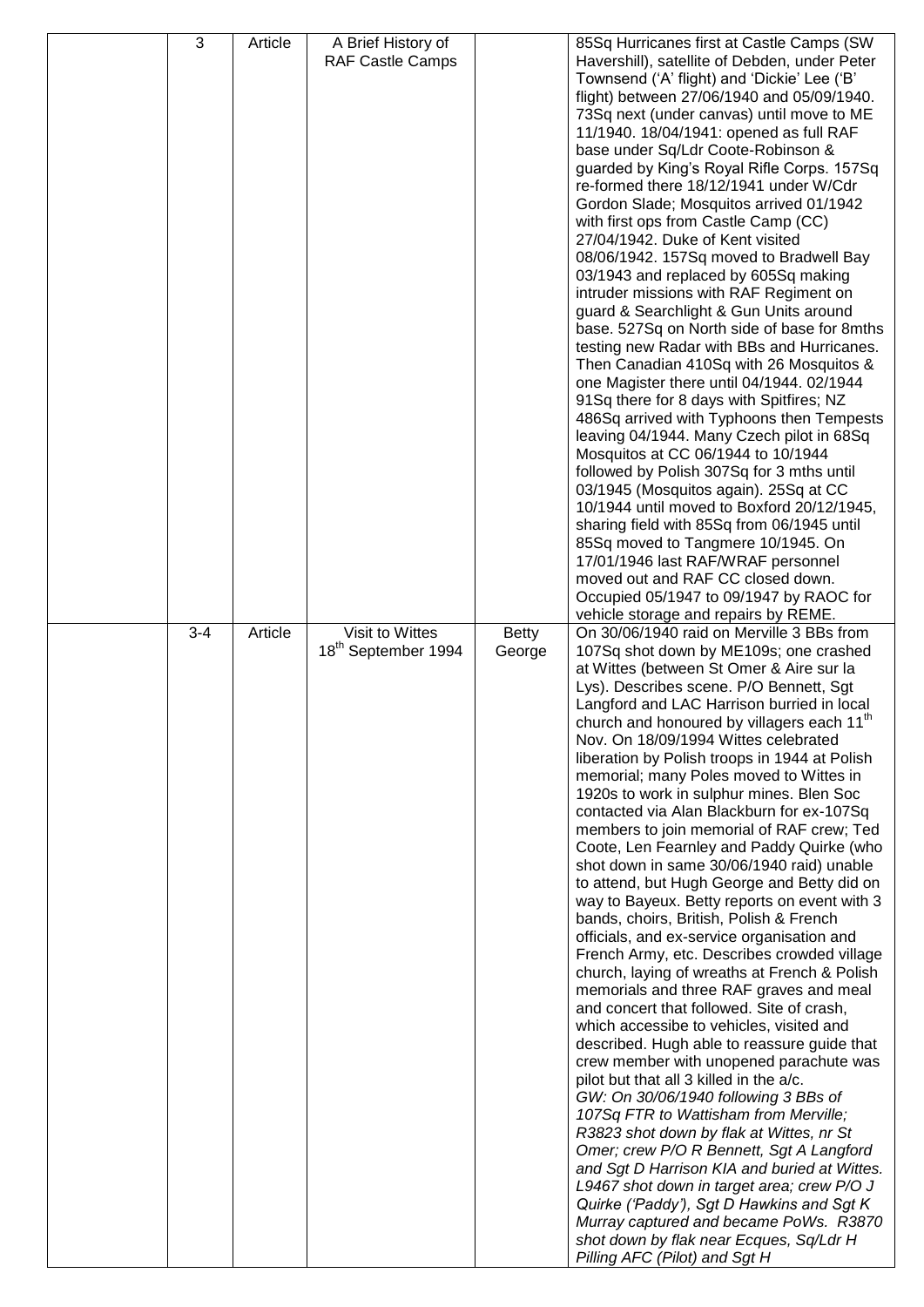|                |                |               |                              |                           | Denison(Wop/AG) KIA, Sgt F Roche (Obs)                                                    |
|----------------|----------------|---------------|------------------------------|---------------------------|-------------------------------------------------------------------------------------------|
|                |                |               |                              |                           | captured and became PoW.                                                                  |
|                | 4              | <b>Notice</b> | For Sale                     | Mike                      | Print of Gerald Coulsen's 'The First Blow' of                                             |
|                | 4              | Notice        |                              | Henry<br><b>DS Buxton</b> | 04/09/1939 raid on German ship at Keil.<br>Print 'The First Blow' by Gerald Coulsen       |
|                |                |               |                              |                           | (signed BCA crest) also 'Safe Escort' by Tim                                              |
|                |                |               |                              |                           | Mitchell of Lancaster over cliffs returning                                               |
|                |                |               |                              |                           | from ops escorted by Spitfire and Hurricane                                               |
|                | 4              | Notice        | 235 Squadron                 | Andrew D                  | 235Sq RAF Coastal Command reunion 15 -                                                    |
|                |                |               | Reunion                      | <b>Bird</b>               | 17/09/1995 for air & ground crew. Contact                                                 |
|                |                |               |                              |                           | given for Andrew.                                                                         |
| F/Sgt HF       | 4              | Wanted        | Mrs Joan Philips             | Joan                      | Joan seeks info about her brother F/Sgt                                                   |
| <b>Hancock</b> |                |               |                              | Philips                   | Hancock 580443 (aka 'Andy' or 'Hank') who                                                 |
|                |                |               |                              |                           | joined 105Sq 22/08/1939. Shot down over                                                   |
|                |                |               |                              |                           | North Sea 08/05/1941 in V5828 when Obs to                                                 |
|                |                |               |                              |                           | W/Cdr Christian. Does anyone remember<br>him? Address given.                              |
|                |                |               |                              |                           | GW: 08/05/1941, V5828, 105Sq, FTR; shot                                                   |
|                |                |               |                              |                           | down on fire by flak into Hafrs Fjord, Norway,                                            |
|                |                |               |                              |                           | on anti-shipping strike; W/Cdr A Christian,                                               |
|                |                |               |                              |                           | F/Sgt H Hancock and Sgt G Wade KIA and                                                    |
|                |                |               |                              |                           | commemorated Runnymede. W/Cdr Arnold                                                      |
|                |                |               |                              |                           | Christian was 105Sq CO                                                                    |
|                | 4              | Wanted        | Winston O'Dell Harper        | W/Cdr JE                  | Texan Winston O'Dell Harper from Big                                                      |
|                |                |               |                              | Jeffrey BA,               | Spring served in RCAF, ? flew in BBs 1942                                                 |
|                |                |               |                              | <b>MRAeS</b>              | near Spitalgate. Later transferred to USAF.                                               |
|                | 4              | Wanted        | Mrs J Collier                |                           | W/Cdr Jeffery seeks info; address given.<br>Mrs Collier seeks info re 23Sq 1940-1941      |
| Sgt R          | $\overline{4}$ | Wanted        | Wop/AG Sgt Robert            | Stephen                   | Sgt Worthington, 97Sq, KIA 21/10/1941 on                                                  |
| Worthington,   |                |               | Worthington                  | <b>McBride</b>            | Bremen raid in Manchester L7462. Stephen                                                  |
| Wop/AG         |                |               |                              |                           | researching his life. Contact details given.                                              |
|                | 4              | Notice        | <b>Warning !! Travelling</b> | Editor                    | Advice for those trying to use a Barclaycard                                              |
|                |                |               | to France?                   |                           | Visa in France.                                                                           |
|                | 5              | Photo         | Christmas Card from          |                           | To Blenheim Society from Blenheim Boys of                                                 |
|                |                |               | RAF Middle East,             |                           | 113Sq! Needs 3d value stamp affixed.                                                      |
|                | $5-6$          | Article       | 1941<br>Operating the        | Graham                    | After 'First Flight and Naming Ceremony' at                                               |
|                |                |               | Blenheim                     | Warner                    | Duxford 28/05/1993 our Blenheim had busy                                                  |
|                |                |               |                              |                           | year with events at Mildenhall, Biggin Hill,                                              |
|                |                |               |                              |                           | Cosford, Alconbury, Sunderland, Leicester,                                                |
|                |                |               |                              |                           | the IAT at Fairford, Finningley, 'Great                                                   |
|                |                |               |                              |                           | Warbirds' at Wroughton, the Zoersel in                                                    |
|                |                |               |                              |                           | Belgium and 'Classic Fighter' and Main                                                    |
|                |                |               |                              |                           | displays at Duxford. See by over 2 million                                                |
|                |                |               |                              |                           | people. Fact sheets handed out. Also at RAF                                               |
|                |                |               |                              |                           | Wattisham closure (where 107Sq, 110Sq,<br>18Sq, 13Sq & 226Sq based) Ipswich airport       |
|                |                |               |                              |                           | and Bleheim Palace; present Duke of                                                       |
|                |                |               |                              |                           | Marlborough recalls BBs at 13 OTU. Good                                                   |
|                |                |               |                              |                           | media coverage and income. Missed events                                                  |
|                |                |               |                              |                           | at Steeple Morden (home 17 OTU with BBs                                                   |
|                |                |               |                              |                           | 13/01/1943-04/05/1943) and HM Queen                                                       |
|                |                |               |                              |                           | Mother at B of B Memorial on Cliffs of Dover                                              |
|                |                |               |                              |                           | due to atrocious weather. John Romain flew                                                |
|                |                |               |                              |                           | BB; no events missed. 1994 disappointing;<br>only Flying Legends at Duxford invited       |
|                |                |               |                              |                           | Blenheim back. Romain won trophy for                                                      |
|                |                |               |                              |                           | display at North Weald 05/1994. Air Displays                                              |
|                |                |               |                              |                           | at Le Bourget, La Ferte Alais and Falaise in                                              |
|                |                |               |                              |                           | France, Tistrup in Denmark and Eindhoven                                                  |
|                |                |               |                              |                           | in Netherlands hardly covered costs so                                                    |
|                |                |               |                              |                           | income down and none of loan repaid. BB                                                   |
|                |                |               |                              |                           | made goodwill visits to RAF Museum                                                        |
|                |                |               |                              |                           | (Hendon), B of B Memorial (Dover), Castle                                                 |
|                |                |               |                              |                           | Camp, D-Day flypast over Britannia, BAe at<br>Lostock and Filton (home of BAC); contrasts |
|                |                |               |                              |                           | with poor treatment at SBAC Farnborough.                                                  |
|                |                |               |                              |                           | Closure of RAF West Raynham very moving;                                                  |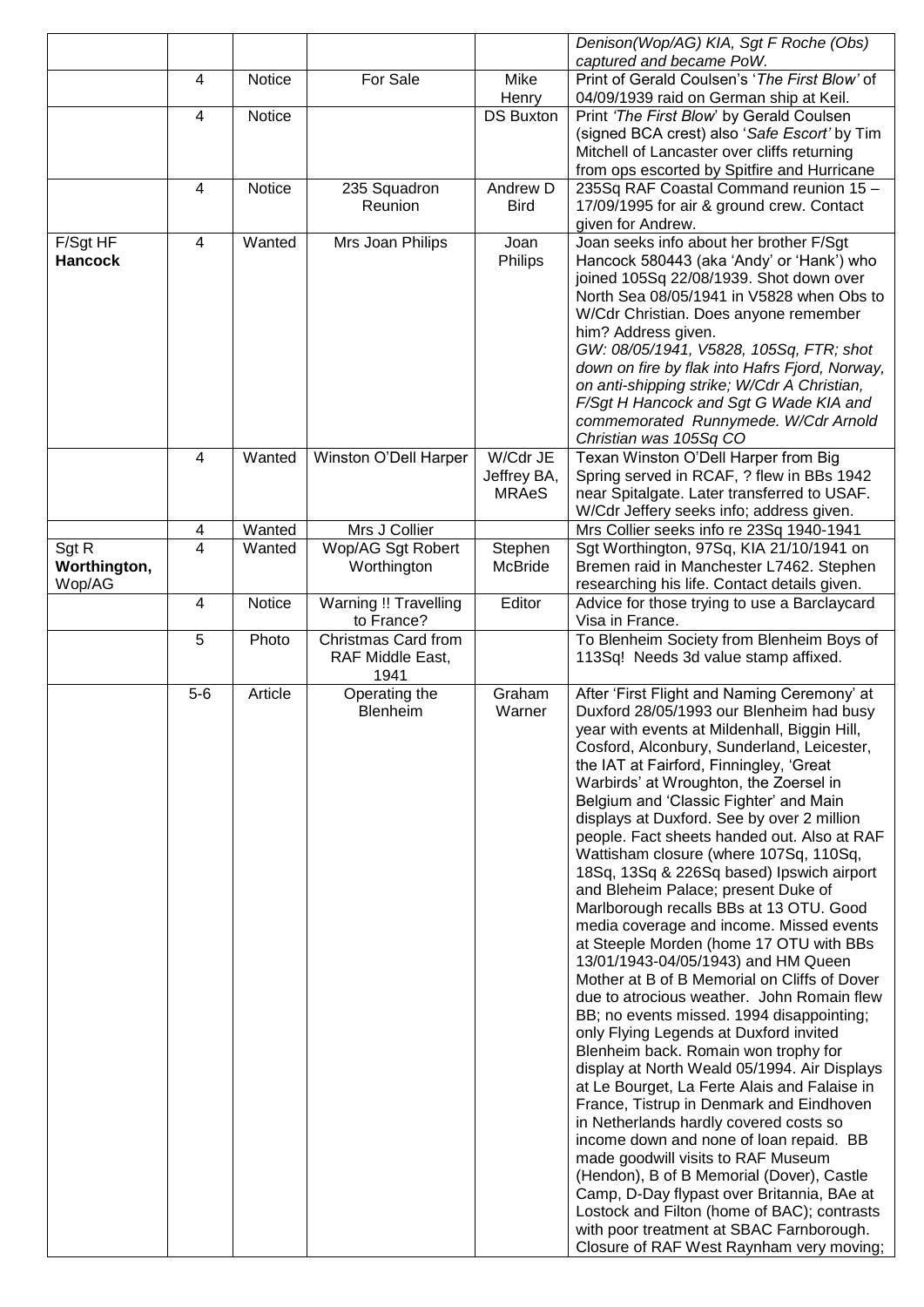|               |         |         |                                                     |                                   | BB first and last to fly with Spitfire, Canberra<br>Hunter, VCIO, Jaguar, Tornado and Red<br>Arrows between. AM John Allison, current<br>AOC 11 group, in BB cockpit for final flypast;<br>watching was Ivor Broom, former AOC 11<br>group. From 05/1939 to 11/1942 West<br>Raynham base for 101Sq, 139Sq, 18Sq,<br>114Sq, and 614Sq. GW just filmed 'Spirit of<br>Britain First' TV film/video which he<br>recommends; vast improvement on<br>earlier 'Forgotten Bomber'. Discussion on<br>colour and markings of 'only airworthy<br>Blenheim in the world'; intend to change<br>these every couple of years. Restoration of<br>Mk I 'nose' has started.                                                                                                                                                                                                                                                                                                                                                                                                                                                                                                                                                                                                                                                                                                                           |
|---------------|---------|---------|-----------------------------------------------------|-----------------------------------|-------------------------------------------------------------------------------------------------------------------------------------------------------------------------------------------------------------------------------------------------------------------------------------------------------------------------------------------------------------------------------------------------------------------------------------------------------------------------------------------------------------------------------------------------------------------------------------------------------------------------------------------------------------------------------------------------------------------------------------------------------------------------------------------------------------------------------------------------------------------------------------------------------------------------------------------------------------------------------------------------------------------------------------------------------------------------------------------------------------------------------------------------------------------------------------------------------------------------------------------------------------------------------------------------------------------------------------------------------------------------------------|
|               | $7 - 8$ | Article | A Wattisham Prang                                   | Sq/Ldr<br><b>WJJ</b><br>O'Connell | Jounal (ref) mentions 226Sq BB crash on<br>take off from Wattisham for Rotterdam raid<br>on 28/08/1941. O'Connell, then a Sgt in<br>RCAF attached to RAF, was the pilot crewed<br>with Sgt Peter Saunders (Obs) and P/O Wes<br>Robertson (Wop/AG), flying No 2 in close<br>formation. Describes hurried take-off, not<br>wearing Sutton harness, use of 9lb boost,<br>and exactly what he remembers of the<br>engine failure at 40', the accident and their<br>escape in clear, detailed and amusing prose<br>- and how he recounted it to his 'date' in<br>'The Pumpkin' cafe that evening. Incident<br>reported to Sq/Ldr JS Kennedy ('Ginger')<br>GW: 28/08/1941, Z7299, 226Sq, crashed at<br>Wittisham on take-off for raid; crew Sgt R<br>O'Connell RCAF, Sgt P Saunders and Sgt<br>Robertson thrown clear with slight injuries,<br>aircraft destroyed by fire.                                                                                                                                                                                                                                                                                                                                                                                                                                                                                                                |
| Maintenance   | 8       | Article | The Fitters Tale                                    | E<br>Unsworth                     | First saw BBs 02/1941 at Church Fenton, nr<br>Leeds, when fitter/2/engines on Hurricanes.<br>05/1941 posted to ME, Kasfaree transit<br>camp then 16/07/1941 to 102 MU at Abu<br>Sueir (nr Ismailia) with Wellingtons, BBs Mk I<br>& Mk II and Gladiators. He worked on<br>backlog of BB from Greece and Crete to be<br>used against supply ships, convoys, etc. Did<br>engine changes, repairs & inspections.<br>Describes devastation caused by night<br>bombing from 11/08/1941 with hangars/<br>workshops unusable by 19/08/1941 so<br>gradually moved to Kilo 17 near Cairo. He &<br>2 others left outside repairing last 3 BB – and<br>then filling wing tanks from 4 gallon cans!<br>Kilo 7 formed as 108 MU with Wellingtons,<br>more BBs, 2 Vicker Valencias & 2 Bombay<br>transports. Describes crated BB's route via<br>Takoradi (Gold Coast) where BBs<br>assembled and flown to 108 MU for desert<br>air intakes to be fitted, etc & inspected. Lot<br>crashed en route. Describes change in work<br>routine 11/1941 due to amount of work,<br>preparing BB for Turkish Air Force, new<br>hangar making work easier, normal<br>proceedure with crews leaving BB for repair,<br>going to Cairo, returning to check BB with<br>fitter/rigger and test fly (detailed) before<br>returning to Squadron. Interesting article<br>GW: total of 56 BBs to Turkey in two batches |
| <b>70 OTU</b> | 8       | Article | An Account of<br><b>Blenheims in East</b><br>Africa | Sq/Ldr WJ<br>Evans<br>(retd)      | 70 OTU had about 85 BBs (most Mk IV) at<br>Nakuru, Kenya. At over 7,000 ft and hot,<br>Evans details problems caused to BB; over-<br>heated engines cutting at take-off, burst<br>tyres due to long run at take off/landings,                                                                                                                                                                                                                                                                                                                                                                                                                                                                                                                                                                                                                                                                                                                                                                                                                                                                                                                                                                                                                                                                                                                                                       |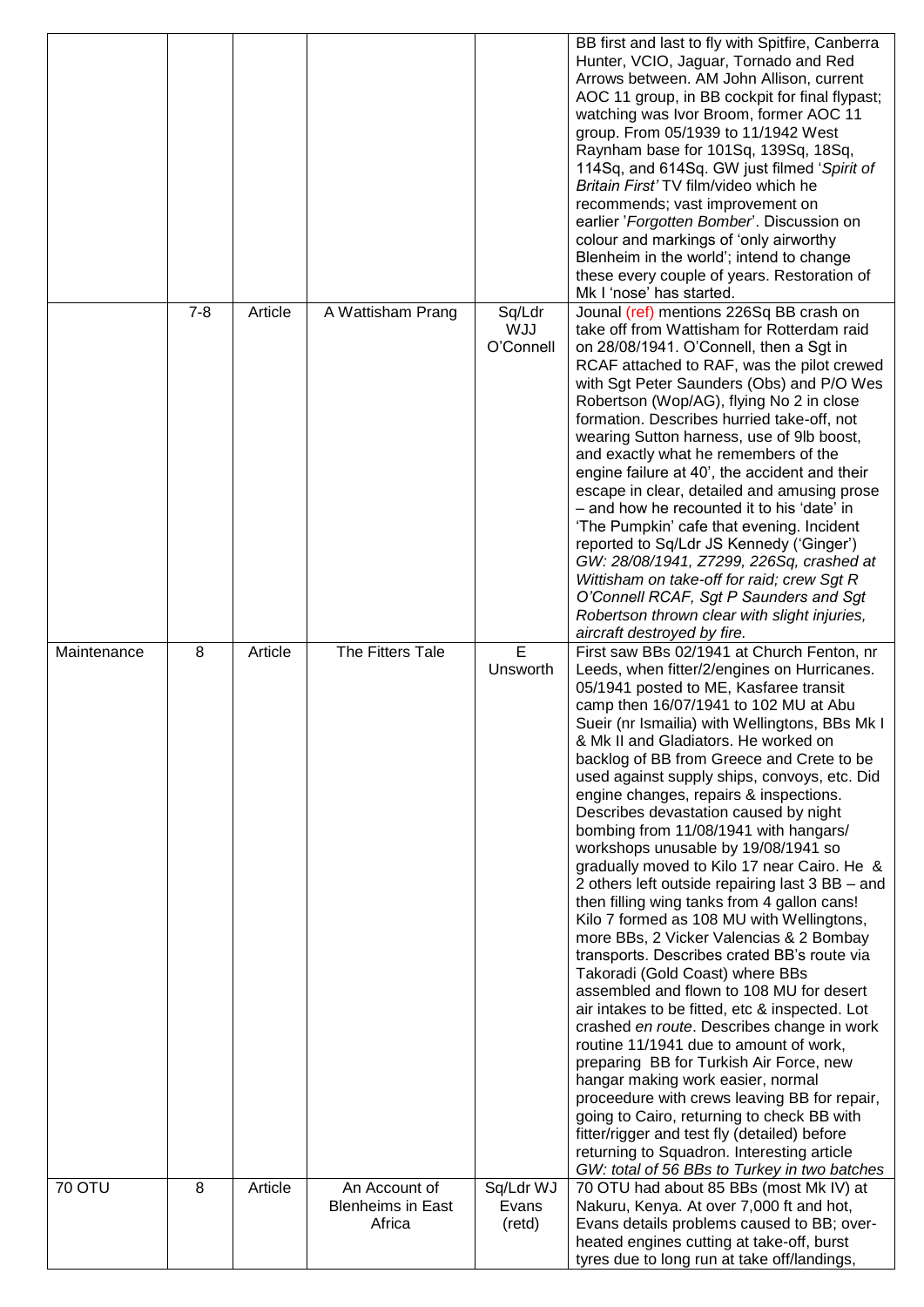|  | lack of spares (esp piston rings & tyres), high<br>oil consumption, frequent engine changes.<br>Evans flew to RAF Aden via Addis Abbaba<br>for spares. After year Evans commissioned<br>and to Eastleigh (5,500 ft) as technical<br>Adjudant to G/Cpt McDonald (Engineer) who<br>Station Commander of 133 MU Eastleigh &<br>in charge engine repair section. Evans<br>loaned to South African BB Squadron based<br>at Kilifi (on coast north Mombassa) where<br>Blenheim being sabotaged; details incident.<br>Good team spirit. BB Mk V's weren't liked.<br>Note: interesting article about neglected<br>area, 70 OTU moved to Nakuru 07/1941<br>GW: p600, pic 70 OTU's V6468 force-landed<br>near Nakuru, Kenya, 15/12/1941. |
|--|--------------------------------------------------------------------------------------------------------------------------------------------------------------------------------------------------------------------------------------------------------------------------------------------------------------------------------------------------------------------------------------------------------------------------------------------------------------------------------------------------------------------------------------------------------------------------------------------------------------------------------------------------------------------------------------------------------------------------------|
|--|--------------------------------------------------------------------------------------------------------------------------------------------------------------------------------------------------------------------------------------------------------------------------------------------------------------------------------------------------------------------------------------------------------------------------------------------------------------------------------------------------------------------------------------------------------------------------------------------------------------------------------------------------------------------------------------------------------------------------------|

| <b>Topic</b> | Page           | Type   | <b>Title</b>              | <b>Author</b> | <b>Notes &amp; Search Words</b>                |
|--------------|----------------|--------|---------------------------|---------------|------------------------------------------------|
|              | 1              | Report | Chairman's Message        | Hugh          | Refers to D-Day and spirit of 1940s. Getting   |
|              |                |        |                           | George        | Blenheim flying is one of Soc aims, but need   |
|              |                |        |                           |               | funding to keep it there and to continue with  |
|              |                |        |                           |               | our other aims.                                |
|              | $\mathbf{1}$   | Data   | Committee for 1994        |               | Lists names of President, 5 Officers and 7     |
|              |                |        |                           |               | other Committee Members                        |
|              | 1              |        | Society Notes             |               | Refers to 02/05/1994 D-day Commemoration       |
|              |                |        | Airshows                  |               | at Duxford; Soc tent etc cost £822 so can't    |
|              |                |        |                           |               | subsidise entrance price. Blen cost £2,000/hr  |
|              |                |        |                           |               | to fly. Inform early if need disabled parking. |
|              | 1              |        | Remembrance Day           |               | Soc been invited to Remembrance Day            |
|              |                |        | March Past the            |               | March Past; contact Betty or Jeanne if want    |
|              |                |        | Cenotaph                  |               | to take part; lunch after at Union Jack Club.  |
|              | $\overline{2}$ | Notice | Duxford Family Day        | Betty         | Cost of ticket for 11/09/1994 & how to obtain. |
|              |                |        | 11 September 1994         | George        | D-Day video from Jeanne or buy at Manston,     |
|              |                |        |                           |               | Biggin & Duxford.                              |
|              | $\overline{2}$ | Report | The AGM                   |               | Held at Hendon RAF Museum 26/03/1994.          |
|              |                |        |                           |               | Launch of Ken Whittle's book 'An Electrician   |
|              |                |        |                           |               | Goes to War'. Drs Theo Boiten spoke on         |
|              |                |        |                           |               | Blenheim action over Netherlands. Minutes      |
|              |                |        |                           |               | and accounts to follow.                        |
|              | $\overline{2}$ | Wanted | Special Request from      | Theo Boiten   | Channel Operations. Battle of Britain Strikes  |
|              |                |        | Drs Theo Boiten           |               | Against Invasion Barges and Luftwaffe          |
|              |                |        |                           |               | Airfields. Drs Boiten wants to hear from       |
|              |                |        |                           |               | anyone on these ops or on 'Intruder' ops       |
|              |                |        |                           |               | over Holland in 1942. Address given.           |
|              | 2              | Report | Maastricht RAF            |               | Hugh George, Betty George and other            |
|              |                |        | <b>Memorial at Gellik</b> |               | Members from France and UK attended to         |
|              |                |        |                           |               | honour dead from Maastricht 12/05/1940         |
|              | $\overline{2}$ | Obits  |                           |               | G/Cpt Ken Batchelor (Member 744) past          |
|              |                |        |                           |               | President of BCA and Mildenhall Register       |
|              |                |        |                           |               | and associated with Polish & Czech units in    |
|              |                |        |                           |               | RAF and statue of Bomber Harris outside St     |
|              |                |        |                           |               | Clement Dane's Church; Sq/Ldr Dick             |
|              |                |        |                           |               | Couchman DFM AE (91) ex-59Sq, 62Sq,            |
|              |                |        |                           |               | 518Sq & 236Sq died 31/01/1994; widow died      |
|              |                |        |                           |               | 17/03/1994, info from son Richard, also Soc    |
|              |                |        |                           |               | member. Mrs J Williams (481), Mr JA            |
|              |                |        |                           |               | Dodds (569). Sympathy to familes & friends.    |
|              | $\overline{2}$ | Report | Lunches                   |               | On 02/02/1994 gathering of Members at          |
|              |                |        |                           |               | 'Leefe Robinson VC' and another organised      |
|              |                |        |                           |               | by Milke Ford at 'Blue Boar' on 08/04/1994.    |
|              | 2              | Report | The Faithful Four of      |               | Eric Shipley continues to hosts lunches in     |
|              |                |        | the Blenheim in the       |               | Yorkshire. In response to lapse of memory      |
|              | $\overline{2}$ |        | <b>Sticks</b>             |               | about date J Moore sent in following poem:     |
|              |                | Poem   | 'I'm Fine Thank You'      |               | Amusing poem about getting old and saying      |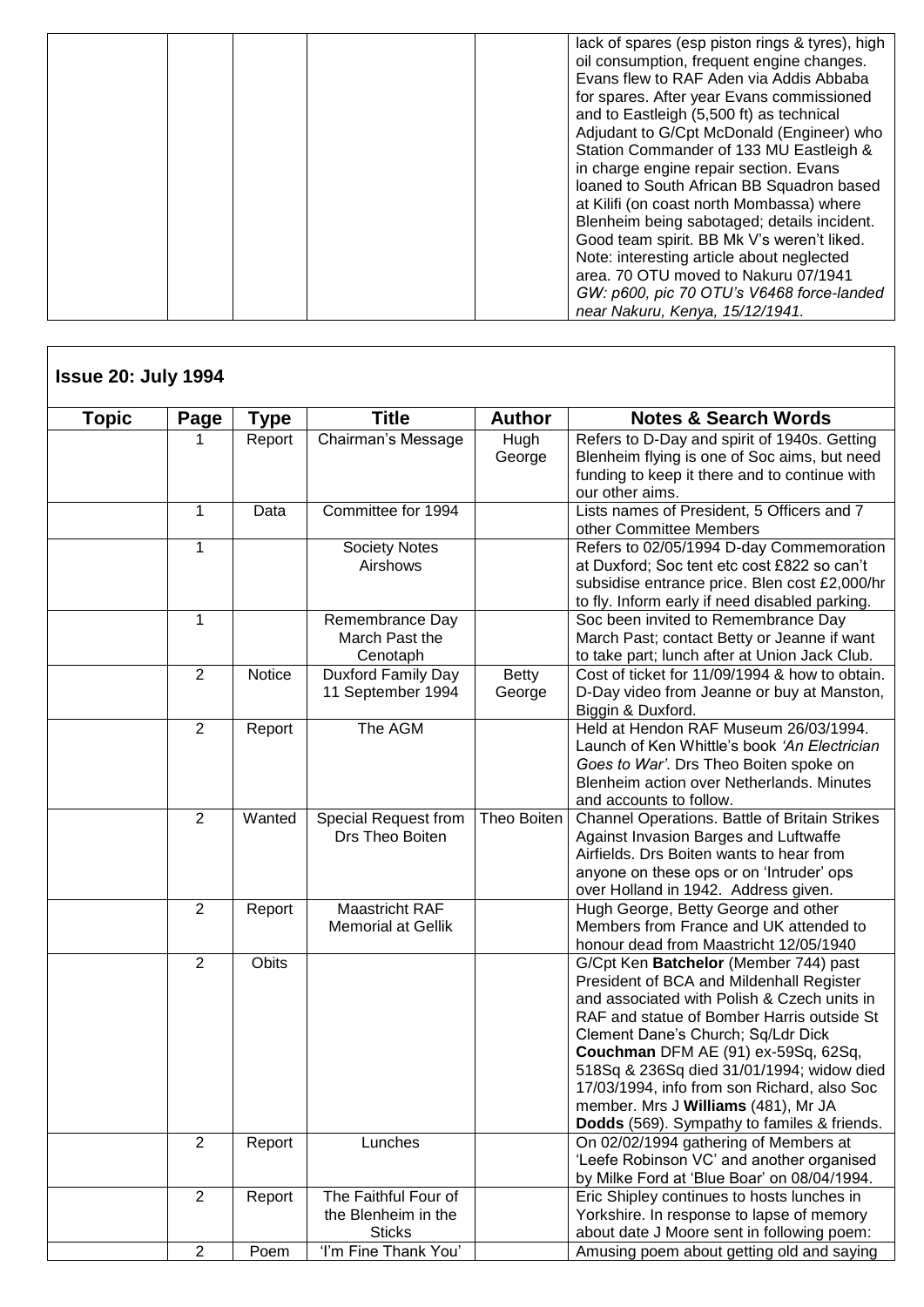|                            |       |         |                                       |                 | 'I'm fine' rather than moaning.<br>Note: on-line search credits slightly longer version         |
|----------------------------|-------|---------|---------------------------------------|-----------------|-------------------------------------------------------------------------------------------------|
|                            | 3     | Notice  | <b>Allied Bomber Airfield</b>         | Editor          | of this poem to Constance O'Neon (1953-54)<br>ABAA Ltd looking at feasibility & funding of      |
|                            |       |         | <b>Association Ltd</b>                |                 | Bomber Airfield Society purchasing airfield                                                     |
|                            |       |         |                                       |                 | as Memorial to Bomber Command with<br>museum, holiday accomodation, etc.                        |
|                            | 3     | Notice  | For Sale                              | Mike            | Print of Gerald Coulsen's 'The First Blow' of                                                   |
|                            | 3     | Notice  | <b>Aviation Postcard</b>              | Henry<br>Ray    | 04/09/1939 raid on German ship at Keil.<br>Club promotes interest/research into Aviation        |
|                            |       |         | Club (International)                  | <b>Billings</b> | Postcard. Ray's address given                                                                   |
|                            | 3     | Pics    | 100 Group/RAF Oulton<br>Memorial      |                 | On 15/05/1994 350 people attend unveiling<br>of 100 Group/RAF Oulton Memorial, incl Les         |
|                            |       |         |                                       |                 | Gibbs and Jeanne (represent Blen Soc);                                                          |
|                            |       |         |                                       |                 | 'Dinty' Moore read poem he'd written. Also                                                      |
|                            |       |         |                                       |                 | Thanksgiving service and Memorial Book<br>dedication at Blickling Parish Church.                |
|                            |       |         |                                       |                 | Pics 1: 18Sq survivors Frank Harbord DFM                                                        |
|                            |       |         |                                       |                 | (Obs), George Milson DFC (Pilot), JM Moore<br>DFC (Wop/AG), R Kirk (ground crew).               |
|                            |       |         |                                       |                 | Pic 2: RAF Oulton Memorial                                                                      |
| AC1 Raymond<br><b>Trew</b> | $3-5$ | Article | Finland Remembers -<br>Fifty Years On | W/Cdr<br>Peter  | Vivid account of a secret mission to deliver<br>12 BBs to Finland. Six volunteers from          |
| (Wop/AG)                   |       |         |                                       | Green -         | Watton sent to RAF Bicester in civilian                                                         |
|                            |       |         |                                       | 1990            | clothes; one was AC1 Ray Trew (Wop/AG)<br>of 21Sq. At Bicester were 36 'civilian' BB            |
|                            |       |         |                                       |                 | aircrews from various Squadrons and 12 BB                                                       |
|                            |       |         |                                       |                 | MkIs to deliver to Finnish Air Force in fight<br>against Russia. The BBs were unarmed and       |
|                            |       |         |                                       |                 | Finnish swastika-like insignias were white-                                                     |
|                            |       |         |                                       |                 | washed over. Uneventful flight via Dyce<br>(Aberdeen) on Day 1, Stavangar (Norway)              |
|                            |       |         |                                       |                 | on Day 2, Vasteras (Sweden) Day 3, then                                                         |
|                            |       |         |                                       |                 | Lake Juva (Finland) on 26/02/1940. Coach<br>to Helsinki on 27/02/1940 where Finnish             |
|                            |       |         |                                       |                 | appreciation described. Next day to Turko                                                       |
|                            |       |         |                                       |                 | Abo airfield & flown in Ju 52 to Stockholm;                                                     |
|                            |       |         |                                       |                 | details stay there with Leo Lightfoot<br>(Wop/AG). On 12/03/1940 21Sq crew flown                |
|                            |       |         |                                       |                 | to Perth via Oslo in Ju 52. Back at Watton                                                      |
|                            |       |         |                                       |                 | Trew completed 25 more ops against<br>Wehrmach before leaving 21Sq. Leo                         |
|                            |       |         |                                       |                 | Lightfoot awarded DFM when he shot down                                                         |
|                            |       |         |                                       |                 | an ME109. On 06/12/1990 at Finnish<br>Ambassador's residence Winter War                         |
|                            |       |         |                                       |                 | Commemorative Medal awarded to Ray                                                              |
|                            |       |         |                                       |                 | Trew & families of other crew members. Leo<br>received his Medal in Aukland, New Zealand        |
|                            |       |         |                                       |                 | (where he lives). Leo and Ray both Blen Soc                                                     |
|                            |       |         |                                       |                 | members. Ray would welcome contact with<br>others on this 1940 BB delivery to Finland.          |
|                            |       |         |                                       |                 | Pics: Blenheim with Finnish swastika white-                                                     |
|                            |       |         |                                       |                 | washed, Bicester 1940; Two BB taking off at                                                     |
|                            |       |         |                                       |                 | Bicester for Finland. Both pics by Ray Trew.<br>GW: p172, 12 BBs (including L1345, L1347,       |
|                            |       |         |                                       |                 | L1354, L 1362) left Bicester for Dyce then to                                                   |
|                            |       |         |                                       |                 | Juva, via Stavanger & Vasternas arriving<br>26/02/1940. BBs re-numbered in Finland BL-          |
|                            |       |         |                                       |                 | 134 to 145, some given ski-undercarriages                                                       |
|                            |       |         |                                       |                 | and used in 105-day 'Winter War' against<br>Russia; Finland surrendered 13/03/1940.             |
|                            | 5     | Article | <b>Planely Paradoxical</b>            | Lord            | In 1942 at 70 OTU, Nakuru (Kenya),                                                              |
|                            |       |         |                                       | Deramore        | Navigation Instructor Austrailian W/O Barry<br>DFM ('Bush'), who got his DFM as Obs in          |
|                            |       |         |                                       |                 | Maryland over Taranto by landing a/c in ME                                                      |
|                            |       |         |                                       |                 | for wounded/killed pilot, wanted to be pilot so<br>practiced on Link Trainer. One day flew with |
|                            |       |         |                                       |                 | F/Lt pilot & Cpl as Wop/AG and in turbulance                                                    |
|                            |       |         |                                       |                 | BB hatch open, pilot disappeared through it                                                     |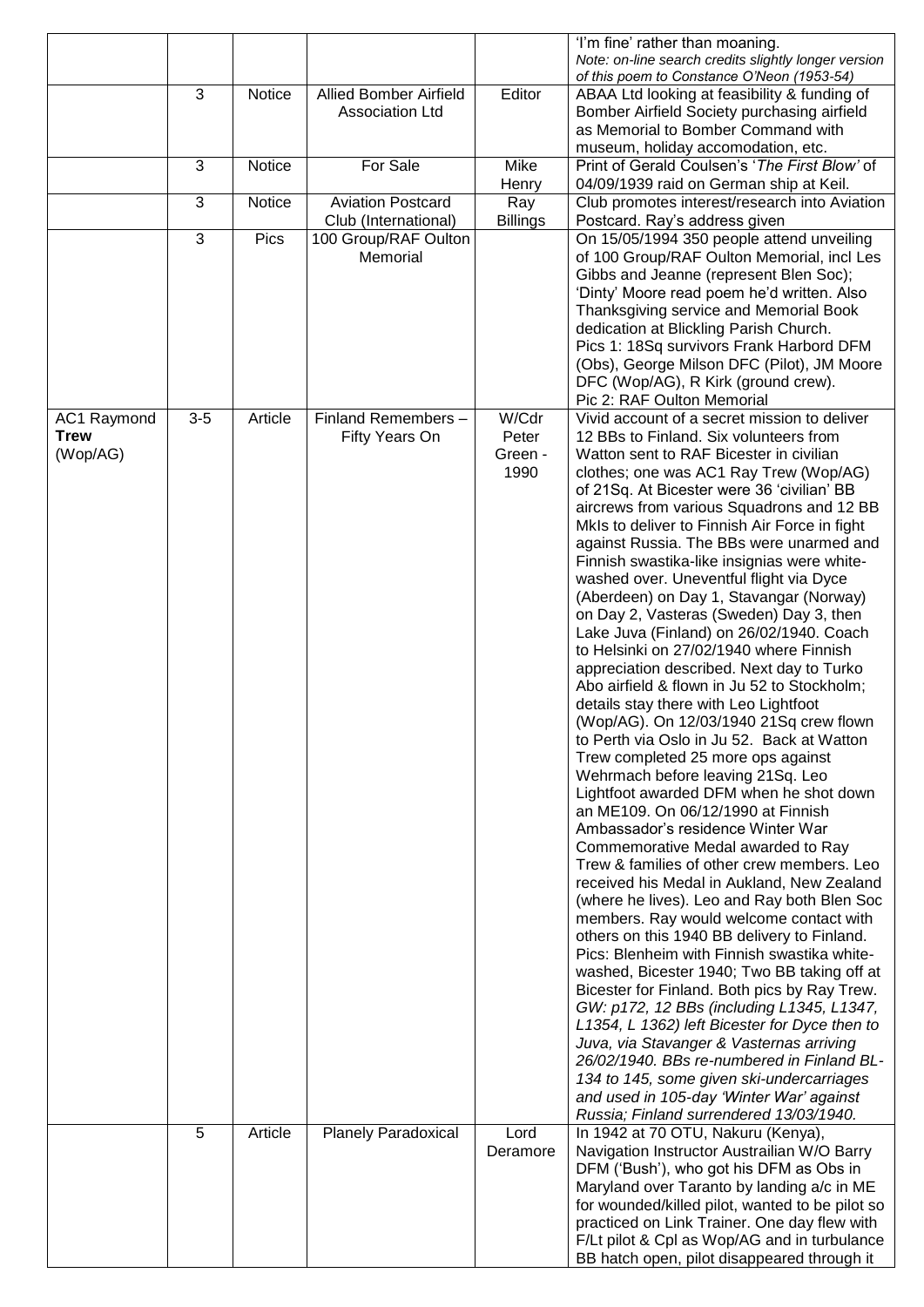|                 |         |                      |                  | and a/c into spin. Pilot survived. Details<br>incident and how 'Bush' landed BB & offered            |
|-----------------|---------|----------------------|------------------|------------------------------------------------------------------------------------------------------|
|                 |         |                      |                  | AFC by CO, but wanted pilots course. Author                                                          |
|                 |         |                      |                  | posted to ME Pool & ran into 'Bush' in Cairo                                                         |
|                 |         |                      |                  | still with Obs wings. He'd failed pilots course                                                      |
| 6               | Cartoon | 'And would we have a |                  | as couldn't land a/c!                                                                                |
|                 |         | visting card Sir?'   | Holly            | Crew of crashed BB approach door of<br>mansion                                                       |
| $6\phantom{1}6$ | Wanted  | Ejection Seat for    | Mike             | Mike is a school teacher collecting                                                                  |
|                 |         | Blenheims?           | <b>Bennett</b>   | information on ejection seats, escape                                                                |
|                 |         |                      |                  | capsules, assisted aircrew escapes,<br>extraction systems etc. from first (1910 his                  |
|                 |         |                      |                  | earliest). Has contacted manufacturers                                                               |
|                 |         |                      |                  | world-wide and ejectees: names Doddy Hay,                                                            |
|                 |         |                      |                  | Jo Lancaster (1 <sup>st</sup> Brit ejectee), Behgt                                                   |
|                 |         |                      |                  | Jarkenstedt (1 <sup>st</sup> Swedish ejectee), widow of<br>Rechliner Erprobungsspringer Wilhelm Buss |
|                 |         |                      |                  | (Ju-87B in 1941) & a Heinkel He219 crew                                                              |
|                 |         |                      |                  | (1944-1945). Requests info on further                                                                |
|                 |         |                      |                  | ejectees. Lists info he'd need ref time/place/                                                       |
|                 |         |                      |                  | type aircraft, seat details, etc. Would like any<br>ejection drawings, unused 'patents' etc,         |
|                 |         |                      |                  | related items (however small) and Folland or                                                         |
|                 |         |                      |                  | ML Aviation seats pics. From article in 1947                                                         |
|                 |         |                      |                  | Air Reserve Gazette he traced people who                                                             |
|                 |         |                      |                  | worked on a Vickers Supermarine ejection<br>seat (only 2 made).                                      |
| $7 - 8$         | Article | 21 Squadron Disaster | F/Lt Harry       | Following disaster after 11/05/1940 at                                                               |
|                 |         | at Stavanger - July  | <b>G</b> Huckins | Maastricht (5 of 6 21Sq BBs lost; mentions                                                           |
|                 |         | 1940                 | <b>DFC</b>       | LAC Guest Wop/AG), Dunkirk & 'Les                                                                    |
|                 |         |                      |                  | Amdelys' raid, 21Sq posted Scotland<br>(24/06/1940); describes Lossiemouth, near                     |
|                 |         |                      |                  | Inverness, relief and fun of summer evenings                                                         |
|                 |         |                      |                  | ('Grand Hotel' Elgin). Huckins, P/O Dick                                                             |
|                 |         |                      |                  | Rogers and Bill Bradshaw about only 21Sq<br>crew to survive 2 months & 20 raids after                |
|                 |         |                      |                  | 'blitz' of 10/05/1940; mentions 'sprogs',                                                            |
|                 |         |                      |                  | Luftwaffe's role; article he'd written about                                                         |
|                 |         |                      |                  | escape from France; practicing formation                                                             |
|                 |         |                      |                  | flying, 2 a/c lost (see below). On 11/08/1940<br>12 BBs (6 each from 21Sq & 139Sq or                 |
|                 |         |                      |                  | 115Sq 'A' flights) took off for Stavanger. Only                                                      |
|                 |         |                      |                  | 3 BBs returned as formation, ill equiped with                                                        |
|                 |         |                      |                  | Vicker K turret gun, met 'horde' of fighters;                                                        |
|                 |         |                      |                  | no 21Sq BBs returned; CO W/Cdr Bennett &<br>crew washed ashore in dinghy in Denmark.                 |
|                 |         |                      |                  | Little info on rest of 21Sq as no survivors.                                                         |
|                 |         |                      |                  | After this disaster raids limited to 50 miles off                                                    |
|                 |         |                      |                  | Norwegian coast. Describes raid on                                                                   |
|                 |         |                      |                  | Lossiemouth by Heinkels at 50'; 2 BBs<br>destroyed. 30/10/1940 21Sq returned to                      |
|                 |         |                      |                  | Watton. Mentioned Castlvetrand raid form                                                             |
|                 |         |                      |                  | Malta 12/1942 as 'pay-back' for 21Sq's                                                               |
|                 |         |                      |                  | earlier losses when Huckins lead Obs and<br>44 a/c destroyed.                                        |
|                 |         |                      |                  | Ed note: Blegian members say Maastricht                                                              |
|                 |         |                      |                  | bridges were mined, but this sabotaged.                                                              |
|                 |         |                      |                  | Note: Found this a rather confusing                                                                  |
|                 |         |                      |                  | reminiscence of 21Sq's historic role, but<br>good on life at Lossiemouth and vagueness               |
|                 |         |                      |                  | of info received by surviving crews.                                                                 |
|                 |         |                      |                  | GW: both 23/07/1940, 21Sq; R3820 spun                                                                |
|                 |         |                      |                  | into sea 1 mile off Lossiemouth during                                                               |
|                 |         |                      |                  | practice bombing on sea marker; crew P/O<br>T Powell, Sgt C Smewin & Sgt D Mobberley                 |
|                 |         |                      |                  | killed. R3872, overshot landing Lossiemouth.                                                         |
|                 |         |                      |                  | Ran into Watch Office, P/O Carson safe.                                                              |
|                 |         |                      |                  | GW: 09/07/1940, 21Sq, following FTR to                                                               |
|                 |         |                      |                  | Lossiemouth from Stavanger, all shot down                                                            |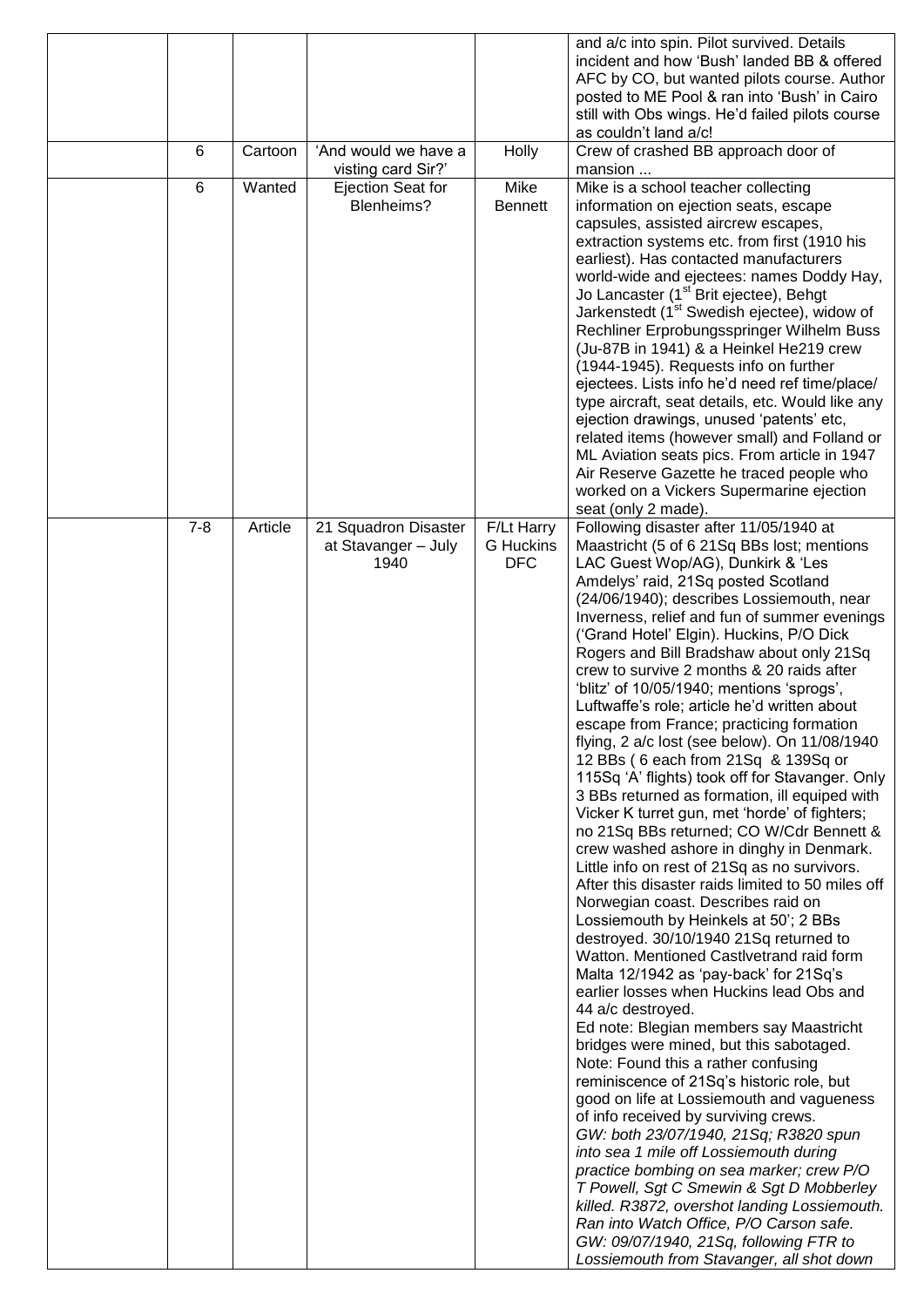|                  |   |         |                        |          | into sea (except R3914), all                   |
|------------------|---|---------|------------------------|----------|------------------------------------------------|
|                  |   |         |                        |          | commemmonrated on Runnymede Memorial           |
|                  |   |         |                        |          | unless outwise stated: R3732, crew W/Cdr L     |
|                  |   |         |                        |          | Bennett, Sgt A Summers & Sgt C Burt KIA.       |
|                  |   |         |                        |          | W/Crd Bennett's was washed ashore nr           |
|                  |   |         |                        |          | Lonstrupp, Jutland 29/09/1940 & buried         |
|                  |   |         |                        |          | Lonstrupp churchyard; R3822, crew P/O J        |
|                  |   |         |                        |          | Heath-Brown, Sgt W Hamlyn, and Sgt E           |
|                  |   |         |                        |          | Williams KIA; R3876 crew Sgt J Brown, Sgt      |
|                  |   |         |                        |          | C Stevens & Sgt J Morton KIA, Sgt Brown        |
|                  |   |         |                        |          | buried Trondheim cemetry; N3619, crew P/O      |
|                  |   |         |                        |          | W Macley, Sgt W Rawson & Sgt J                 |
|                  |   |         |                        |          | Dorrington KIA; L8872, crew F/Lt J Murray      |
|                  |   |         |                        |          | (NZ), Sgt W Hartley & Sgt G Duck KIA;          |
|                  |   |         |                        |          | R3914 not lost but badly damaged & crash-      |
|                  |   |         |                        |          | landed at base, P/O Rodger (pilor) & Sgt       |
|                  |   |         |                        |          | Spillard (Obs) injured, a/c repaired. 57Sq     |
|                  |   |         |                        |          | losses on same 09/07/1940 raid; R3750,         |
|                  |   |         |                        |          | crew P/O R Hopkinson, Sgt J Andrew & Sgt       |
|                  |   |         |                        |          | G Miles KIA; R3847, crew Sgt F Mills, Sgt S    |
|                  |   |         |                        |          | Newcombe & Sgt T Jervis KIA.                   |
| Sgt W            | 8 | Article | Survival in the Desert | WJ       | 27/05/1941 14Sq WJ McConnell Wop/AG on         |
| <b>McConnell</b> |   |         |                        | McConell | raid to Meleme airport & Suda Bay, Crete,      |
|                  |   |         |                        |          | with F/O McKenzie (Pilot) & Sgt Fearn (Obs);   |
|                  |   |         |                        |          | details parachute problems. 3 BBs took off,    |
|                  |   |         |                        |          | McKenzie leading; one returned with engine     |
|                  |   |         |                        |          | trouble. Describes raid & encounter with Ju    |
|                  |   |         |                        |          | 52s and Messerchmitts. Reached Egyptian        |
|                  |   |         |                        |          | coast midnight low on fuel and with two        |
|                  |   |         |                        |          | fused bombs unreleased. Describes baling       |
|                  |   |         |                        |          | out, problems with 'chute & lost water bottle. |
|                  |   |         |                        |          | Crew arranged to meet at crash site. Details   |
|                  |   |         |                        |          | how he found his way in desert & located       |
|                  |   |         |                        |          | water but no food. By day 6 very weak but      |
|                  |   |         |                        |          | saw ridge (turned out to be Quatara            |
|                  |   |         |                        |          | Depression south of Mersa Metruh). Saw         |
|                  |   |         |                        |          | 216Sq Harrow and was later picked up later     |
|                  |   |         |                        |          | as was Robert Arthur Fearn (Obs) who had       |
|                  |   |         |                        |          | followed McConell's arrows and used his        |
|                  |   |         |                        |          | water-holes! 3 day search around crash site    |
|                  |   |         |                        |          | by Military Police Motor-cycle Patrol didn't   |
|                  |   |         |                        |          | find pilot (detailed). In sick bay eiyh Bob    |
|                  |   |         |                        |          | Fearn. NCO Cpl Simon explained 'chute          |
|                  |   |         |                        |          | problem. McConell lost 5 stone & posted to     |
|                  |   |         |                        |          | Ferry Unit. Never heard more about             |
|                  |   |         |                        |          | McKenzie or Fearn. Well written account.       |
|                  |   |         |                        |          | GW: 27/05/1941, 2338, 14Sq, FTR;               |
|                  |   |         |                        |          | abondoned in air while lost after raid on      |
|                  |   |         |                        |          | Maleme airfield; F/Lt M McKenzie (Pilot)       |
|                  |   |         |                        |          | never found, Sgt M Fearn and Sgt W             |
|                  |   |         |                        |          | McConnell survived 5 days in desert,           |
|                  |   |         |                        |          | rescued by Army patrol.                        |

Other abbreviations (in no particular order at present)

|             | <b>CWGC</b> Commonwealth War Graves Commission | <b>MRAF</b> | Marshal of the Royal Air Force | <b>RAF</b>   | Royal Air Force                        |
|-------------|------------------------------------------------|-------------|--------------------------------|--------------|----------------------------------------|
| a/c         | Aircraft                                       | ACM         | Air Chief Marshal              |              | RAFVR RAF Voluntary Reserves           |
| PoW         | Prisoner of War                                | AM          | Air Marshal                    | <b>RCAF</b>  | Royal Canadian Air Force               |
| LG          | Landing Ground                                 | AVM         | Air Vice Marshal               | <b>SAAF</b>  | South African Air Force                |
| SWO         | Station (or Senior) Warrant Officer            | A/Cdr       | Air Commodore                  | <b>RHAF</b>  | Royak Hellenic Air Force               |
| AOC         | Air Officer Commanding                         | <b>DFM</b>  | Distinguished Flying Medal     | <b>RAFA</b>  | <b>RAF Association</b>                 |
| <b>FIS</b>  |                                                | DFC         | Distinguished Flying Cross     | ARC.         | Aircraft Restoration Co.               |
| BC.         | Bomber Command                                 | <b>DSO</b>  | Distinguished Service Order    | <b>RSU</b>   | Repair & Service Unit                  |
| MT          | <b>Military Transport</b>                      | GC.         | George Cross                   | MU           | Maintenance Unit                       |
| <b>IRCC</b> | International Red Cross Committee              | <b>AFC</b>  | Air Force Cross                | <b>RNZAF</b> | Royal New Zealand Air Force            |
| KD.         | Khaki Drill                                    | VC.         | Victoria Cross                 | <b>MEAF</b>  | Middle East Air Force                  |
| FG          | (American) Flight Group                        | TD          |                                | <b>RAAF</b>  | Royal Auxiliary Air Force              |
| U/T         | Under Training                                 | <b>RDF</b>  | Radio Direction Finding        | <b>RBL</b>   | Royal British Legion                   |
| <b>FTR</b>  | Failed to Return                               | AGA         | Air Gunners Association        | <b>RFC</b>   | Royal Flying Corps                     |
| <b>CFS</b>  | <b>Central Flying School</b>                   | <b>ACA</b>  | Aircrew Association            | <b>BAC</b>   | <b>Bristol Aero Collection, Kemble</b> |